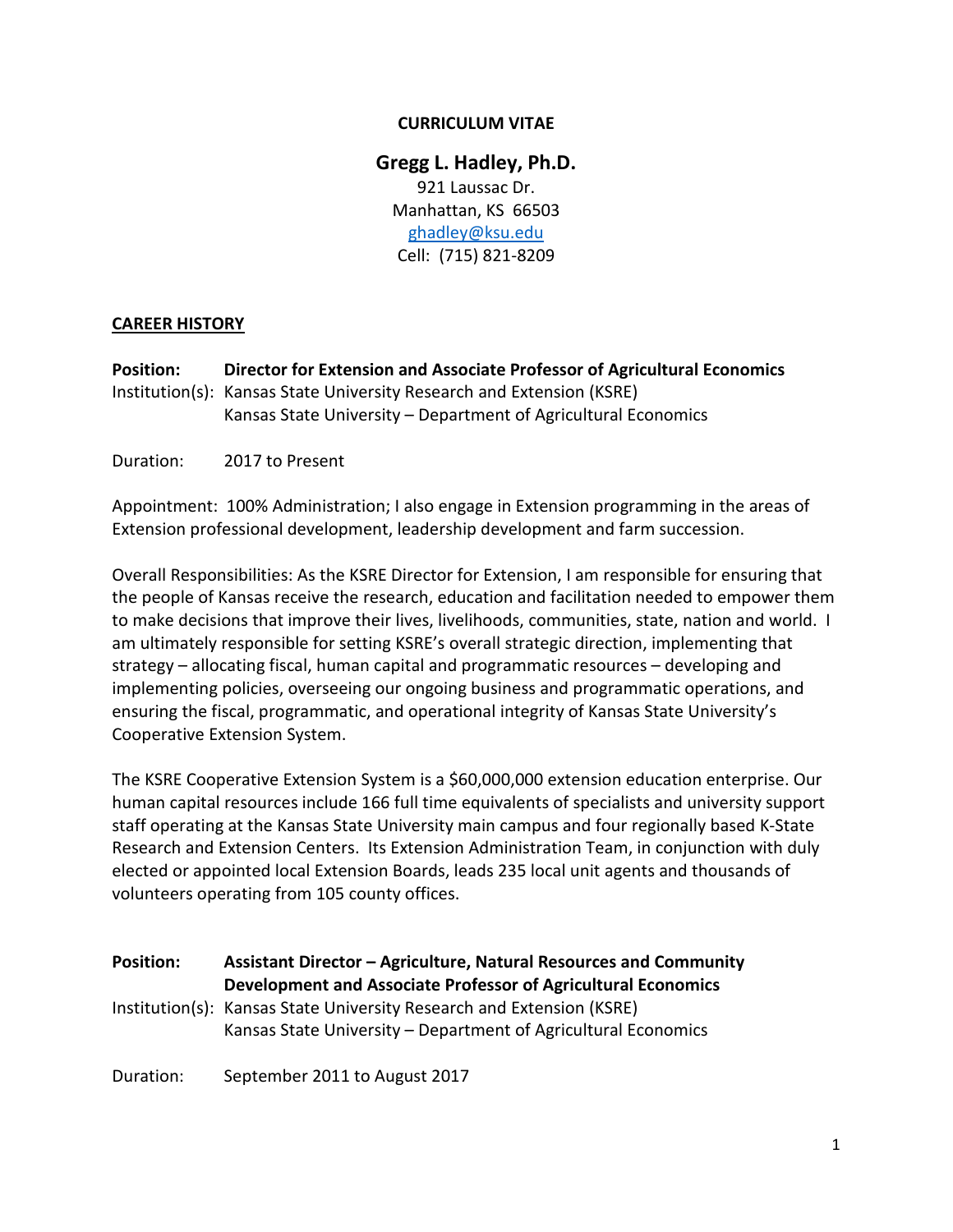Appointment: 100% Administration; I also engaged in Farm Business Management Extension specialist work in the areas of agricultural human resource management and farm succession.

Overall Responsibilities: As the KSRE Assistant Director – Agriculture, Natural Resources and Community Development, I ensured that our Extension professionals delivered high quality educational programs that enabled Kansas residents to improve their lives, livelihoods and communities. My overall duties included professional development – statewide program development, evaluation, and reporting – and providing leadership to the Cooperative Extension professionals of KSRE. My position oversaw programs with a total operating budget of short term, annually renewable, and reoccurring funds of over \$900,000 per year. This included public, gift, and grant fund sources.

| <b>Position:</b>                                  | <b>Associate Professor and Extension Farm Management Specialist</b><br>Institution(s): University of Wisconsin - River Falls Department of Agricultural Economics<br>University of Wisconsin - Extension<br>The Center for Dairy Profitability                  |
|---------------------------------------------------|-----------------------------------------------------------------------------------------------------------------------------------------------------------------------------------------------------------------------------------------------------------------|
| Duration:                                         | January 2002 to August 2011                                                                                                                                                                                                                                     |
|                                                   | Appointment: 63% extension education/research and 37% undergraduate education                                                                                                                                                                                   |
| <b>Extension and</b><br>Outreach<br>Program       |                                                                                                                                                                                                                                                                 |
| Areas:                                            | Farm financial performance, capital investment analysis, farm management,<br>strategic management, farm business planning, human resource management,<br>team management, farm succession, international producer education, and<br>manure management economics |
| Teaching                                          | Assignments: Agricultural Finance, Agricultural Production Economics and Operations<br>Research, Horticultural Business Management and Agricultural Human<br><b>Resources Management</b>                                                                        |
| <b>Position:</b><br>Firm:<br>Duration:<br>Duties: | <b>Assistant Manager (Part Time)</b><br>Bohn Farms, Incorporated (Waukau, WI)<br>September 1996 to September 2005<br>Nutrition and feed management, feasibility studies, financial performance<br>assessment                                                    |
| <b>Position:</b><br>Institution:                  | <b>Graduate Research and Teaching Assistant</b><br>Michigan State University - Department of Agricultural Economics (East Lansing,<br>MI)                                                                                                                       |
| Duration:                                         | August 1996 to January 2002                                                                                                                                                                                                                                     |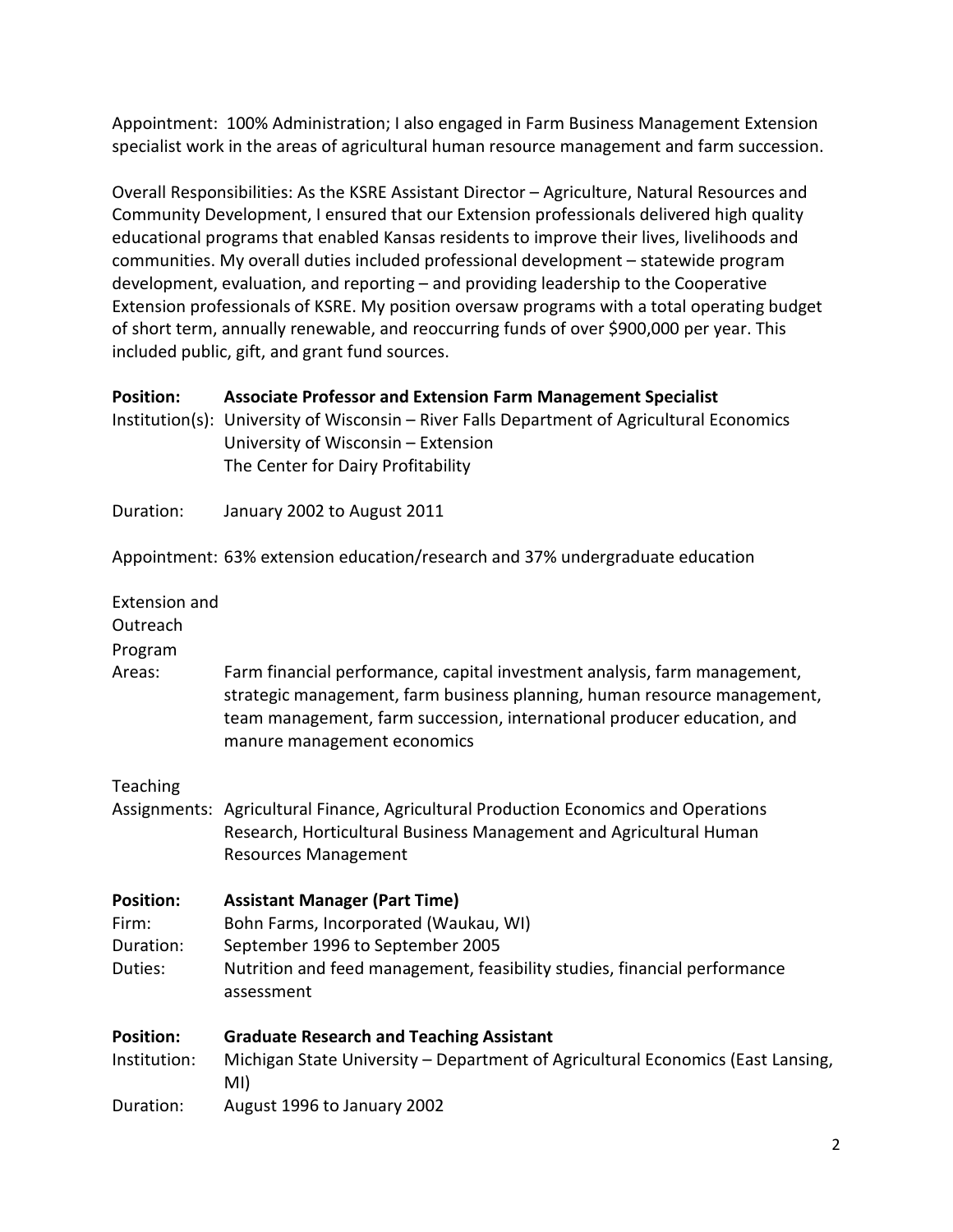| Teaching                                          | Assignments: Agribusiness and Food Industry Sales (Instructor), Financial Management in the<br>Agri-Food System (Assistant), Labor and Personnel Management in the Agri-Food<br>System (Assistant), and Operations Research (Graduate Level; Assistant)             |
|---------------------------------------------------|---------------------------------------------------------------------------------------------------------------------------------------------------------------------------------------------------------------------------------------------------------------------|
| <b>Position:</b><br>Firm:<br>Duration:<br>Duties: | Farm and Nutrition Consultant and Grain Marketing Coordinator<br>Tomorrow Valley Cooperative (Amherst, WI)<br>May 1993 to August 1996<br>Sales, customer service, nutrition and farm management consulting, feasibility<br>studies, and grain marketing coordinator |
| <b>Position:</b>                                  | <b>Feed and Nutrition Manager</b>                                                                                                                                                                                                                                   |
| Firm:                                             | Arizona Dairy Company (Higley, AZ)                                                                                                                                                                                                                                  |
| Duration:                                         | May 1992 to April 1993                                                                                                                                                                                                                                              |
| Duties:                                           | Manager of a 10 person feed department for a 5,000 cow dairy                                                                                                                                                                                                        |
| <b>Position:</b>                                  | <b>Bulk Feed Consultant</b>                                                                                                                                                                                                                                         |
| Firm:                                             | Darigold Feed Company (Federal Way, WA)                                                                                                                                                                                                                             |
| Duration:                                         | May 1991 to May 1992                                                                                                                                                                                                                                                |
| Duties:                                           | Sales, customer service, and nutrition and farm management consulting                                                                                                                                                                                               |
| <b>Position:</b>                                  | <b>District Salesperson</b>                                                                                                                                                                                                                                         |
| Firm:                                             | Wayne Feeds (Kalamazoo, MI)                                                                                                                                                                                                                                         |
| Duration:                                         | May 1990 to May 1991                                                                                                                                                                                                                                                |
| Duties:                                           | Sales, customer service, and nutrition and farm management consulting                                                                                                                                                                                               |
| <b>Position:</b>                                  | <b>Territory Salesperson</b>                                                                                                                                                                                                                                        |
| Firm:                                             | Wayne Feeds (Salem, IL)                                                                                                                                                                                                                                             |
| Duration:                                         | May 1989 to May 1990                                                                                                                                                                                                                                                |
| Duties:                                           | Sales, customer service, and nutrition and farm management consulting                                                                                                                                                                                               |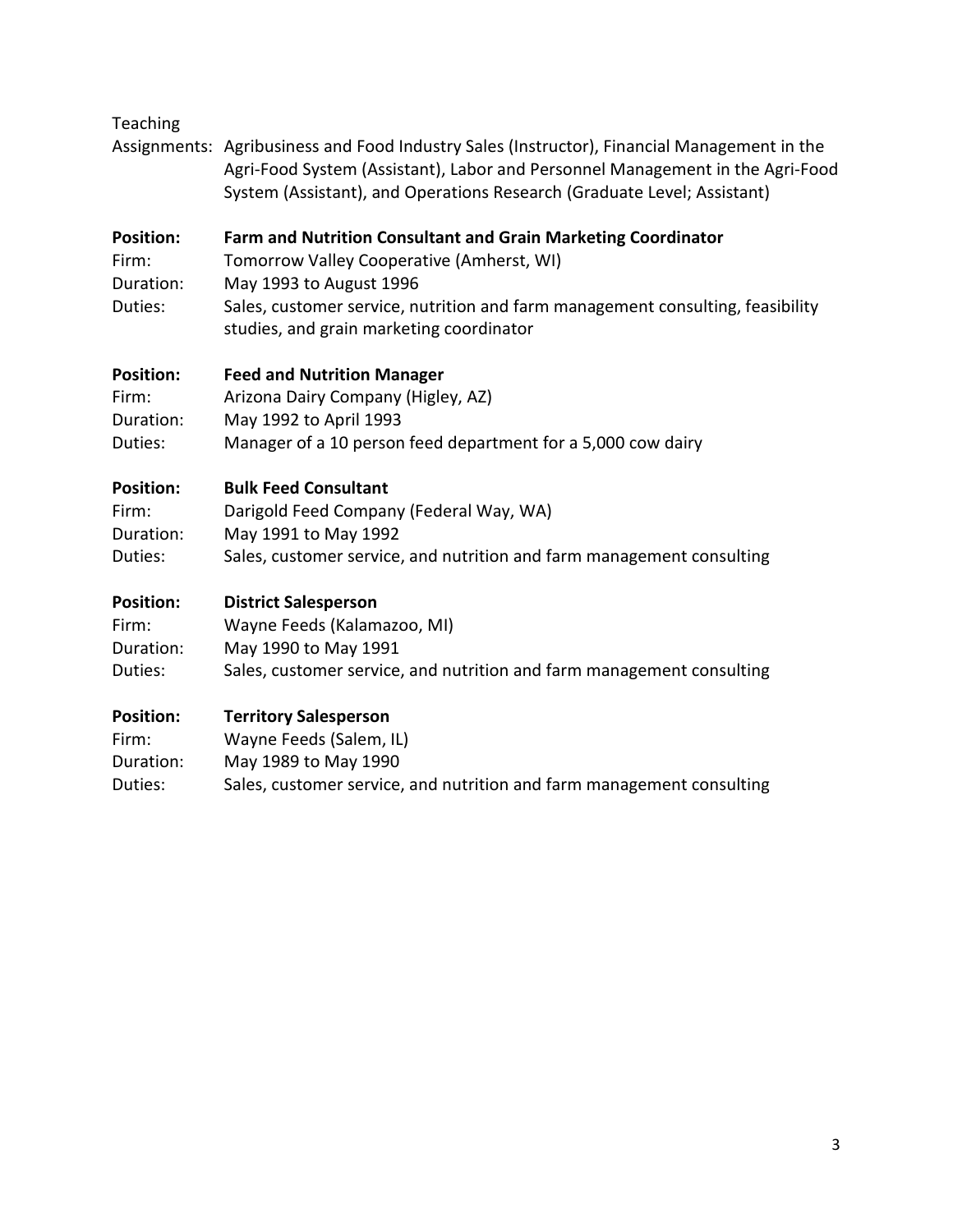### **EDUCATION**

**Ph.D.: Agricultural Economics, Michigan State University. 2003.** Dissertation: The Economic Implications of Dairy Cattle Culling **M.S.: Agricultural Economics, Michigan State University. 2001.** Thesis: The Managerial Implications of Dairy Farm Expansion **B.S.: Agricultural Economics, Purdue University. 1989.**

#### **Other Professional Development/Education:**

North Central Region Administrative Boot Camp. Chosen to attend. June 20 – 22, 2017.

Food Systems Leadership Institute. Fellow. Cohort 11. October 2015 through October 2017.

Train the Trainer Retreat: Navigating Difference. Fulfilled requirements to be a Navigating Difference Trainer. Ames, IA. April 18 – 20, 2017.

Navigating Difference Professional Development Day. (Intercultural Development Inventory Workshop) Kansas State University. Manhattan, KS. August 2015.

Emotional Intelligence Workshop. Kansas State University. Manhattan, KS. May 2014.

Navigating Difference Training. KSRE. Colby, KS. May 2013.

The UW-River Falls Leadership Development Certification Program. River Falls, WI. Fall 2007- Spring 2008.

### **PROFESSIONAL HONORS AND AWARDS**

#### **2016 Epsilon Sigma Phi Administrative Leadership Award for the North Central Region**.

Epsilon Sigma Phi awards this recognition to administrative leaders in the North Central Region who demonstrate noteworthy administrative enthusiasm, performance and accomplishment during 10 or more years of Extension service.

**2015 Epsilon Sigma Phi – Alpha Rho Chapter Recognition for Administrative Leadership**. The Alpha Rho chapter of Epsilon Sigma Phi awards this recognition to K-State Research and Extension administrative leaders who demonstrate noteworthy administrative enthusiasm, performance and accomplishment during 10 or more years of Extension service.

**2015 K-State Research and Extension Outstanding Team Recognition**. I was a member and a leader of the Strengthening Program Development Committee Task Force, which received this recognition for developing resources, tools, policies and advisory services designed to enable agents to better engage their Program Development Committees.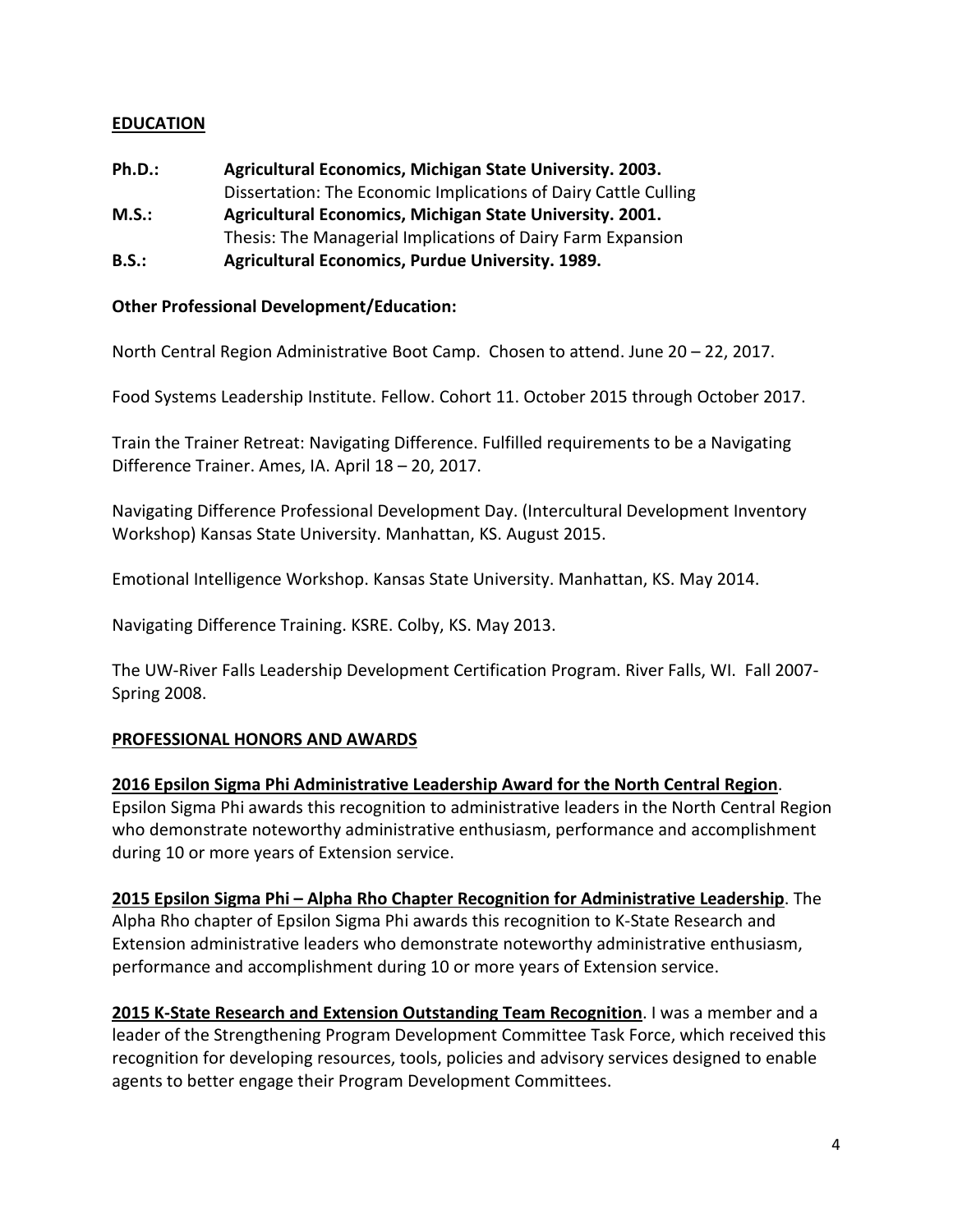**2011 Wisconsin Association of County Agriculture Agents Second Mile Award**. This award is presented to Extension specialists whose work has greatly contributed to county- and statebased Extension programming endeavors.

**2010 Keith G. Wertz Award for Teaching Excellence**. The Keith G. Wertz Award for Teaching Excellence recognizes a junior and senior faculty member for outstanding teaching and teaching innovation. I was recognized as the senior faculty recipient in the inaugural offering of the award.

## **LEADERSHIP**

## **Leadership Initiatives and Activities as KSRE Director for Extension (2017 to present)**

## **The Listening Sessions Initiative (2017 – 2018)**

• Held a series of listening sessions with internal and external stakeholders to identify critical issues that the Cooperative Extension division of KSRE needs to address in order to become even more programmatically relevant, fiscally resilient, and more indispensable for the people we serve and the state of Kansas.

## **Extension Administration Team Restructuring Project (2017 to present)**

• Developed and implemented a plan to restructure the KSRE Extension Administration Team to offer more leadership opportunities to agents and specialists, encourage interdisciplinary and transdisciplinary work, and reduce its budgetary footprint

# **The KSRE Strategic Emphases Development Project (2017 to 2018)**

- Using information gathered from the Listening Sessions Initiative, among other sources, developed the six KSRE Cooperative Extension Strategic Emphases, which represent the areas in which the Cooperative Extension division of KSRE will improve: Understanding and Engaging the Peoples and Communities of Kansas, Enhancing Our Programs and Services, Improving Our Marketing and Public Relations, Developing a Better Workplace, Expanding Our Programming Capacity, and Securing and Increasing Our Base Budget Appropriations
- Select related initiatives and projects:
	- o Teambuilding: Harmony at Work (2018 to present)
		- A program of professional development and leadership activities designed to enhance local unit and department teamwork and workplace climate
	- o KSRE Cooperative Extension Advocacy Task Force (2018 to present)
		- A task force assigned to develop a multiyear plan to build stronger relationships with and improve the extension awareness of elected and appointed local, state and national officials
	- o Navigating Difference Team Strategic Planning (2017 to present)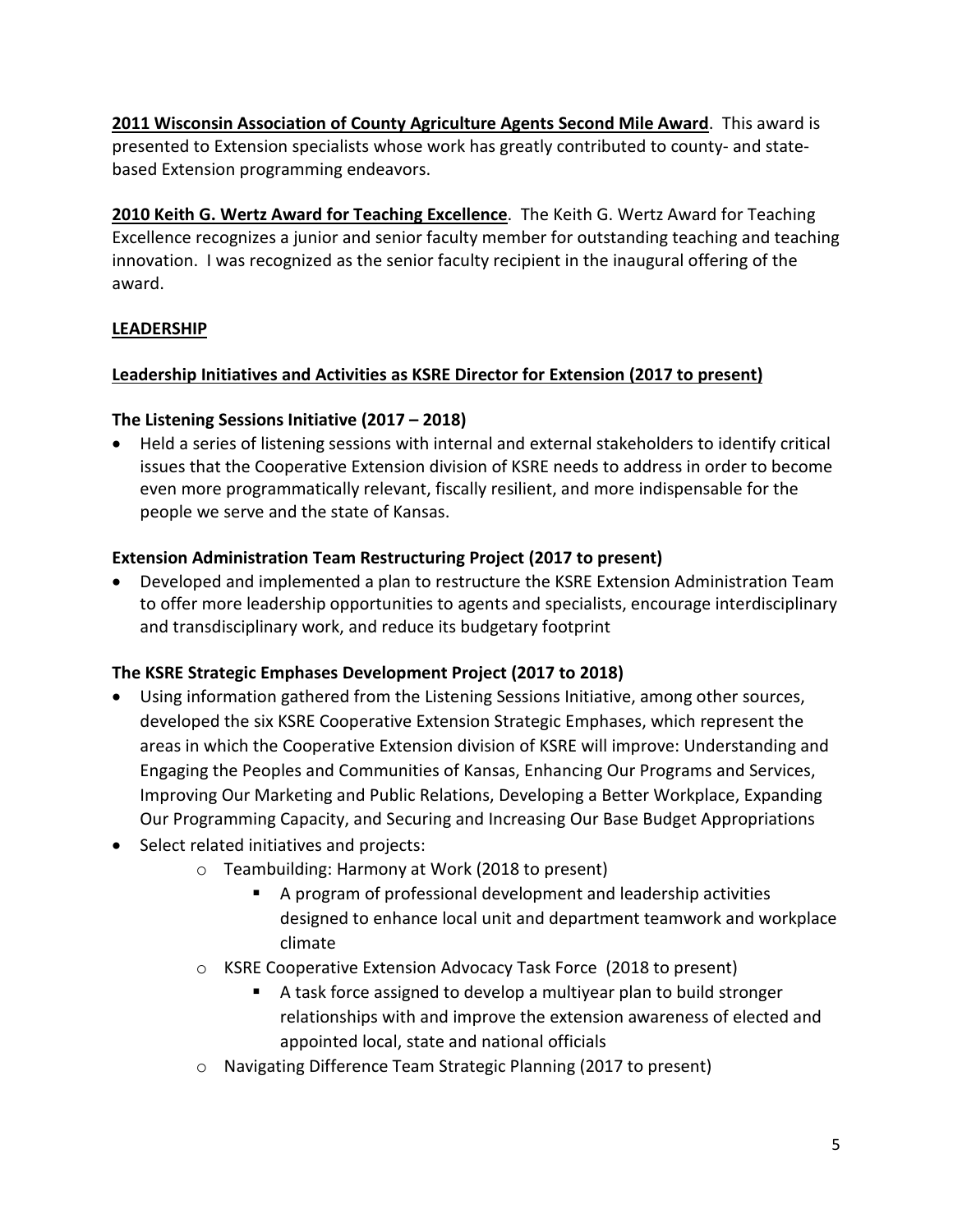- Charged our Navigating Difference Team to develop a plan that better enables our system to increase the diversity of our Extension professionals and volunteers and reach new and underserved audiences
- o Marketing and Strategic Communications Team (2018 to present)
	- **EXP** Created and empowered this team to develop a new vision, mission, and marketing/communications campaigns that resonate with our Extension professionals, volunteers, stakeholder groups, and audiences
- o Agent Advisory Team (2018 to present)
	- Formed this team of local unit Extension professionals to provide input and feedback regarding challenges to our Extension solution and their potential solutions
- o KSRE Digital Extension Project (2018 to present)
	- To enhance and expand our ability to use digital platforms to reach more digitally connected audiences, conduct needs analyses, deliver and evaluate programs, and learn more about the people we serve

## **2018 Budget Reduction Plan**

• Led my Extension Administration Team in determining and was ultimately responsible for deciding how to meet the demand of a mandatory 5 percent budget reduction and assisted my research and academic program colleagues in determining how to meet their budget cuts

## **University Budget Planning Team (2018 to present)**

• Asked by the President of Kansas State University to serve with other Kansas State University leaders on a team charged with successfully implementing Kansas State University's new budget model

## **K-State in KC Task Force (2018 to present)**

• Asked by the President of Kansas State University to serve with other Kansas State University leaders on this task force charged with increasing Kansas State University's engagement, presence, and influences in the greater Kansas City metropolitan region.

## **North Central Cooperative Extension Association (NCCEA) Directors (2017 to present)**

• Serve as Chair for the Directors of the NCCEA Directors, which focuses on addressing both regional and national issues and challenges facing the member Extension institutions.

## **Leadership Initiatives and Activities as KSRE Assistant Director – Agriculture, Natural Resources and Community Development (2011 to 2017)**

## **Local Unit Development**

• Worked with the Extension administrative team to provide mentoring and facilitation for strategic planning, program planning, professional development, team building and career planning for K-State Research local units and their Extension personnel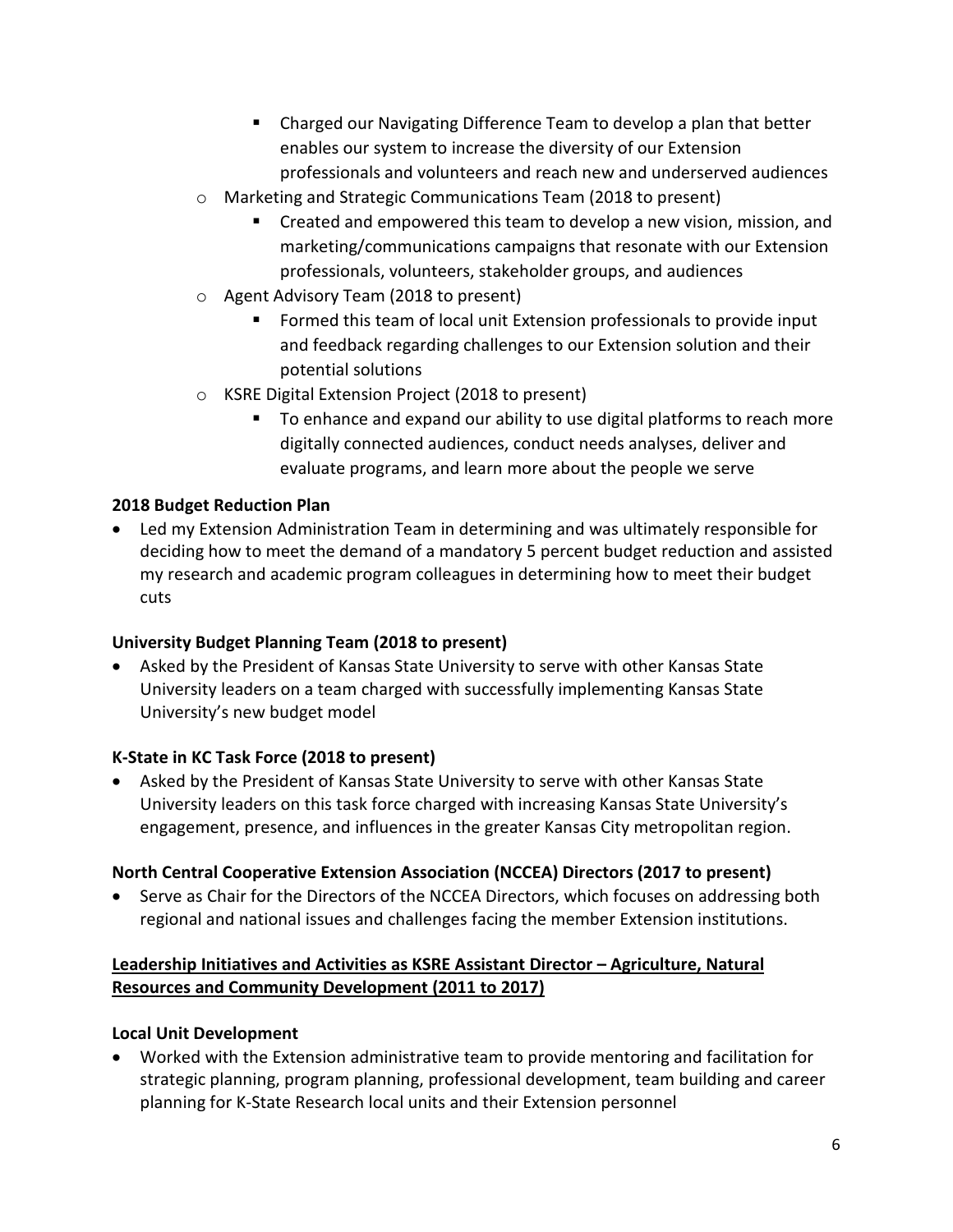## **North Central Cooperative Extension Association Agriculture and Natural Resources Program Directors**

- Served as the 2016-2017 Chair of this collaboration of agriculture and natural resources program directors tasked with planning and developing programs that expand the quality and effectiveness of the North Central Region agriculture and natural resource Extension programs
- Previously served as the Vice-Chair in 2015-2016 and as Secretary in 2014-2015

## **Servicemember Agricultural Vocation Education (SAVE) Program**

• Served as the Kansas State University and Kansas State Research and Extension co-lead in this new public private partnership initiative developing a multidisciplinary and multiple institution vocational education program for former members of the Armed Forces who desire to transition to farming, ranching and other agricultural careers

# **Vision for the Future of Water Supply in Kansas: Education and Public Outreach Working Group**

• Served as the Kansas State Research and Extension lead on this multidisciplinary and multiple entity team charged by the Kansas governor to develop the education and public outreach strategy needed to achieve the Vision for the Future Water Supply in Kansas

## **University of Kentucky Cooperative Extension Service Review Committee**

• Served on the Organization Subcommittee of this review committee that was tasked with conducting a comprehensive analysis of the University of Kentucky Cooperative Extension Service

## **KSRE Department Head and State 4-H Youth Development Program Leader Search and Screen Committee**

• Led and worked with a team of K-State Research and Extension professionals and external stakeholders to recruit, screen and interview candidates for this senior Extension leadership position

## **Southwest Regional Extension Director Search and Screen Committee**

• Led and worked with a team of K-State Research and Extension professionals recruit, screen and interview excellent candidates for this Extension leadership position

## **KSRE Community Vitality Specialist Team**

• Provided leadership, mentoring and supervision to a team of Extension community vitality specialists whose performance enabled \$375,000 of annually renewable external funds to be raised enabling the unit to grow from 2 Extension specialist positions to four in three years, and a fifth specialist position will be added by Summer 2017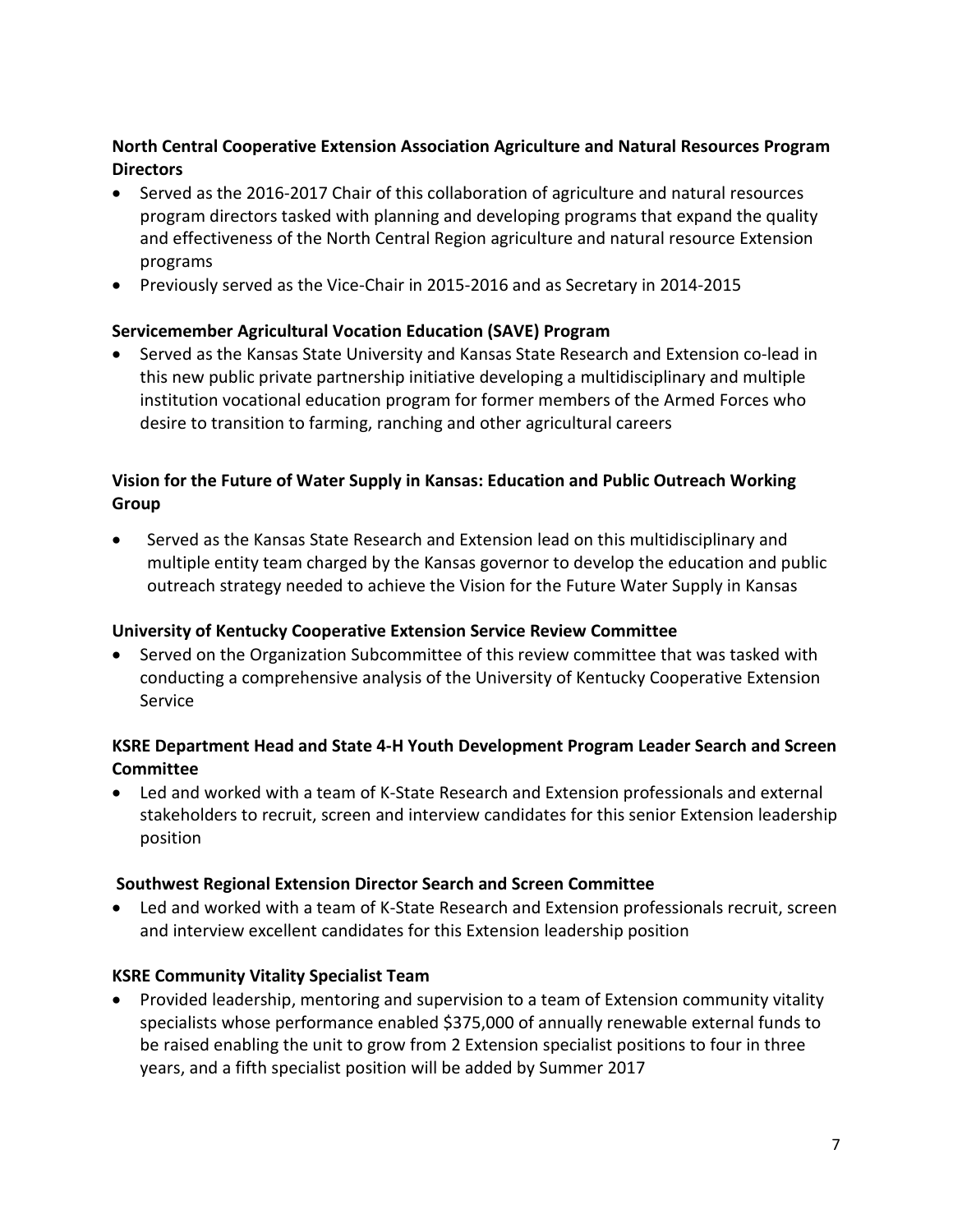- Provided team member guidance and support to develop an accepted position proposal to KSRE administration that established an Extension Assistant specialist position to manage the Kansas PRIDE program – a private-public collaboration that helps community members assess, develop, and engage in community vitality initiatives
- Served as the Director of KSRE's representative on the PRIDE Board of Directors, which provides leadership to a 40 year public/private community vitality enhancement partnership
- Motivated and challenged the KSRE Community Vitality Specialist Team with the 105 Communities/105 Counties Initiative, which has the goal of implementing a new collaborative community vitality program in at least one community in each of the 105 counties in Kansas

## **The Strengthening Program Development Committees Task Force**

- Provided leadership, mentored, and collaborated with a task force comprised of Extension administrators, local unit directors, specialists and agents who developed resources, advisory services, strategies and policies to enhance the utilization and effectiveness of Program Development Committees, which are made up of local residents who officially advise and assist local unit agents with programs and programming decisions
- Served on, provided leadership to, and mentored the Core (Executive Committee) Program Development Committee Team, the Strategy Work Group, the Advisory Services Work Group, and the Accountability Work Group
- Co-developed, analyzed and disseminated the results of a local unit agent interview survey to determine agent needs and concerns regarding their interaction with and effectiveness of their Program Development Committees
- Co-developed and implemented an activity to determine local Extension Council member opinions regarding Program Development Committee effectiveness at the 2014 KSRE Partnership Meetings
- Co-developed and implemented a Program Development Committee meeting facilitation process that assisted local agents and their Program Development Committees to identify programming needed to address issues related to the Grand Challenges (Water, Health, Global Food Systems, Community Vitality, and Developing Tomorrow's Leaders) facing Kansas
- Co-developed and implemented a series of five Agents Engaging Program Development Committee Workshops for agents in April 2015

## **Kansas Agricultural Mediation Services**

- Provided leadership, mentored and supervised a team of three Extension professionals in a USDA funded program that provides mediation, legal and other resource and networking support for farmers and ranchers who find themselves in conflict with the USDA regarding a farm and ranch program issue
- Helped the team to increase their recognition, pursue new grant opportunities, and decrease their reliance on the federally funded program by developing a revenue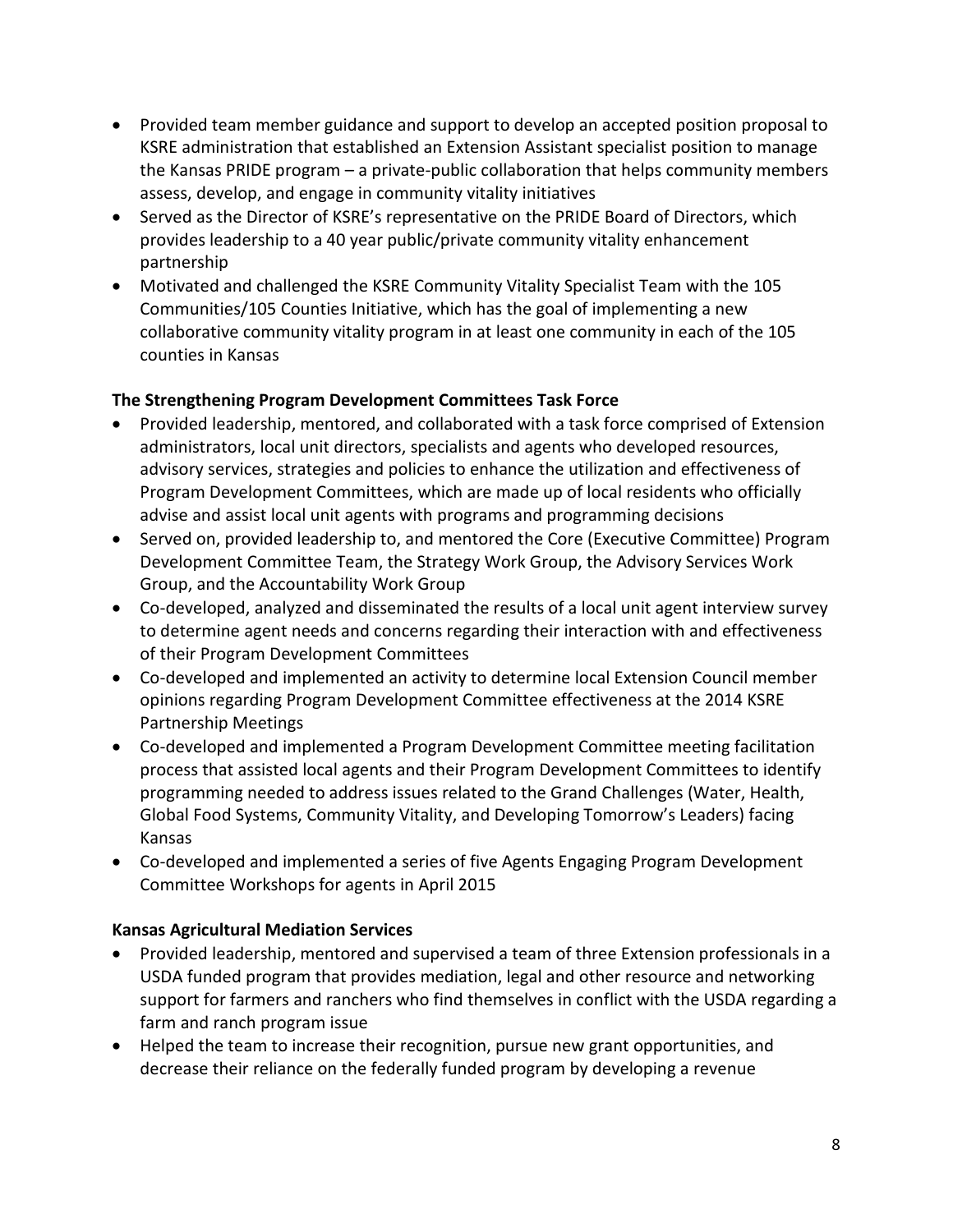generating service implemented in 2015 that provides family farm and ranch business planning, succession meeting facilitation, and mediation services

## **Vision 2025 Strategic Plan: K-State Research & Extension Cooperative Extension**

- Co-developed and co-wrote the Cooperative Extension strategic plan of the Kansas State University's Vision 2025 Strategic Plan
- Assisted with the development of presentation materials to disseminate the strategic plan initiatives to Extension professionals and Extension Council members

## **KSRE Agriculture, Natural Resources and Community Development Local Unit Agent Advisory Team and the Extension State Leaders Advisory Team**

- Developed, convened and worked with the Agriculture, Natural Resources and Community Development Local Unit Agent Advisory Team to help enhance local programming, encourage extension agent professionalism advancement, and provide agents with an opportunity to provide input regarding system-wide administrative, programming and strategic initiatives
- Convened and worked with the Agriculture, Natural Resources and Community Development Extension State Leaders Team – a multidisciplinary advisory team of College of Agriculture, College of Engineering and College of Human Ecology Extension specialists representatives – to discuss and receive feedback regarding state-wide programming, system-wide initiatives, agent-specialist collaboration, and other issues that affect K-State Research and Extension
- To develop a stronger spirit of collegiality and collaboration between campus faculty and local unity agents, I empowered the two teams to for a joint working group to design and implement a much needed, annual or semiannual professional development and networking meeting, which was successfully piloted in October 2015

## **KSRE New Agent Professional Development Facilitators Team**

- Worked with other KSRE administrative leaders to assess, redesign, implement, and evaluate the new agent program development training module
- Had primary responsibility for developing, implementing and evaluating the new agent program planning, logic model and program development committee facilitation training sessions
- Had primary administrative responsibility for the approval of all catalogued professional development opportunities offered by KSRE program focus teams and personnel

## **Difference Makers**

• Developed, managed, edited, recruited contributors and serves as a contributor to this internal blog dedicated to fostering contemplation and discussion about Kansas programming needs, Extension program development, leadership, professionalism, systemwide initiatives and other issues that affect KSRE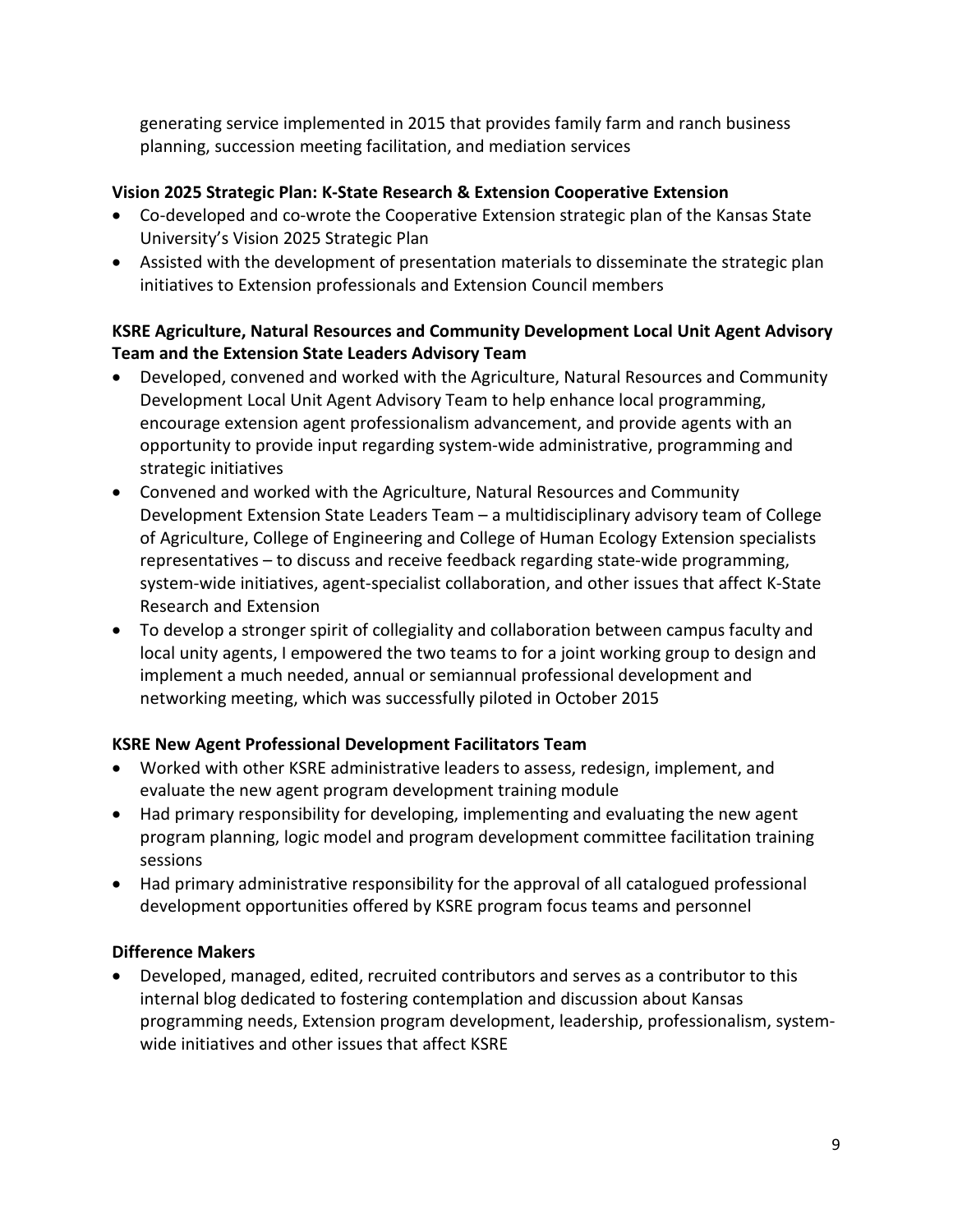- Recruited, convened and oversee a multidisciplinary team of Extension professionals to provide managerial input, suggest site improvements, develop topic ideas, and recruit contributors
- To increase membership, interaction, and organically increase the number of post contributors and posts, successfully re-launched Difference Makers as a closed group Facebook page in September 2015

## **Program Focus Team Enhancement**

- Determined that the agriculture, natural resources and community development program focus teams effectiveness could be improved and used various methods to provide the teams and their leaders with increased coaching to help develop a better understanding and appreciation of team work, recognize good team performance and leadership, and suggest ways to enhance team performance, program development and program evaluation
- Collaborated with fellow KSRE program leaders and Extension administration personnel to develop, plan, implement, and evaluate an annual series of program focus team leadership retreats
- Provided program focus team leaders with recommendations to improve their action plans
- Co-developed and managed an incentivized program that awards annual program focus team funds based on each team's ability to develop and submit a suitable professional development activity, a program action plan, and an impact report of the previous year's action plan.
- Worked with University of Nebraska-Lincoln Extension and KSRE administrative leaders to develop TEAMLead21, a team leadership development program for Extension professionals launched in Fall 2014

## **Women Managing the Farm**

- Served four years as the public sector co-leader and one year as past co-leader of this private-public partnership that promotes and provides education and leadership training opportunities to women involved in agriculture, I also served on its curriculum committee
- Assisted in the design, development, implementation, and evaluation of the annual educational and leadership conference
- Encouraged the formalization of this private-public partnership by facilitating committee meetings, guiding strategic planning initiatives, and helping to develop by-laws and an administrative structure

## **KSRE Sustainable and Alternative Agriculture Program Consolidation**

- Empowered and delegated the overall programming leadership of these two programs to the state coordinator
- Provided leadership mentoring and oversight supervision to the state coordinator
- Consolidated the advisory committees for the Sustainable Agriculture Research and Education Program and the Kansas Center for Sustainable Agriculture and Alternative Crops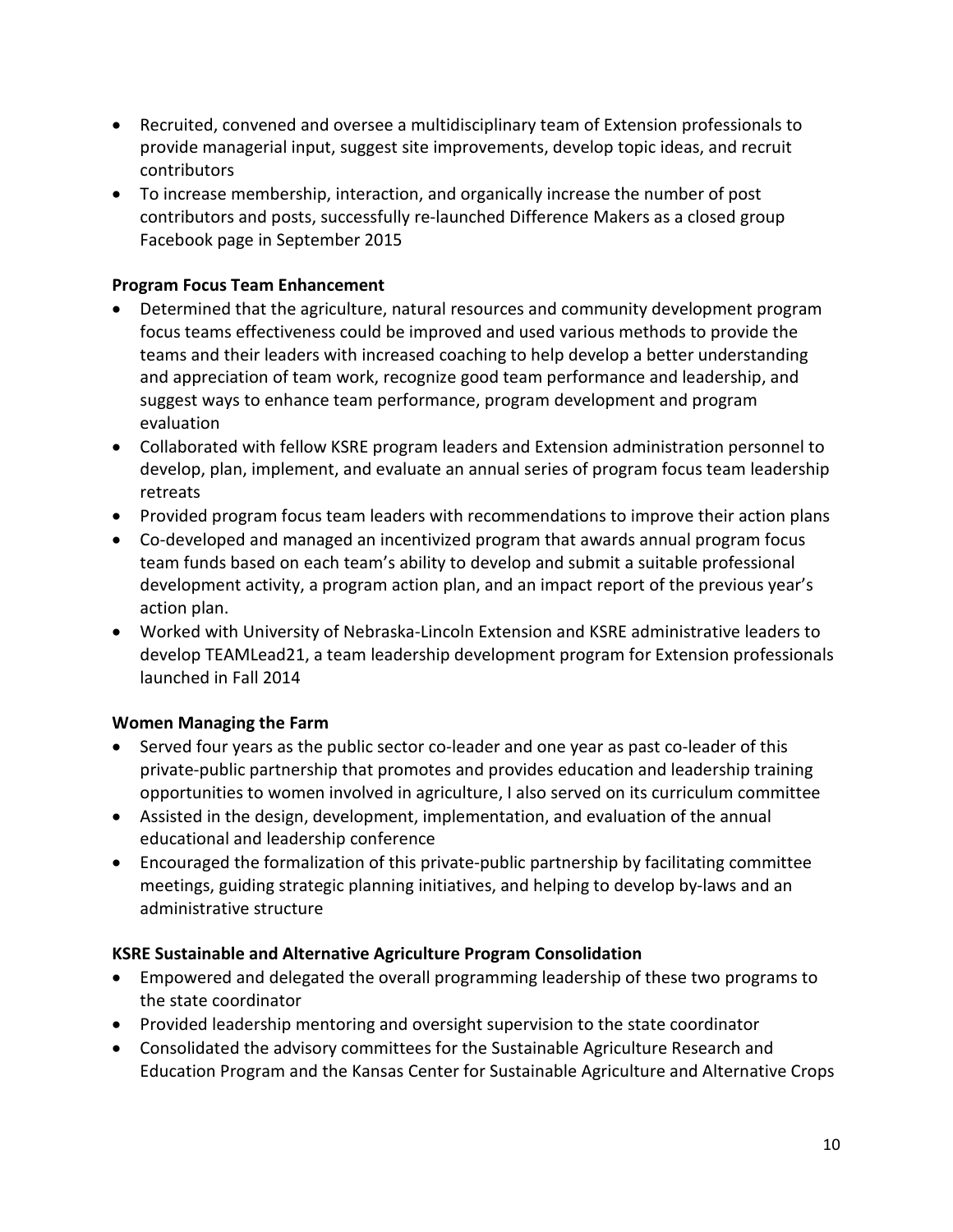### **KSRE Program Prioritization Project**

• Collaborated with other KSRE administrative leaders and program focus team representatives to develop, implement, analyze, disseminate and evaluate a program prioritization survey of over 3,000 Kansas residents

### **Kansas Crop Improvement Association Board of Directors**

- Served as the Director of KSRE's representative on the Board of Directors
- Provided leadership, advice and guidance to this organization that provides testing services to assure wheat, small grain and grass seed quality

### **Annual Conference Planning**

- Worked with a multidisciplinary and multi-level team of Extension professionals to evaluate the success of the prior year's K-State Research & Extension Annual Conference and to determine the theme and goals of the current year's KSRE Annual Conference
- Collaborated with the other Assistant Directors to approve submitted proposals for breakout presentation sessions and poster sessions
- In conjunction with the Assistant Director team, analyzed the 2013 KSRE Spring Action Conference evaluation and authored a white paper report that conveyed the results of the analysis and proposed an accepted position to discontinue the annual event

### **External and Internal Relationships**

- Assisted in the preparation for and implementation of two State Extension Advisory Council meetings each year designed to communicate important issues affecting KSRE
- Collaborated with the Extension Administration team to prepare the State Extension Advisory Board members to inform state legislators about KSRE's effectiveness and how legislative initiatives may affect that effectiveness
- Helped prepare for and engage in the annual meeting with officers of the KSRE professional agent associations and Epsilon Sigma Phi to discuss ways to improve KSRE
- Helped to prepare and mentor State Extension Advisory Council members and representatives from the KSRE professional agent associations and Epsilon Sigma Phi for the 2014 Public Issues Leadership Development conference and its associated visits with United States legislators
- Served as the Extension liaison to and discussed, designed and implemented several collaborative programming endeavors with the Kansas Secretary of Agriculture and the Kansas Department of Agriculture, which led to several collaborative projects including the 2014 Water Vision Public Input Meetings, Sunflower Supreme Program, 2015 Water Goals Public Input Meetings, Kansas dairy Profitability Study, 2015 Avian Influenza Response, 2015 Flag Smut Response, 2012 Emerald Ash Borer Response, and the 2016 Water Education Committee Project, among others
- After serving as the secretary and vice chair, served as the North Central Cooperative Extension Association (NCCEA) Agricultural and Natural (ANR) Resources Program Leader Chair and its North Central Farm Management Committee Liaison, was the lead regarding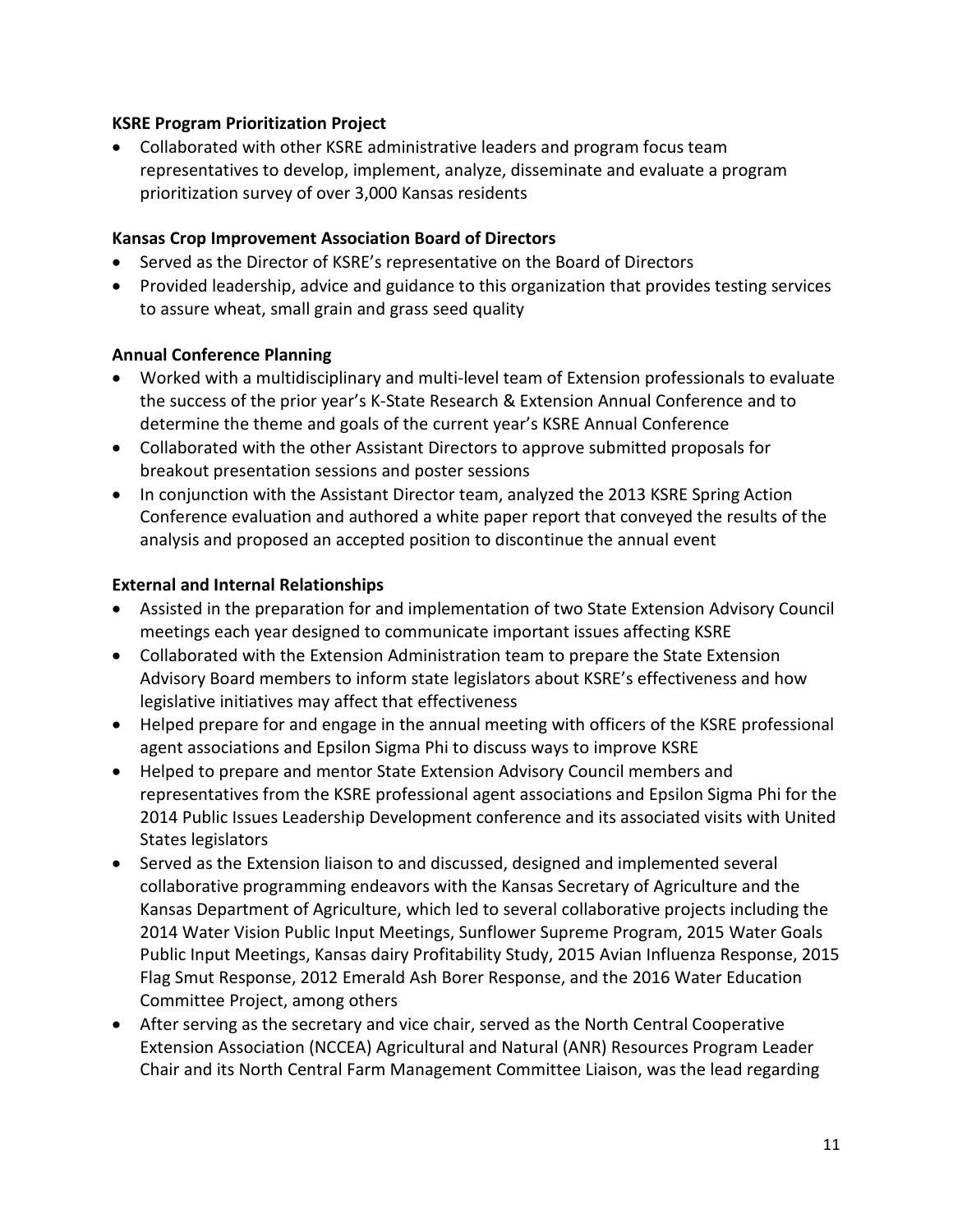planning for the NCCEA ANR Program Leader Summer Meeting, and a planning committee co-leader for the Joint 2017 ASRED and NCCEA Joint Meeting

- Conducted local unit visits each year to engage in a dialogue with local unit agents, their Program Development Committee members, Extension Council members, Extension volunteers, and members of the community to discuss and gain an understanding about how local- and state-level issues and initiatives affect KSRE's ability to deliver high quality local programs
- Helped develop written and oral communications designed to inform KSRE personnel, government officials, and external stakeholders about initiatives and issues affecting KSRE
- Worked with Department of 4-H Youth Development, Department of Animal Science and Industry, and local unit Extension professionals to revise

## **External National and International Extension and Engagement Leadership Activities**

- Served as host for Fulbright Fellow examining the organizational structure and operations of K-State Research and Extension and its effectiveness at reaching target audiences regarding biosecurity and other crisis issues in 2014
- Selected to serve as the KSRE representative on the "Fostering Local Knowledge, Ancestral Knowledge and Human Development in Globalization of Education" Speakers Panel for the Kansas State University and Embassy of Ecuador's *Day of Ecuador* at Kansas State University
- Participated with the Kansas State University's Office of International Programs, the Kansas State University's Global Campus, the Associate Director of K-State Research and Extension, and a K-State Research and Extension specialist to determine the Extension education professional development needs of the outreach professionals of the Ministry of Agriculture of Paraguay in 2014
- Invited by Mississippi State University Extension Administration to co-develop, lead and facilitate a state-level program development retreat in Starkville, Mississippi for their campus, regional and local Extension professionals
- Provided Extension and engagement expertise and consultation to University of Philippines – Los Banos and Mariano Marcos State University faculty members and administrators while serving as the KSRE representative on a Kansas State University delegation to the Philippines

## **Previous Leadership Activities**

# **UW-Extension Agriculture and Natural Resources Extension (ANRE) Coaches Team (2008- 2011)**

- Served with the ANRE Program Director and Assistant Program Director on this team charged with providing leadership, administrative facilitation and team enhancement consultative services to the ANRE programming teams
- Helped educate program team leaders to enhance their team's performance and to develop, implement and evaluate team leader professional development programs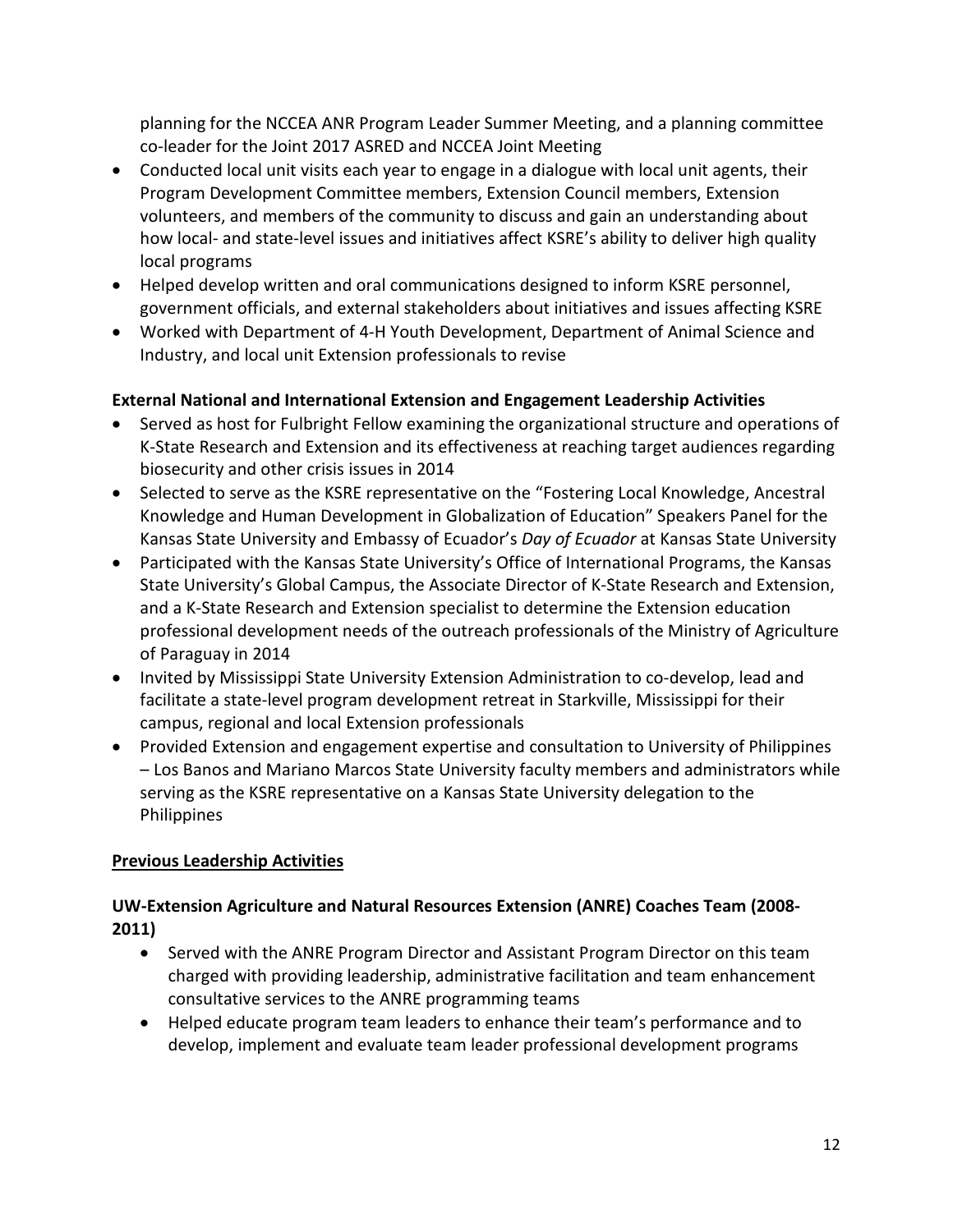- Planned, organized, implemented, and evaluated the 2009 UW-Extension Agriculture and Natural Resources Team Leadership Summit – a leadership development program for UW-Extension ANRE program team leaders
- Accomplishments included the planning of two ANRE annual meetings the creation, implementation and evaluation of the first ANRE Leadership Summit professional development program – and the reemphasis of team performance consulting

# **UW-River Falls Undergraduate Research, Scholarly and Creative Activity (URSCA) Taskforce (2011)**

- Served as Chair of this taskforce charged with studying the university's various URSCA programs, studying those of other institutions, and developing recommendations that, when implemented, would make UW-River Falls the national leader in URSCA activities
- Accomplishments included developing a strategic vision, mission and goals for the URSCA task force, conducted a survey of students and faculty concerning URSCA activities, developed a UW-River Falls working definition for URSCA programs, and developed a working UW-River Falls UWSCA statement of value

# **UW-River Falls AgStar Scholar Program Coordinator (2004-2011)**

- Coordinated an undergraduate research scholarship program funded by AgStar Farm Credit Services that provided up to five scholarships to UW-River Falls' seniors to conduct research that was beneficial to Wisconsin and Minnesota producers
- Worked with AgStar personnel to recruit potential candidates, managed the research budget of the program, assisted students in selecting a research topic, oversaw the students' research, and insured that the research was completed and disseminated to AgStar representatives and Wisconsin and Minnesota producers
- Accomplishments included 23 UW-River Falls' students receiving scholarships and the completion of 18 agricultural and economic and farm business management research projects

# **Wisconsin Dairy Industry Farm Business Initiative Taskforce Leadership Team (2009-2011)**

- Served on this three-person team leading an industry taskforce charged with educating Wisconsin producers about the benefits of managerial accounting
- Helped plan, organize, implement and facilitate taskforce meetings and provided team enhancement and technical financial management expertise
- Accomplishments included the implementation and facilitation of four meetings and the initiation and implementation of producer education, farm accountant education and standards and practice work groups

# **UW-Extension Cooperative Extension Council for Strategic Change (2009-2011)**

- Served on this multidisciplinary council charged with developing and executing the implementation plan for the UW-Cooperative Extension strategic plan
- Represented the interests of the ANRE program, its specialists and agents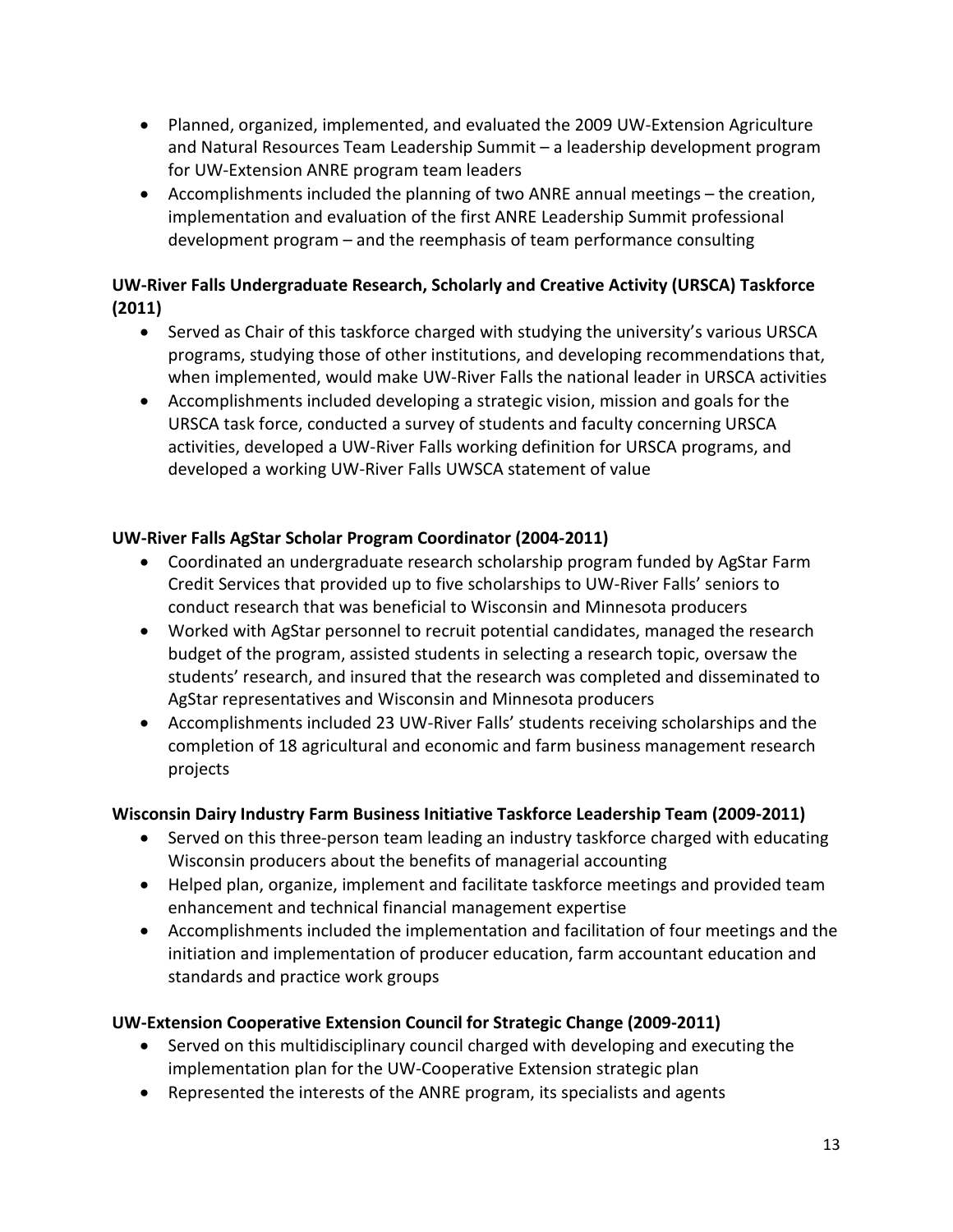• Accomplishments included the development of the strategic plan awareness building programs

## **Grow Wisconsin Dairy Farm Management Team Leadership Team (2009-2011)**

- Served on this four-person leadership team made up of Wisconsin Department of Commerce, Wisconsin Department of Agriculture, Trade, and Consumer Protection and UW-Extension personnel that provided funding, administration, facilitation, consulting and oversight for the implementation of the management team approach on Wisconsin dairy farms
- Recruited and advised farm management team facilitators, worked with my leadership team members in providing program implementation oversight, and evaluated the farm level benefits of this program
- Accomplishments included having to increase the program's targeted goals from the original target of 50 farms to 100 farms after only three months of operations

## **UW-River Falls Department of Agricultural Economics Faculty Position Search and Screen Committee Chair (Spring 2009-Summer 2010)**

- Served on this Search and Screen Committee made up of UW-River Falls' faculty members, UW-River Falls' students, and industry representatives tasked with recruiting, screening, and nominating candidates
- Provided leadership to the committee, co-developed and approved position descriptions and recruiting materials, fielded questions from potential candidates, developed interview guides and candidate evaluation instruments, planned and coordinated campus visits

## **UW-River Falls College of Agriculture, Food and Environmental Sciences Farm Advisory Committee Chair (2007-2010)**

- Served as Chair of this committee of multidisciplinary faculty and staff charged with providing guidance to the Laboratory farm manager about issues that may affect the farm's commercial, education and research roles
- Asked to chair this committee by the Dean of the UW-River Falls College of Agriculture, Food and Environmental Sciences
- Accomplishments included the review of the Laboratory Farms' strategic plans as well as providing guidance to the Dean and Farm Management staff

# **UW-River Falls and Institute of Technology – City of Altamirano (ITCA) Partnership for Producer Education Program Co-Leader (2004-2008)**

- Served as the United States institution based Co-Leader of this USAID/HED funded program that improved the extension and outreach capabilities of ITCA's faculty and to develop a producer school in the Tierra Caliente region of Guerrero, Mexico
- Administered the program, managed a \$237,000 operating budget, coordinated the formal and experiential adult education training of the ITCA faculty members while they were at UW-River Falls, recruited external assessors to evaluate the producer school,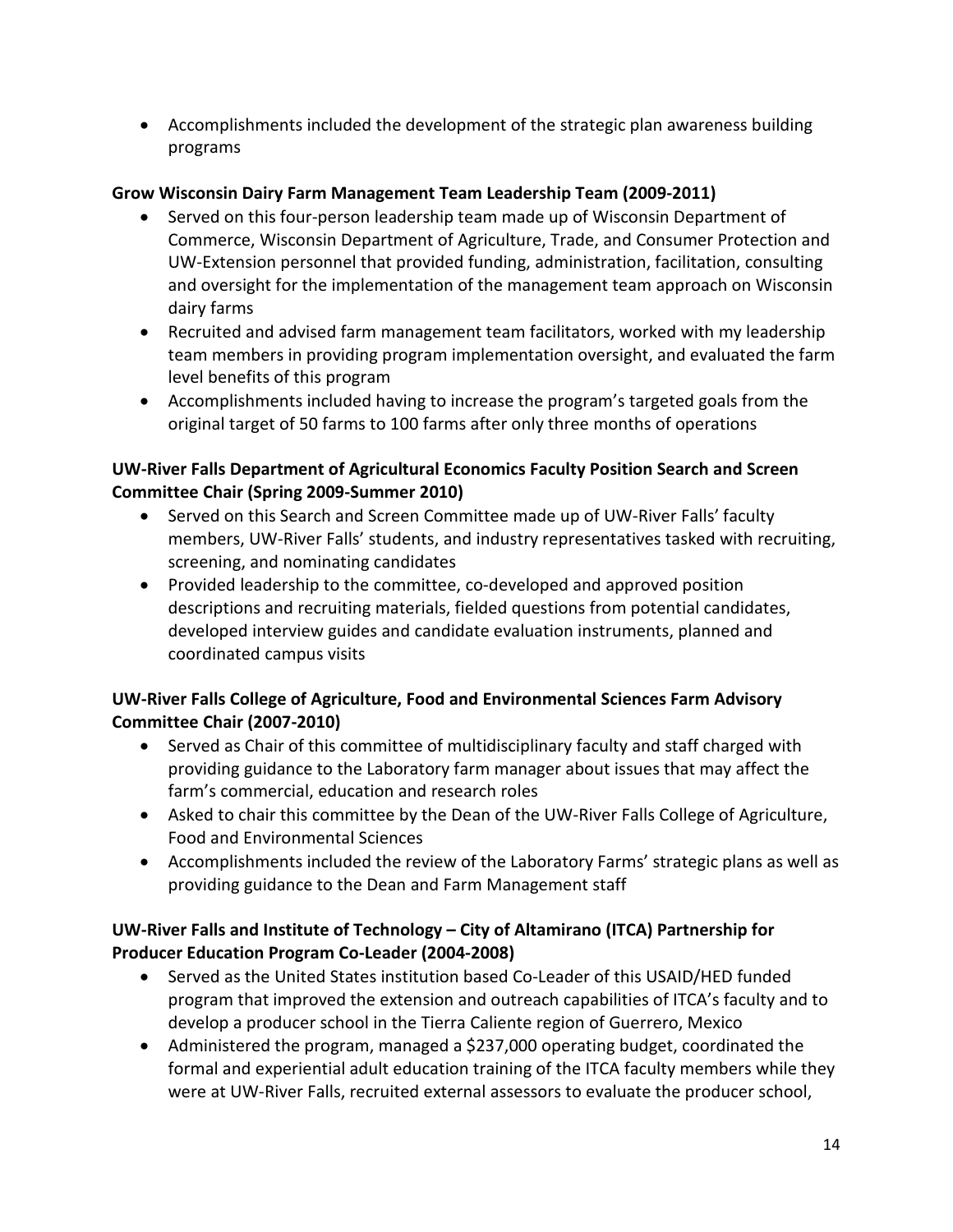coordinated and implemented on-site evaluation trips to ITCA, planned and developed professional development activities for ITCA faculty members during on-site evaluation trips, and submitted progress reports to USAID/HED

• Accomplishments included 3 ITCA faculty members receiving formal and experiential adult education and agribusiness management training, the establishment of a producer school, La Escuela del Empressarios, and ITCA was granted the first federally chartered business incubator center in the state of Guerrero

## **UW-Extension ANRE Farm and Risk Management (FARM) Team Co-Leader (2003-2007)**

- Served as a Co-Leader of this program team made up of UW-Extension county agents and state specialists charged with developing state wide education programs and applied research concerning farm and risk management topics
- Helped oversee the merger of the Farm Management Education Team (FMET) and the Risk Management Team (RMT) as they became the FARM Team, developed the team's plans-of-work and impact indicator reports, managed the team's budget, planned and scheduled the team meetings, developed professional development programs for members, and insured that the team and work teams executed their plans-of-work
- Accomplishments included developing plans-of-work and impact indicators, helping to refocus the team's activities to producer education issues following the FMET and RMT merger, and the development of a major professional development program designed to help team members understand the benefits of utilizing a marketing approach when designing producer education programs

|                       | Year | <b>Contacts</b> | <b>Teaching</b> | <b>Information</b> | <b>Support</b> | <b>Relations</b> | <b>Outcomes</b> |
|-----------------------|------|-----------------|-----------------|--------------------|----------------|------------------|-----------------|
| <b>Hadley Average</b> | 2009 | 3.59            | 4.41            | 4.37               | 4.53           | 4.32             | 4.32            |
| <b>UWRF Average</b>   |      | 3.21            | 4.02            | 4.05               | 3.86           | 3.64             | 3.89            |
| Hadley Average        | 2008 | 3.48            | 4.50            | 4.40               | 4.48           | 4.44             | 4.42            |
| <b>UWRF Average</b>   |      | 3.33            | 4.17            | 4.21               | 4.25           | 4.15             | 4.17            |
| <b>Hadley Average</b> | 2007 | 3.58            | 4.67            | 4.65               | 4.82           | 4.82             | NA.             |
| <b>UWRF Average</b>   |      | 4.67            | 4.22            | 4.00               | 4.66           | 4.66             |                 |
| Hadley Average        | 2006 | 3.52            | 4.37            | 4.60               | 4.60           | 4.55             | <b>NA</b>       |
| <b>UWRF Average</b>   |      | 3.37            | 4.19            | 4.25               | 4.14           | 4.21             |                 |
| <b>Hadley Average</b> | 2005 | 3.38            | 4.21            | 4.40               | 4.27           | 4.47             | <b>NA</b>       |
| <b>UWRF Average</b>   |      | 3.26            | 3.57            | 3.82               | 3.63           | 3.74             |                 |
| <b>Hadley Average</b> | 2004 | <b>NA</b>       | NA              | NA.                | NA.            | <b>NA</b>        | <b>NA</b>       |
| <b>UWRF Average</b>   |      |                 |                 |                    |                |                  |                 |
| <b>Hadley Average</b> | 2003 | 3.15            | 3.64            | 3.83               | 4.00           | 4.18             | NA.             |
| <b>UWRF Average</b>   |      | 3.08            | 3.64            | 3.83               | 4.00           | 4.18             |                 |
| Hadley Average        | 2002 | 3.38            | 4.33            | 4.29               | 4.67           | 4.50             | <b>NA</b>       |
| <b>UWRF Average</b>   |      | 3.48            | 4.23            | 4.34               | 4.12           | 4.25             |                 |

### **Extension Activities: Summary of Rating by County Agent**<sup>[1](#page-14-0)</sup>

<span id="page-14-0"></span> <sup>1</sup> Note: Agent perception evaluations were not conducted in 2004. Scale for *Contacts* = "1" indicating "No Contact" and a "4" indicating "Extensive Contact." Scale for *Teaching, Information, Support, Relations and Outcomes* = "1" poor quality and "5" good quality. Outcomes measure was not used prior to 2008.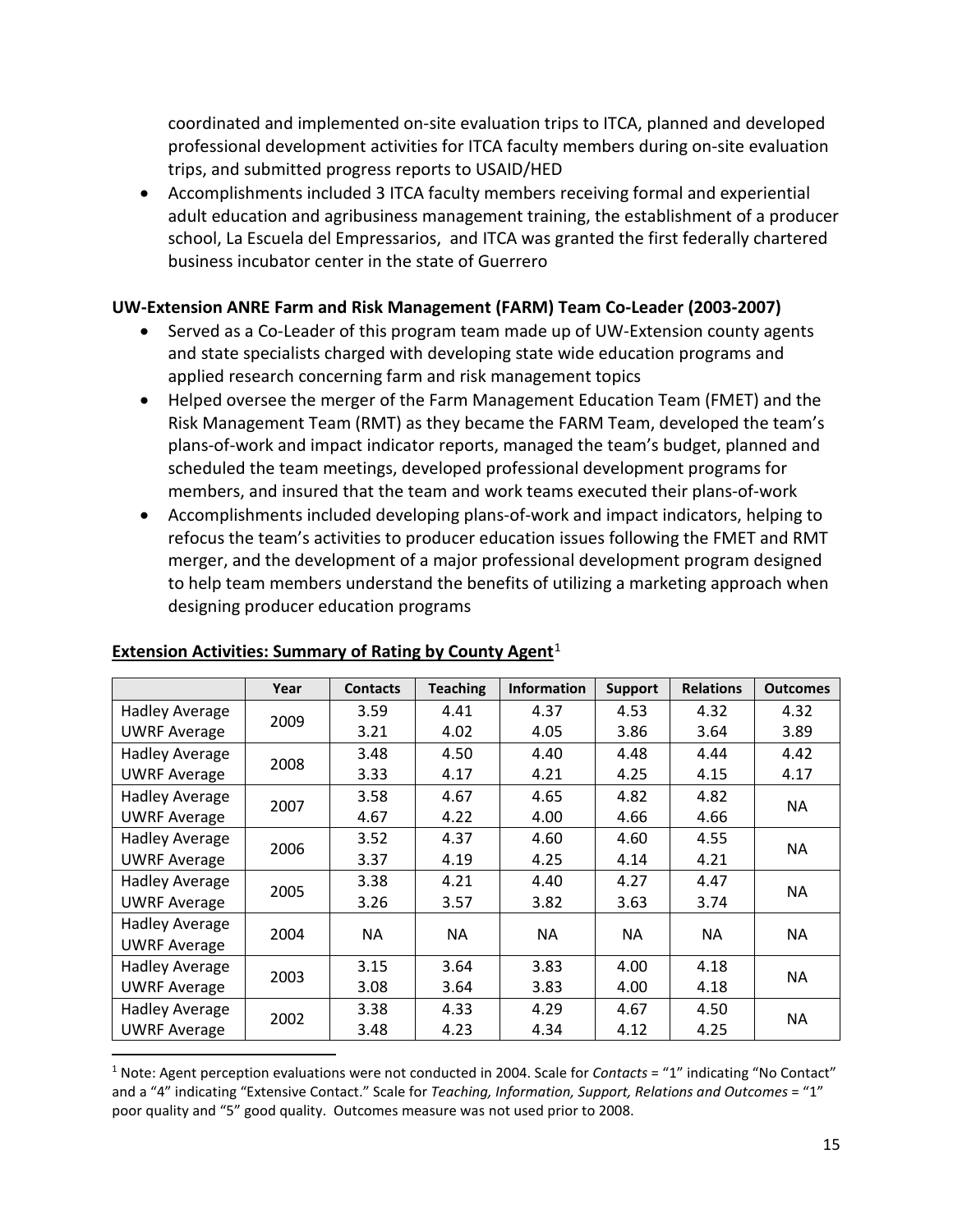## **Extension Activities: Summary of Rating by External Stakeholders**

| Hadley - 2009 End of Year University of Wisconsin Extension External Evaluation (Sample Size = 11) |                             |  |  |  |  |
|----------------------------------------------------------------------------------------------------|-----------------------------|--|--|--|--|
|                                                                                                    | Percent                     |  |  |  |  |
| Area                                                                                               | <b>Strongly Agree/Agree</b> |  |  |  |  |
| This person provides significant leadership for planning and implementing                          | 100%                        |  |  |  |  |
| educational programs. (n=8)                                                                        |                             |  |  |  |  |
| This person's educational programs are based on important needs. (n=9)                             | 100%                        |  |  |  |  |
| This person's programming is based on research and current knowledge. (n=9)                        | 100%                        |  |  |  |  |
| This person's programming is appropriate for the audience. (n=8)                                   | 100%                        |  |  |  |  |
| This person is responsive to the needs of stakeholders. $(n=10)^1$                                 | 90%                         |  |  |  |  |
| $1.10\%$ undecided                                                                                 |                             |  |  |  |  |
|                                                                                                    |                             |  |  |  |  |

What do you consider this person's most important contributions over the past five years?

- "Continues to make an impact in improving farm profitability through a number of project."
- "The ability to listen and see where thoughts and ideas are headed"
- "I would say Gregg's work has helped foster awareness and understanding of agricultural employment topics in a region that extends beyond Wisconsin's borders"
- "Ability to take technical information/skills into real-world applications"
- "Getting new programs started, taking the time to meet people and listen to their needs"
- "Networking and purveyor of information"

### **Extension Activities: Producer, Stakeholder, and Extension Educator Workshops, Presentations and Direct Farm Advising Activities**

Reoccurring Activities:

K-State Research and Extension New Agent Program Development Training (Programming with a Purpose). Co-developed, co-facilitated and educated at this logic model based program planning workshop. Manhattan, KS. 2011 to Present.

K-State Research and Extension New Agent Orientation. Educator. Provided new content in the 2014-2015 program revision. 2011 to Present

2017: Gregg Hadley and Duane Hund: Succession Planning During a Challenging Ag Economy. The Kansas Agriculture Medication Services Planning for the Future Workshop. Dodge City, KS. February 2017.

Gregg Hadley: Transferring Management. The Kansas Agriculture Medication Services Planning for the Future Workshop Series. Dodge City and Lawrence, KS. February 2017.

Gregg Hadley and Charlotte Olsen: Teambuilding and Communications. The Kansas Agriculture Medication Services Planning for the Future Workshop Series. Dodge City and Lawrence, KS. February 2017.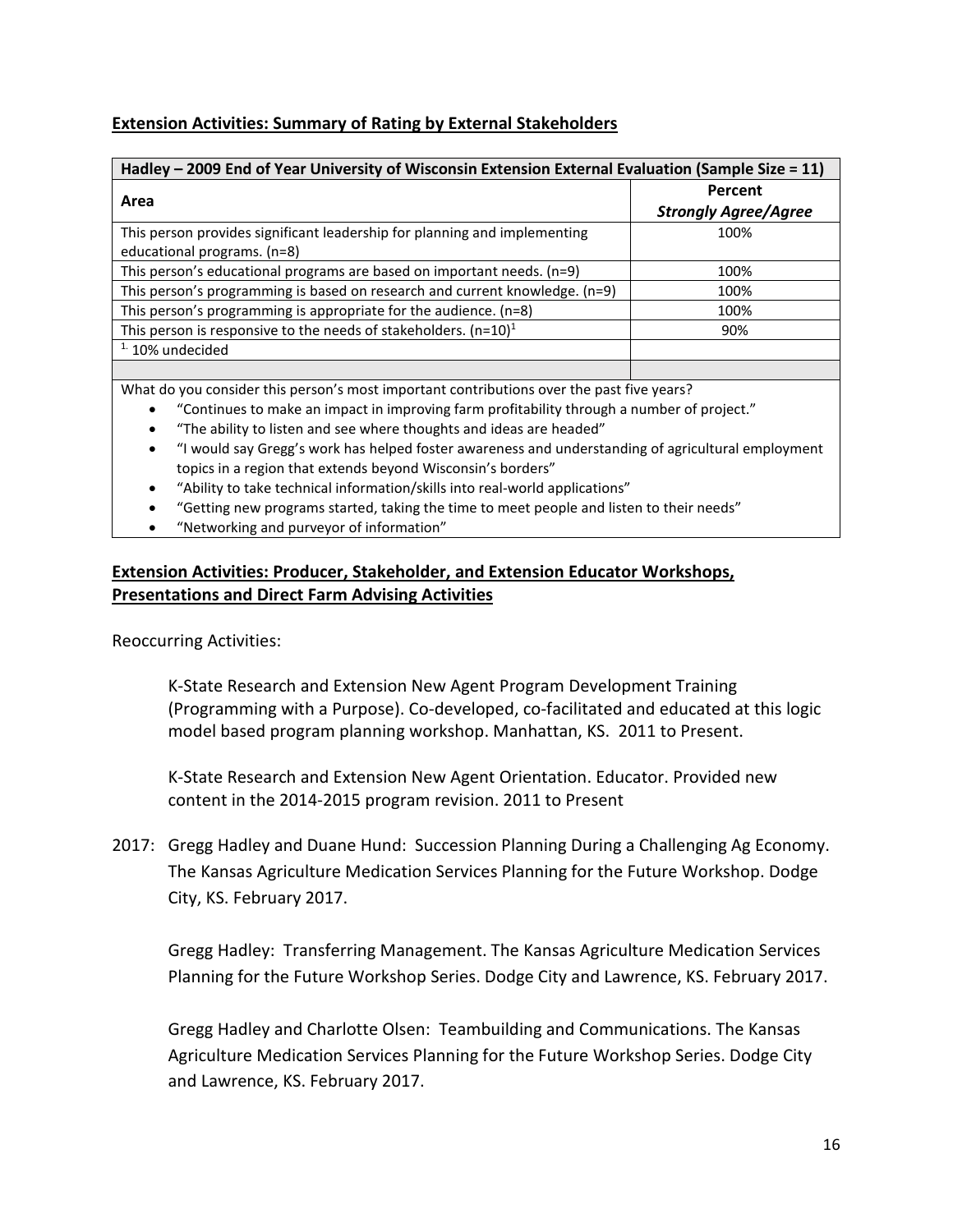Forrest Buhler, Gregg Hadley, Char Henton, Duane Hund, Charlotte Olsen: Introduction to Succession Planning. The Kansas Agriculture Medication Services Planning for the Future Workshop Series. Dodge City and Lawrence, KS. January 2017.

Gregg Hadley and Duane Hund: Is It Time to Retire? What about the Next Generation? Top Ten Strategies for Navigating a Struggling Farm Economy. Salina, Topeka, Hays, Dodge City, Colby, and El Dorado, KS. January – February 2017.

2016: Gregg Hadley and Duane Hund: Is It Time to Retire? What about the Next Generation? Kansas State University Department of Agricultural Economics Agent Update. Emporia and Ness City, KS. November 2016.

Gregg Hadley: What about the Next Generation? Kansas State University Department of Agricultural Economics 2016 Risk and Profit Conference. Manhattan, KS. August 2016.

Gregg Hadley and David Kehler: Visioning and Goal Setting. K-State Research and Extension Butler County Farm Succession Series. March 2016.

Gregg Hadley, David Kehler and Charlotte Olsen: Communications and Team Building. K-State Research and Extension Butler County Farm Succession Series. March 2016.

Gregg Hadley and David Kehler: Farm Succession Overview. K-State Research and Extension Butler County Farm Succession Series. February 2016.

Gregg Hadley: Farm Succession Planning. Preserving the Family with Estate Planning. Hill City, Oberlin, and Oakley, KS. February 2016.

Forrest Buhler, Gregg Hadley, Char Henton, Duane Hund and Charlotte Olsen: Finding Success in Succession Planning. 2016 Women Managing the Farm. Manhattan, KS. February 2016.

Laurie Chandler and Gregg Hadley: Team Work, Grand Challenges, and Becoming Indispensable. 2016 K-State Research and Extension Annual Partnership Meeting. Pratt, KS. January 2016.

Gregg Hadley and Paula Peters: Team Work, Grand Challenges, and Becoming Indispensable. 2016 K-State Research and Extension Annual Partnership Meeting. Russell, KS. January 2016.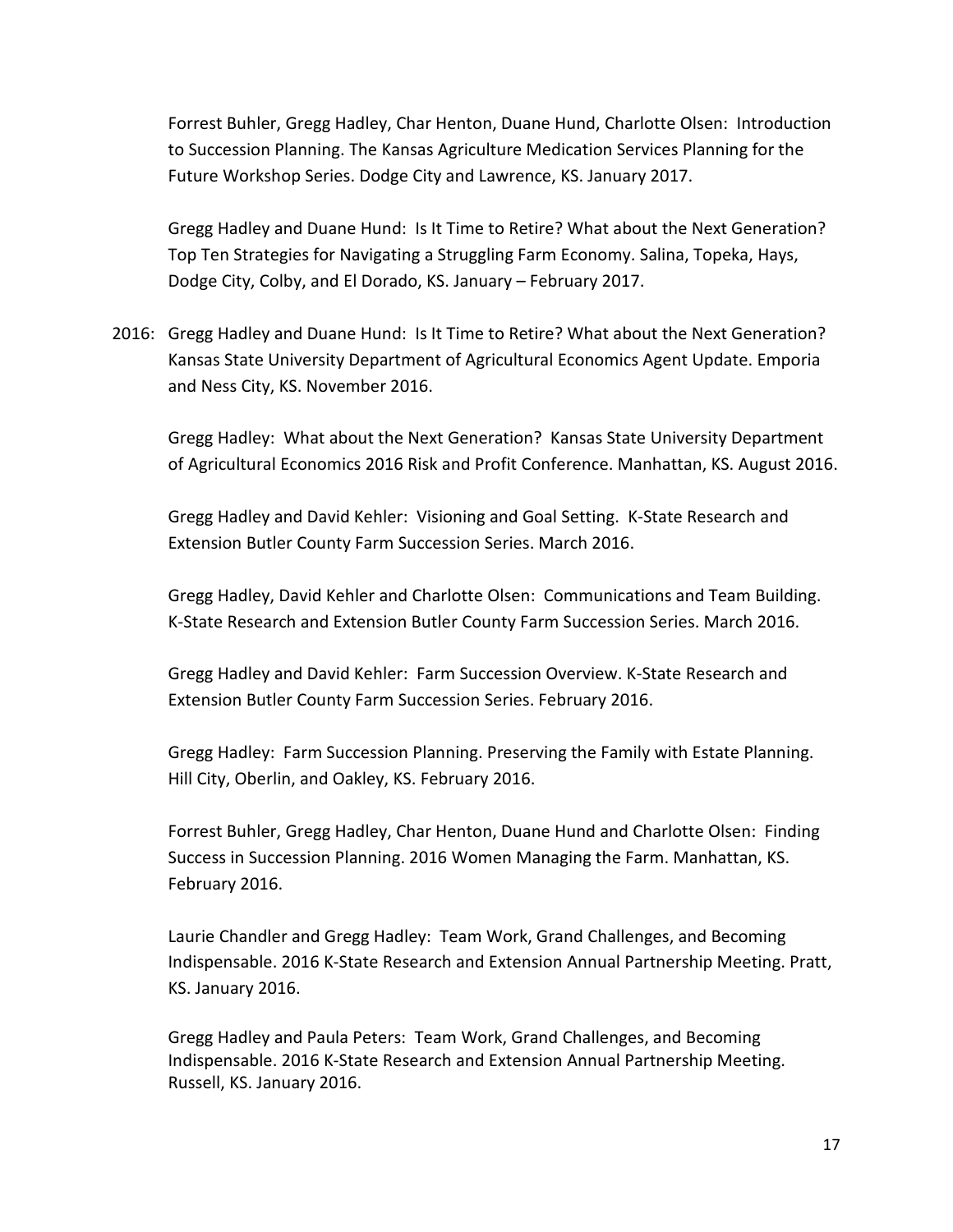Gregg Hadley and Paula Peters: Team Work, Grand Challenges, and Becoming Indispensable. 2016 K-State Research and Extension Annual Partnership Meeting. Garden City, KS. January 2016.

Gregg Hadley: Succession: Training the Next Farm CEO. Ag Profitability Conference. St. John, KS. January 2016.

Laurie Chandler, Gregg Hadley and Paula Peters: Team Work, Grand Challenges, and Becoming Indispensable. 2016 K-State Research and Extension Annual Partnership Meeting. Lawrence, KS. January 2016.

Gregg Hadley: Succession: A Business Perspective. Greenwood County Kansas Farm Bureau Farm and Ranch Succession Workshop. Eureka, KS. January 2016.

Gregg Hadley: Succession: An Overall Perspective. Greenwood County Kansas Farm Bureau Farm and Ranch Succession Workshop. Eureka, KS. January 2016.

2015: Michelle Buchanan and Gregg Hadley: Midway District Community Development Program Development Committee Workshop. December 2015.

Gregg Hadley: Guest Lecture: Farm Succession. AGEC 598 Farm Management Strategies. Manhattan, KS. December 2015.

Gregg Hadley: Dairy Farm Bill Overview. Prepared by Robin Reid. KSRE Webinar. September 2015.

Gregg Hadley: Agent Orientation/Professional Development. State Extension Advisory Council Summer Meeting. Abilene, KS. August 2015.

Gregg Hadley: Program Development Committees and Program Focus Teams as Our Model of Programming. State Extension Advisory Council Summer Meeting. Abilene, KS. August 2015.

Gregg Hadley: Dairy Farm Bill Overview. Prepared by Robin Reid. Seneca, KS. July 2015.

Gregg Hadley: Dairy Farm Bill Overview. Prepared by Robin Reid. Hutchinson, KS. July 2015.

Carl Garten and Gregg Hadley: How Program Focus Teams Can Benefit from Local Program Development Committees. K-State Research and Extension Program Focus Team Leader Retreat. Salina, KS. July 2015.

Gregg Hadley: Marais des Cygnes District PDC Workshop. Paola, KS. April 2015.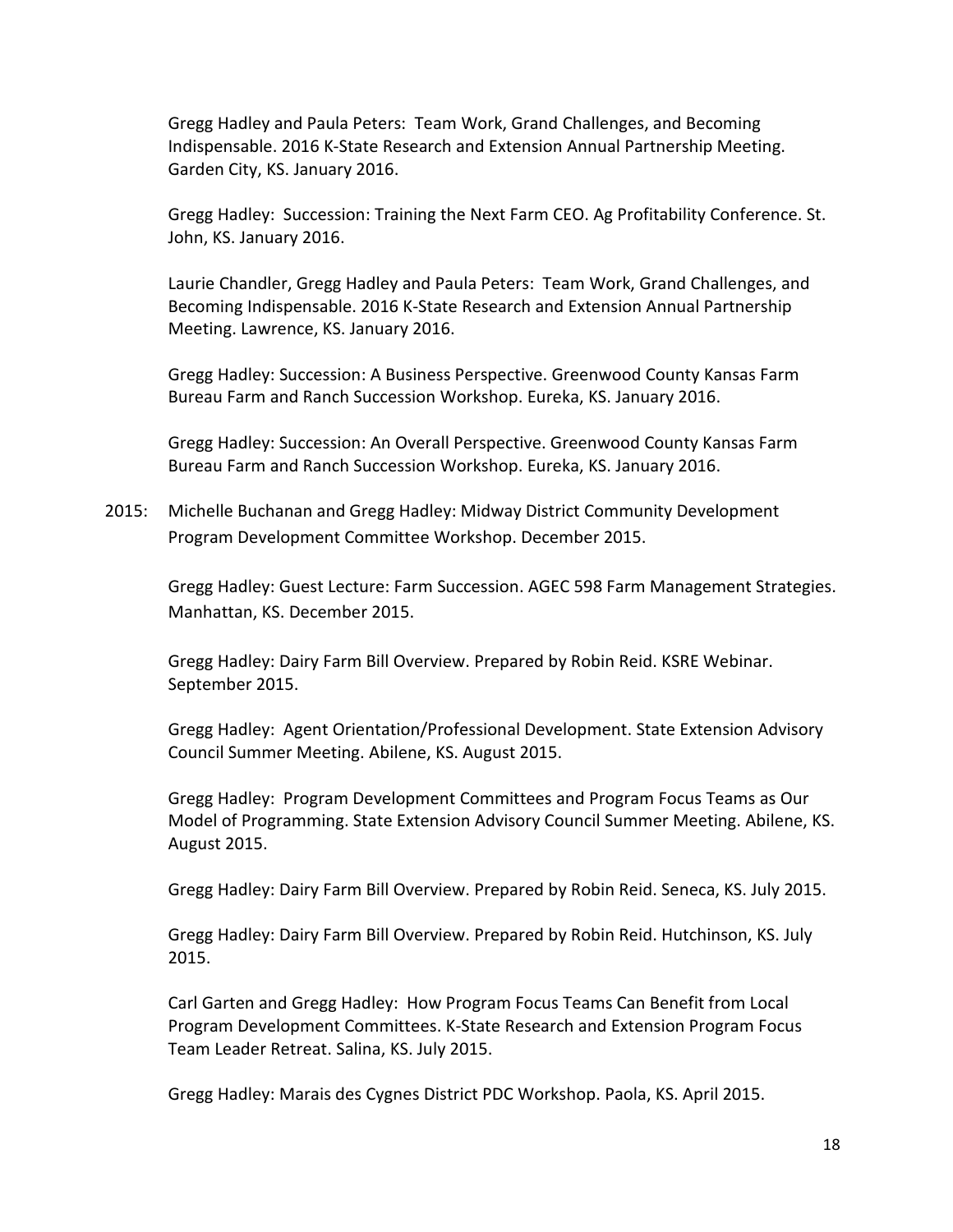Gregg Hadley: PDC Engagement: Putting It All Together. Agents Engaging PDCs Workshop. Pratt, KS. April 2015.

Gregg Hadley: PDC Engagement: Putting It All Together. Agents Engaging PDCs Workshop. Garden City, KS. April 2015.

Gregg Hadley: PDC Engagement: Putting It All Together. Agents Engaging PDCs Workshop. WaKeeney, KS. April 2015.

Gregg Hadley: PDC Engagement: Putting It All Together. Agents Engaging PDCs Workshop. Iola, KS. April 2015.

Gregg Hadley: PDC Engagement: Putting It All Together. Agents Engaging PDCs Workshop. Manhattan, KS. April 1, 2015.

Gregg Hadley: Farm Succession Planning. Butler and Greenwood County Farm Bureau Women Owning Land Series. March 2015.

Charlie Griffin and Gregg Hadley: Power Transfer. Planning for Farm and Ranch Succession. Iola, KS. Planned March 2015.

Gregg Hadley: Succession Planning Overview. Planning for Farm and Ranch Successions. Iola, KS. Planned March 2015.

Charlie Griffin and Gregg Hadley: Power Transfer. Planning for Farm and Ranch Succession. Hays, KS. Planned March 2015.

Gregg Hadley: Succession Planning Overview. Planning for Farm and Ranch Successions. Hays, KS. Planned March 2015.

Gregg Hadley: Farm Succession: Making It Happen. Preserving the Family with Estate Planning. Colby, KS. Planned February 2015.

Gregg Hadley: Farm Succession: Making It Happen. Preserving the Family with Estate Planning. Stockton, KS. Planned February 2015.

Gregg Hadley: Farm Succession Overview. Estate Planning Workshop. Bazine, KS. Planned February 2015.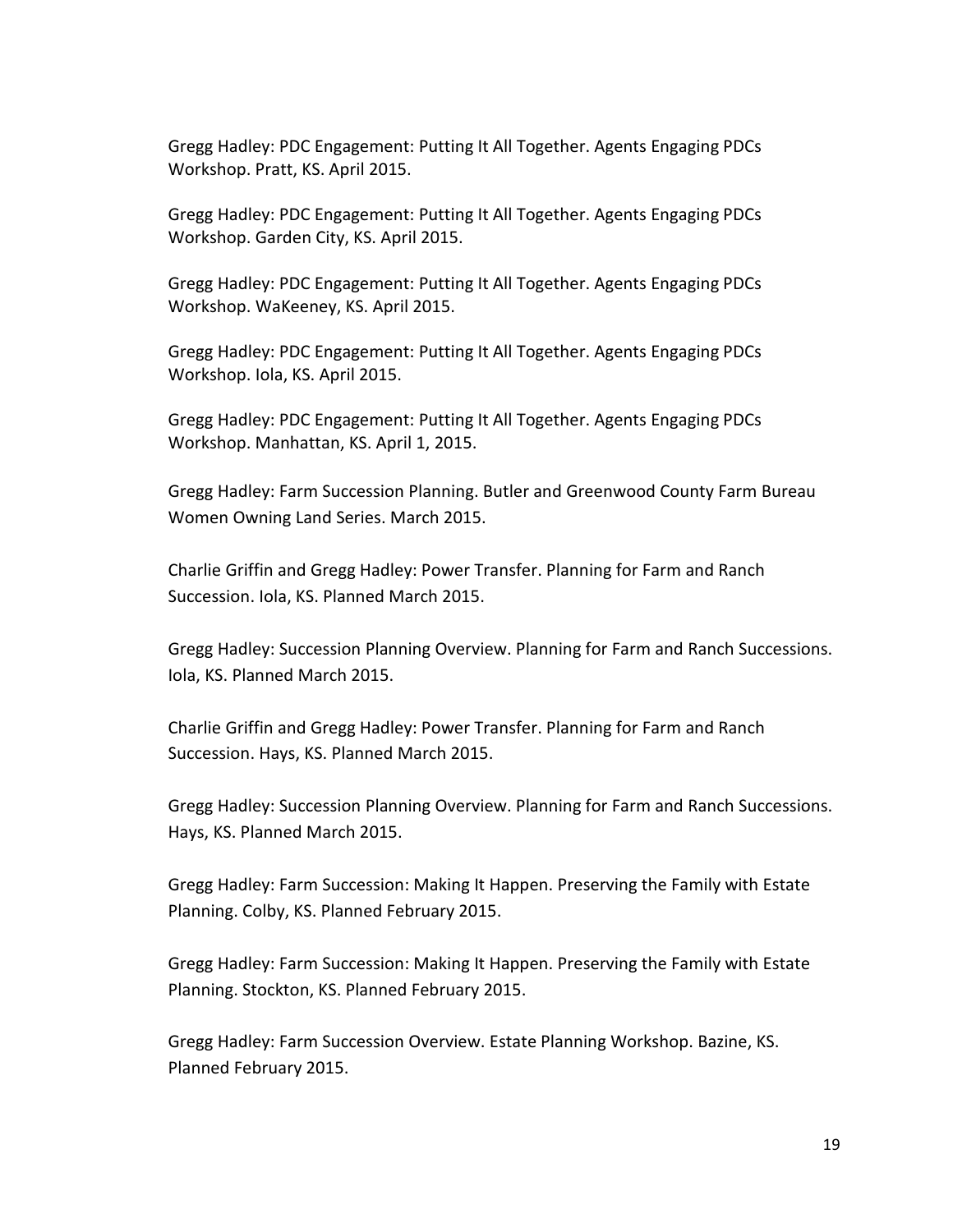Gregg Hadley: Farm Succession. Pawnee Fry. Pawnee, KS. January 2015.

Gregg Hadley: Developing and Effective, Engaged and Efficient Workforce. Garden City, KS. January 2015.

Gregg Hadley for Forrest Buhler: Agricultural Business Organizations. Planning for Farm and Ranch Succession. Emporia, KS. January 2015.

Charlie Griffin and Gregg Hadley: Power Transfer. Planning for Farm and Ranch Succession. Emporia, KS. January 2015.

Gregg Hadley: Succession Planning Overview. Planning for Farm and Ranch Successions. Emporia, KS. January 2015.

Gregg Hadley for Forrest Buhler: Agricultural Business Organizations. Planning for Farm and Ranch Succession. Manhattan, KS. January 2015.

Charlie Griffin and Gregg Hadley: Power Transfer. Planning for Farm and Ranch Succession. Manhattan, KS. January 2015.

Gregg Hadley: Succession Planning Overview. Planning for Farm and Ranch Successions. Manhattan, KS. January 2015.

Charlie Griffin and Gregg Hadley: Power Transfer. Planning for Farm and Ranch Succession. Pratt, KS. January 2015.

Gregg Hadley: Succession Planning Overview. Planning for Farm and Ranch Successions. Pratt, KS. January 2015.

2014: Gregg Hadley: Succession Planning and Family Dynamics. Kansas Farm Bureau Estate and Succession Planning Workshop. Wichita, KS. December 2014.

Gregg Hadley: Guest Lecture: Farm Succession. AGEC 598 Farm Management Strategies. Manhattan, KS. November 2014.

Gregg Hadley: Growing and Maintaining Trust. University of Wisconsin – Extension. Madison, WI. November 2014.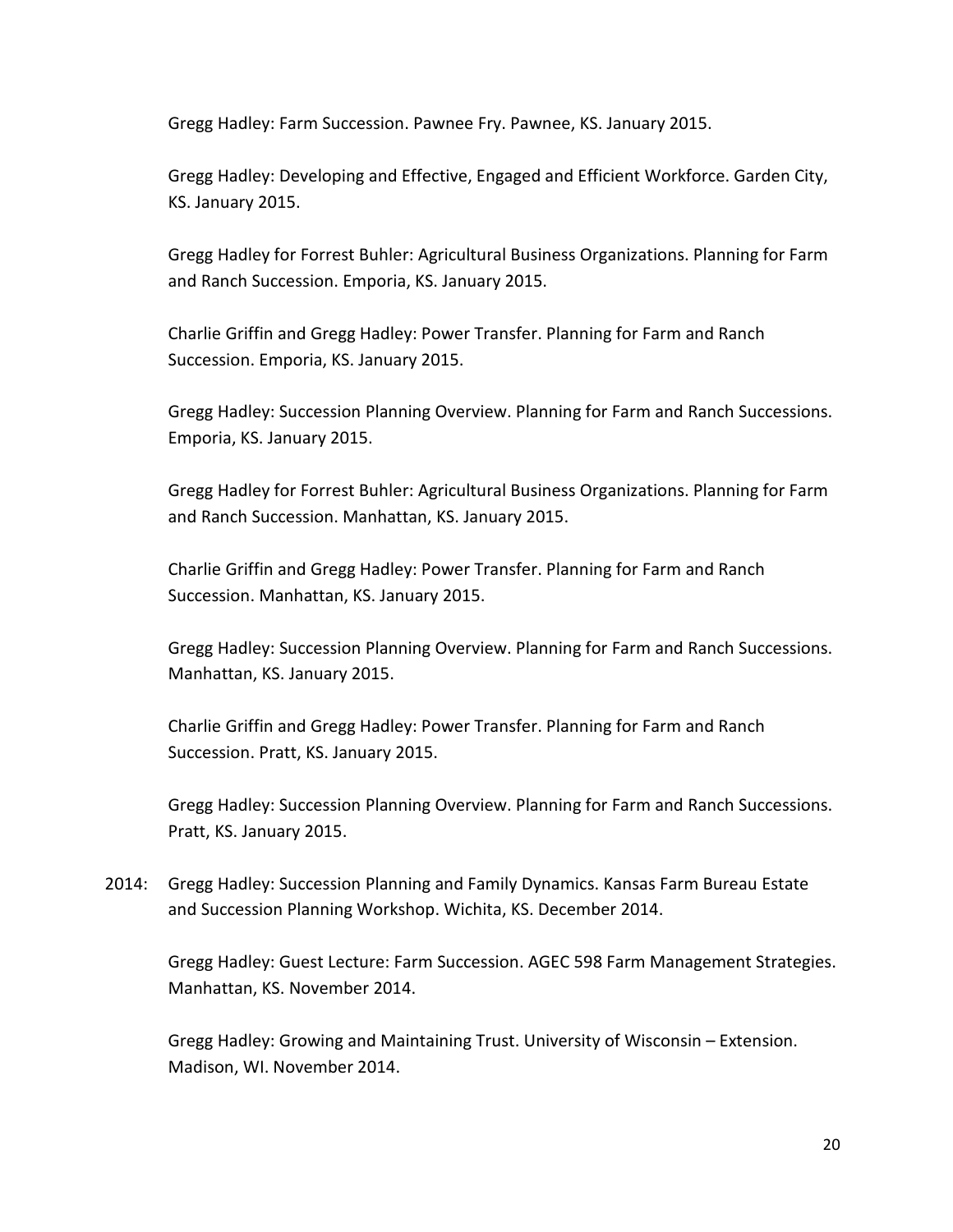Gregg Hadley: Farm Succession: Steps to a Successful Transition. Women of Agriculture. Great Bend, KS. October 2014.

Gregg Hadley et al: Engaging Your PDC in Issue Identification and Prioritization Using the Five Grand Challenges. K-State Research and Extension Annual Conference 2014. October 2014

Gregg Hadley et al: Tighter Farm Finances and Resources for Farm and Ranch Successions. K-State Research and Extension Annual Conference 2014. October 2014.

Gregg Hadley: K-State Research and Extension Update. Master Farmers and Master Homemakers Meeting. September 2014.

Gregg Hadley: Program Planning Retreat: Why? How? What? Extension Program Planning Retreat. Mississippi State University. Approximately 85 Extension professionals participated. Starkville, MS. June 2014.

Extension Program Planning Retreat. Co-developed, led, facilitated and educated at this workshop for approximately 85 Mississippi State University Extension professionals who learned logic model based program planning concepts and applied this knowledge to develop comprehensive state-wide program action plans. Starkville, MS. June 2014.

Gregg Hadley: Program Planning Overview. Extension Program Planning Retreat. Mississippi State University. Approximately 85 Extension professionals participated. Starkville, MS. June 2014.

Gregg Hadley: K-State Research & Extension Overview. Discussion with a delegation of Australian Commodity Association representatives. Approximately 10 Australian commodity association representatives, K-State Research and Extension administrators, and a University of Nebraska Extension administrator participated. Manhattan, KS. April 2014.

Daryl Buchholz and Gregg Hadley: KSRE Administration Update. Kansas Association of County Agriculture Agents Spring Meeting. Approximately 70 Extension professionals attended. Hays, KS. April 2014.

New Agent Local Operations Training. I prepared the "Working with Program Development Committees" portion of the training program. Approximately 15 people participated. Manhattan, KS. March 2014.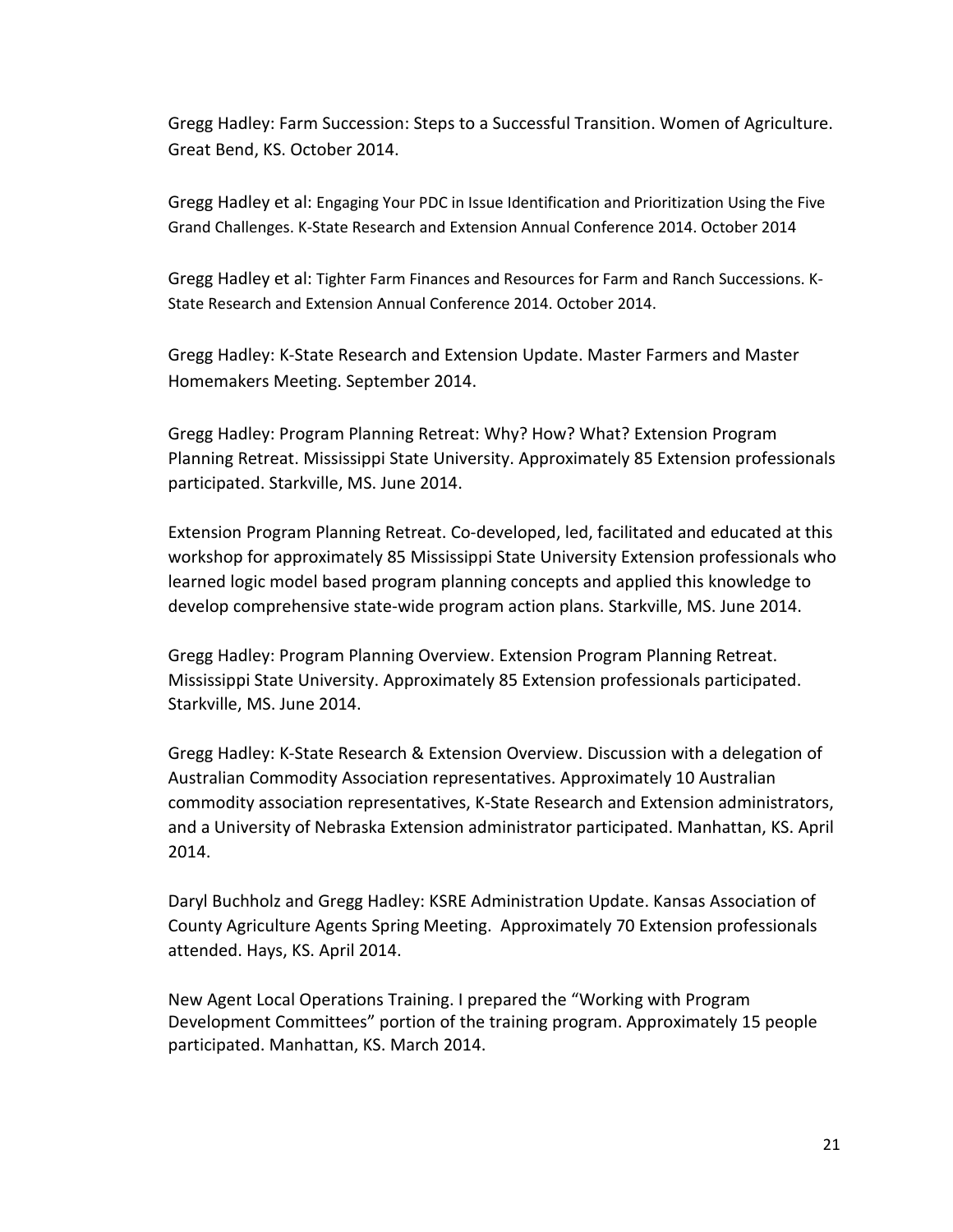Gregg Hadley: Succession Planning. Women and the Farm Conference. Approximately 40 people attended. Anthony, KS. March 2014.

Gregg Hadley: Succession Planning and Family Dynamics. Kansas Farm Bureau Estate and Succession Planning Workshop. Approximately 25 people attended. Erie, KS. February 2014.

Gregg Hadley: Employee Performance. Ag Profitability Conference Series. Distance Presentation. Hillsboro, KS. February 2014.

Gregg Hadley: Human Resource Management Review and Discussion. Kansas State University Management and Strategic Thinking (MAST) Program. Approximately 30 MAST participants and KSU educators participated. Manhattan, KS. February 2014.

Gregg Hadley: Making Farm Successions Successful. Women Managing the Farm Conference. Approximately 250 people attended. Manhattan, KS. February 2014.

Gregg Hadley: Enhancing Employee Performance. Women Managing the Farm Conference. Approximately 35 people attended. Manhattan, KS. February 2014.

Cowley County KSRE Program Development Committee Grand Challenge Workshop. Codeveloped and facilitated this needs assessment workshop. Approximately 25 Program Development Committee members and Extension professionals participated. Winfield, KS. February 2014.

Gregg Hadley: Farm Succession Planning. Ag Profitability Conference Series. Distance Presentation. Lyons, KS. January 2014.

Gregg Hadley: Farm Succession Planning. Women in Agriculture Conference. Approximately 50 people attended. Liberal, KS. January 2014.

Laurie Chandler and Gregg Hadley: Strengthening Programs through Program Development Committees. Approximately 120 people attended. 2014 KSRE Partnership Meetings. Wichita, KS. January 2014.

Laurie Chandler and Gregg Hadley: Strengthening Programs through Program Development Committees. Approximately 100 people attended. 2014 KSRE Partnership Meetings. Lawrence, KS. January 2014.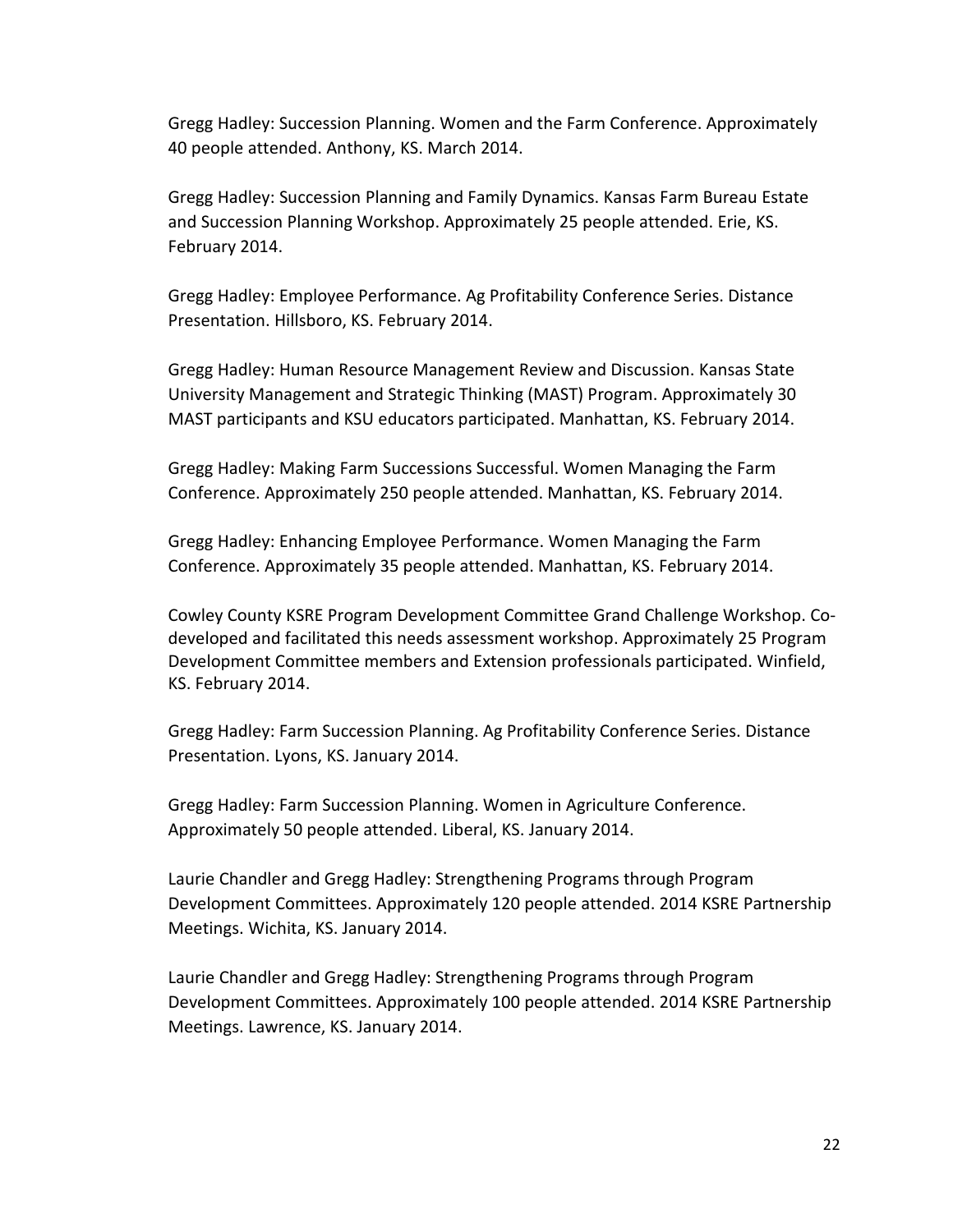Laurie Chandler and Gregg Hadley: Strengthening Programs through Program Development Committees. Approximately 40 people attended. 2014 KSRE Partnership Meetings. Ellsworth, KS. January 2014.

Laurie Chandler and Gregg Hadley: Strengthening Programs through Program Development Committees. Approximately 100 people attended. 2014 KSRE Partnership Meetings. Scott City, KS. January 2014.

2013: Kansas State University Management and Strategic Thinking (MAST) Program. Developed 8 archived presentations concerning agricultural human resource management topics. Approximately 25 people participated. Manhattan, KS. December 2013 – February 2014.

Gregg Hadley: Succession Planning and Family Dynamics. Kansas Farm Bureau Estate and Succession Planning Workshop. Approximately 25 people attended. Abilene, KS. November 2013.

Gregg Hadley: Succession Planning and Family Dynamics. Kansas Farm Bureau Estate and Succession Planning Workshop. Approximately 40 people attended. Topeka, KS. November 2013.

Riley County KSRE Program Development Committee Grand Challenge Workshop. Codeveloped and co-facilitated this needs assessment workshop. Approximately 30 Program Development Committee members and Extension professionals participated. Manhattan, KS. September 2013.

Gregg Hadley: Communication and the Family Business. Women in Agriculture Meeting. Approximately 50 people participated. Jetmore, KS. April 2013.

Gregg Hadley: KSRE Administration Update. Kansas Association of County Agriculture Agents Spring Meeting. Approximately 70 Extension professionals attended. Ft. Scott, KS. April 2013.

The Extension Ogallala Aquifer Summit. Co-developed and facilitated this educational and brainstorming workshop for Extension professionals regarding issues related to the Ogallala Aquifer. Approximately 50 Extension professionals participated. Garden City, KS. April 2013.

Atchison County KSRE Strategic Planning Workshop. Co-developed and co-facilitated this strategic planning workshop for Atchison County Extension Council members and Extension professionals. Approximately 12 people participated. Atchison, KS. March 2013.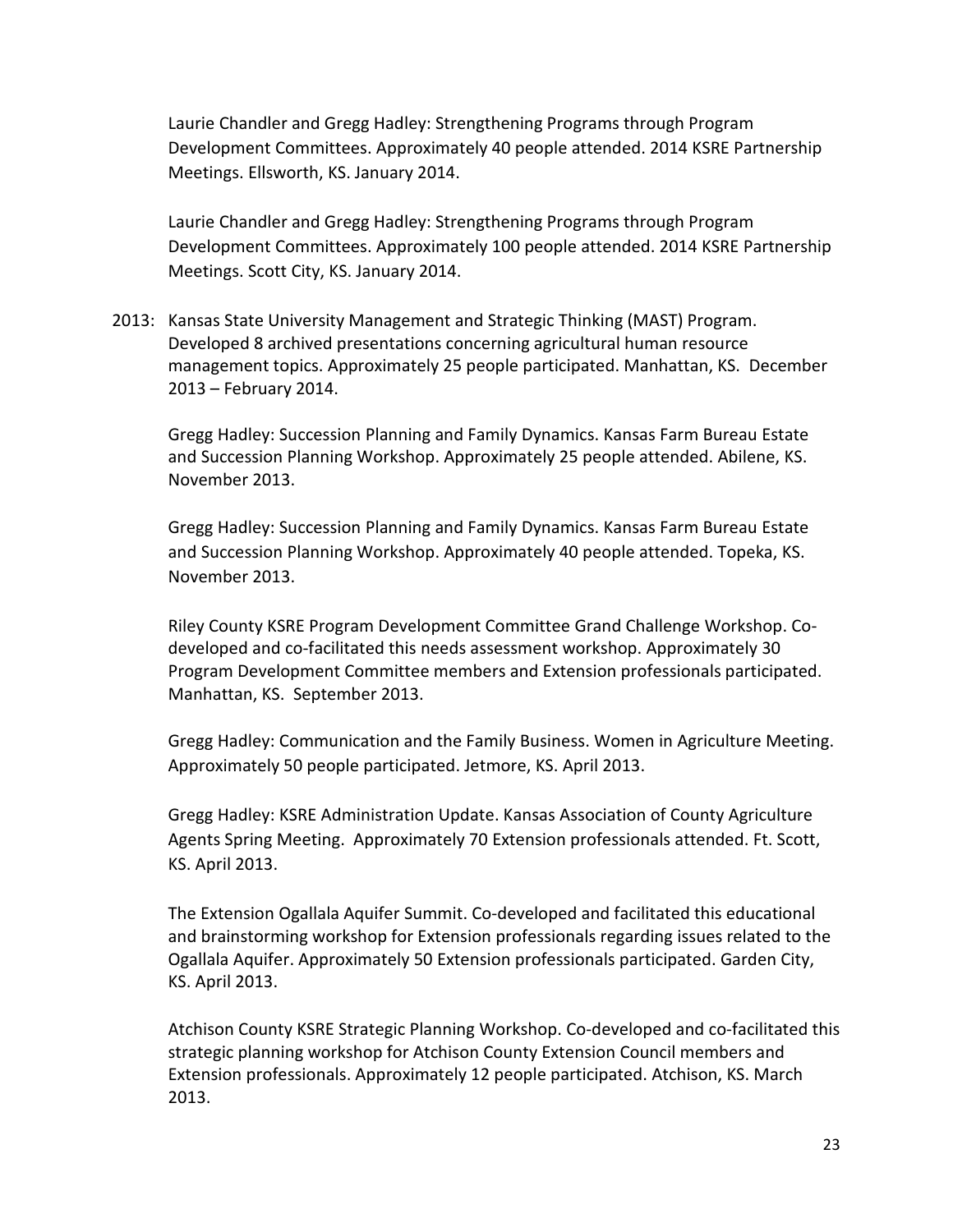Gregg Hadley: Farm Succession: How to Begin! McPherson County KSRE Meeting. Approximately 40 people participated. McPherson, KS. March 2013.

2013 Master Farmer and Master Homemaker Awards Banquet. Served as a master of ceremony for this awards program honoring Kansas farmers and homemakers. Manhattan, KS. March 2013.

New Agent Local Operations Training. I prepared the "Working with Program Development Committees" portion of the training program. Approximately 12 people participated. Manhattan, KS. February 2013.

Gregg Hadley: Human Resource Management in Kansas. Ag Profitability Conference Series. Distance presentation. Pratt, KS. February 2013.

Gregg Hadley: Human Resource Management in Kansas. Ag Profitability Conference Series. Approximately 30 people attended. McPherson, KS. February 2013.

Gregg Hadley: Ideas for a Successful Succession. Gray County KSRE Meeting. Approximately 25 people attended. Cimarron, KS. February 2013.

Gregg Hadley: Ideas for a Successful Succession. Edwards County KSRE Meeting. Approximately 60 people attended. Kinsley, KS. February 2013.

2012: Gregg Hadley: KSRE Administrative Update. 2012 Douglas County KSRE Annual Meeting. Approximately 30 people attended. Lawrence, KS. November 2012.

Gregg Hadley: Immigration and the Workplace. KSRE Farm Management Program Focus Team Webinar. Distance presentation. Manhattan, KS. November 2012.

Gregg Hadley: KSRE Administrative Update. 2012 Reno County KSRE Annual Meeting. Approximately 30 people attended. Hutchinson, KS. November 2012.

Gregg Hadley: KSRE Administrative Update. 2012 Leavenworth County KSRE Annual Meeting. Approximately 30 people attended. Leavenworth, KS. November 2012.

Gregg Hadley: KSRE Administration Update. Kansas Association of County Agriculture Agents Spring Meeting. Approximately 80 Extension professionals attended. Pratt, KS. April 2012.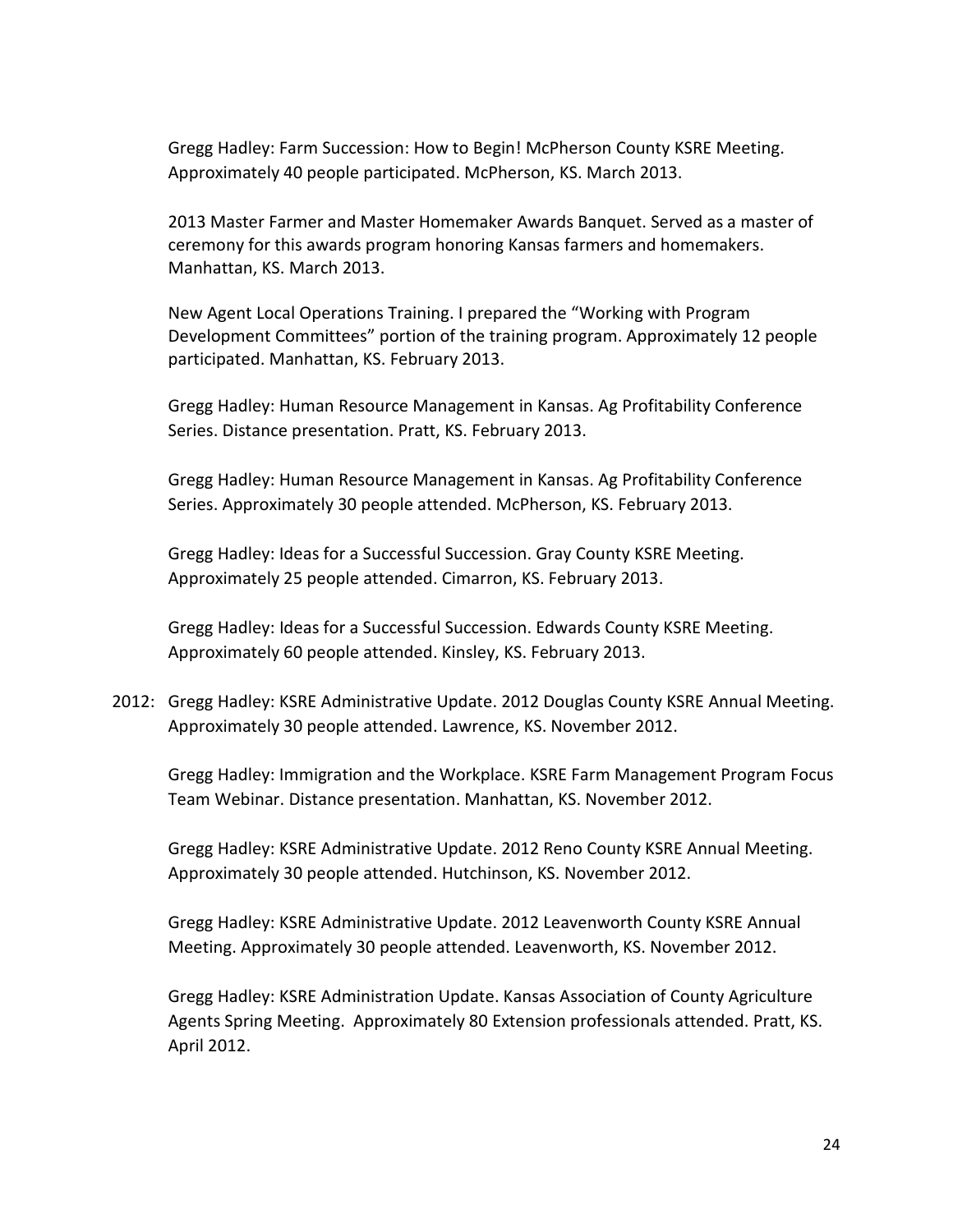Gregg Hadley: Passing on the Farm – Steps to a Successful Transition. Jackson County Women in Agriculture Meeting. Approximately 50 people attended. Holton, KS. April 2012.

Gregg Hadley: Ideas for a Successful Succession. Lincoln County Farm Bureau Meeting. Approximately 25 people participated. Lincoln, KS. February 2012.

Gregg Hadley: Who Will Care for the Nursery When I Am Gone? – Ideas for a Successful Succession. Retail Works 2012. Approximately 24 people participated. Topeka, KS. February 2012.

2011: Gregg Hadley: Human Resources for Agricultural Producers. River Valley District KSRE Meeting. Approximately 30 people attended. Washington, KS. December 2011.

Gregg Hadley: KSRE Administrative Update. 2012 Sedgwick County KSRE Annual Meeting. Approximately 30 people attended. Wichita, KS. November 2012.

Gregg Hadley: KSRE Administrative Update. 2012 Johnson County KSRE Annual Meeting. Approximately 30 people attended. Olathe, KS. November 2012.

Gregg Hadley: Pasture-Based Dairy Farm Financial Competitiveness Considerations. Columbia-Dodge Grazing Meeting. Approximately 30 producers and industry stakeholders participated. Columbus, WI. March 2011.

Gregg Hadley: Pasture-Based Dairy Farm Financial Competitiveness Considerations. Heart of Wisconsin 17<sup>th</sup> Annual Winter Grazing Conference. Approximately 40 producers and industry stakeholders participated. Rothschild, WI. March 2011.

Gregg Hadley: What's The Culture of Your Business? Professional Dairy Producers of Wisconsin Business Management Conference. Approximately 180 producers and industry stakeholders participated. Madison, WI. March 2011.

The Ridgeline Farm Project. This project involved examining the human resource management procedures of the dairy farm. March 2011.

Gregg Hadley: Opportunities for Penn State's Dairy Alliance in the Dairy Industry. Approximately 20 Extension professionals participated. State College, PA. February 2011.

Gregg Hadley: Is There Money in Dairy Farming? ADSA-SAD Conference. Approximately 120 undergraduate members of the student division of the American Dairy Science Association participated. River Falls, WI. February 2011.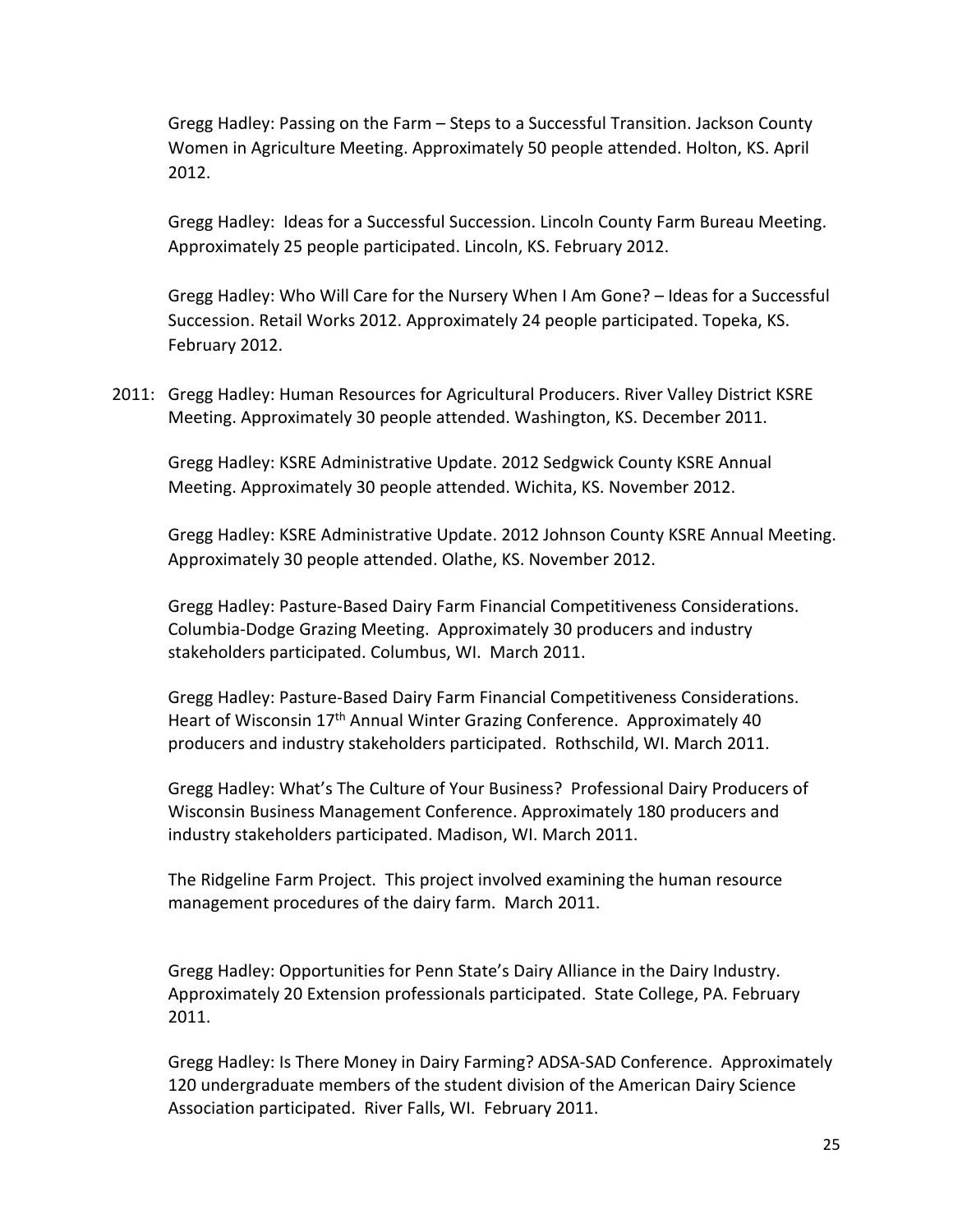Gregg Hadley: Gregg's Dirty Dozen HRM No-Nos. St. Croix County UW-Extension Dairy Farm Manager Peer Group. Approximately 6 dairy farm managers participated. Baldwin, WI. February 2011.

The Crockford Farm Project. This project involved determining the financial competitiveness and financial health of this dairy farm. February 2011.

Gregg Hadley: Hiring and Retaining the Right Farm Employee for You. Clark County UW-Extension Human Resource Management Producer Meeting. Approximately 20 producers and industry stakeholders participated. Loyal, WI. January 2011.

Gregg Hadley: Wisconsin Dairy Farming in the "0" Decade: Future Implications for Dairy Producers. Eagleton, WI. AgStar Financial Customer Appreciation Day. January 2011.

The Johnson Farm Project. This project involved developing the succession plan for this dairy farm. Multiple Sessions. 2011.

The Klein Farm Project. This project involved developing the succession plan for this dairy farm. Multiple Sessions. 2011.

The Feltz Farm Project. This project involved determining the financial competitiveness and financial health of this dairy farm. Multiple Sessions 2011.

The Larson Farm Project. This project involved determining the financial competiveness and financial health of the farm and to determine the financial feasibility of developing a value-added dairy processing plant and store. Multiple Sessions. 2011.

The UW-Extension Management Assessment Center for UW-River Falls Students. 12 UW-River Falls' students attended this program. Chetek, WI. January 2011.

UW-Extension and University of Wisconsin Agricultural Short-Course: Practical Human Resource Management Considerations for Farmers. A 3-day human resource management education program for University of Wisconsin Short Course students and Wisconsin producers. January 2011.

2010: Gregg Hadley: Financial Benchmarking for Dairy Farm Managers. Wisconsin Indianhead Technical College Dairy Farm Management Continuing Education Program. Barron, WI. December 2010.

The Elusive Dairy Farm Project. This project involved determining the financial competitiveness and financial health of this dairy farm. November 2010.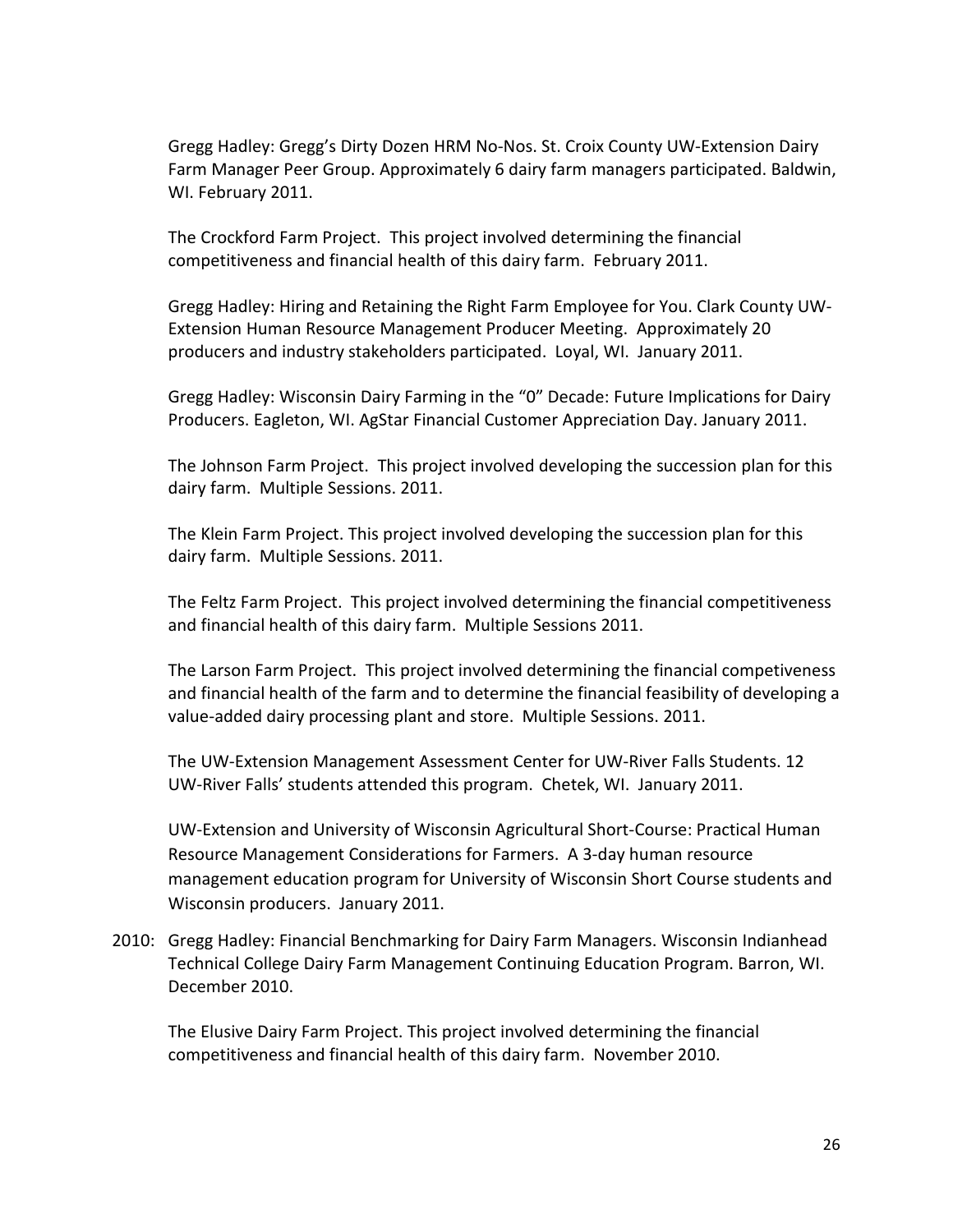The Management Assessment Center for the Professional Dairy Producers of Wisconsin (PDPW). 12 dairy farm manager members from Wisconsin and Illinois attended the program sponsored by UW-Extension and PDPW. Arkdale, WI. November 2010.

Gregg Hadley, Kevin Bernhardt, Victor Cabrera and Alan Linnebur: The DuPont Analysis: Making Your Financial Analyses Simpler and More Effective. The 2010 UW-Cooperative Extension All Staff Conference. Approximately 30 UW-Extension professionals attended this professional development workshop. Madison, WI. October 2010.

The Powell Farm Project. This project involved assisting a custom hire/dairy farm/beef farm/crop farm in conducting enterprise profitability analyses for strategic decision making. September 2010.

Gregg Hadley, Kevin Bernhardt, and Victor Cabrera: Using the DuPont Analysis When Advising Farm Managers. The Center for Dairy Profitability Boot Camp. Approximately 30 UW-Extension professionals and Wisconsin Department of Agriculture, Trade and Consumer Protection attended this professional development workshop. Wisconsin Dells, WI. August 2010.

The UW-Extension Management Assessment Center for Agronomy Professionals. 12 agribusiness professionals attended the program. Arkdale, WI. August 2010.

The Ridgeline Farm Project. This project involved determining the financial competitiveness and financial health of this dairy farm. July 2010.

Gregg Hadley: Economic Considerations in Grazing Systems 2010. The Wisconsin Grazing School. Approximately 40 producers and other stakeholders attended two sessions of this workshop. River Falls and Merrill, WI. May and July 2010.

The Drinkman Farm Project. The project involved assisting an organic dairy farm develop and implement a financial plan designed to help it come out of bankruptcy. May 2010.

The Schauf Farm Project. Conducted with a UW-Extension county agent. This project examined the financial feasibility of several exit strategies for this 60-cow dairy farm exit. May 2010.

Gregg Hadley: Machinery Ownership, Repair, and Replacement Costs – Farmer Owner and Custom Providers. The UW-Extension Grain Crops Production Clinic. Approximately 45 producers attended two sessions of this workshop. Green Bay and Brillion, WI. March 2010.

Gregg Hadley: The Art and Science of Benchmarking. Wisconsin Indianhead Technical College Producer Meeting. Approximately 12 producers and educators attended this meeting. Barron, WI. February 2010.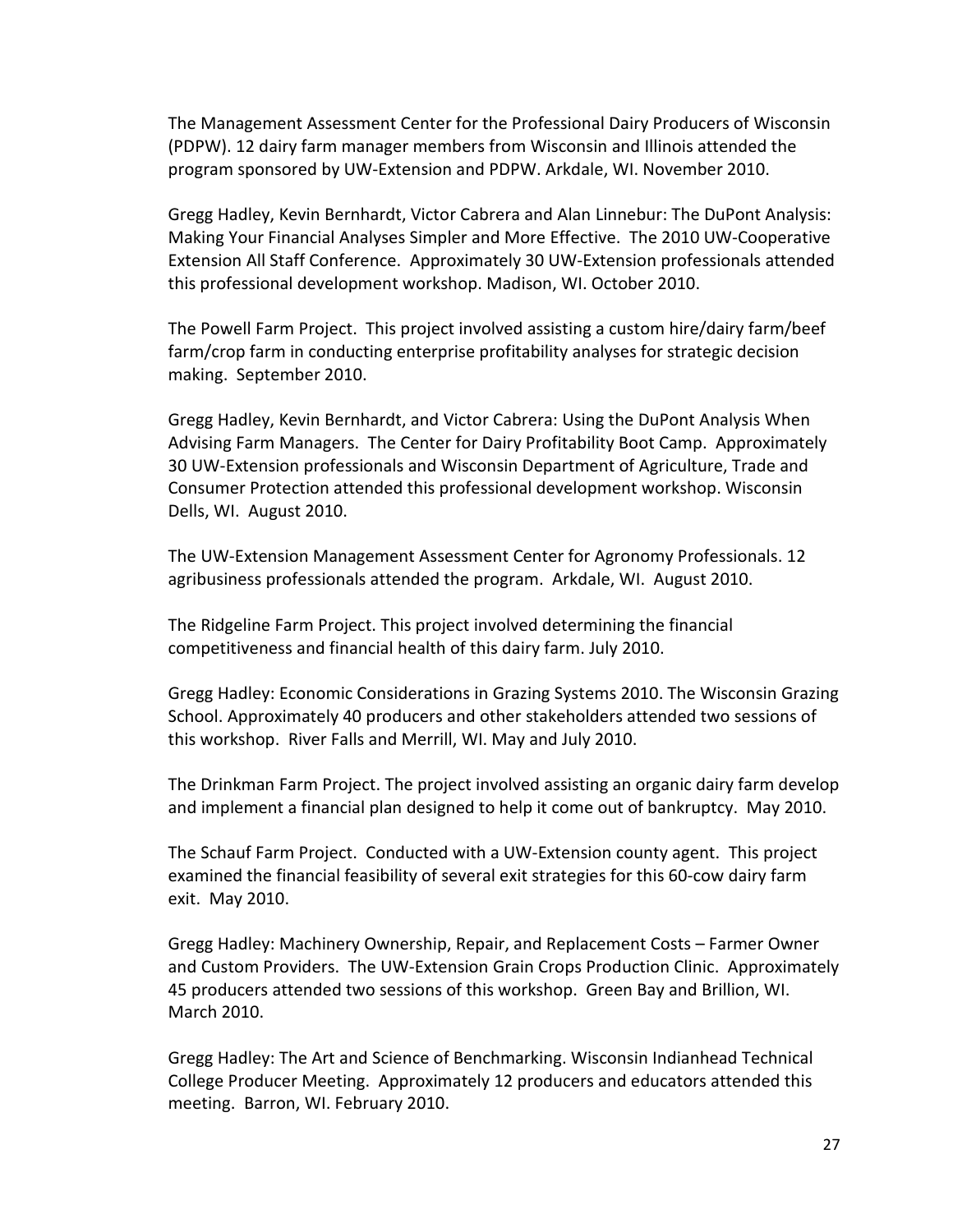Gregg Hadley: Dairy Farm Profitability: Then, Now, and the Years To Come. The Ag Risk Managers Producer Meeting. Approximately 120 producers attended this seminar. Menominee, WI. February 2010.

The Larson Farm Project. This project involved determining the financial health of the farm and developing the general business plans for the farm. February 2010.

The Geiser Farm Project. This project involved developing the farm transfer and general business plans for this farm. February 2010.

The Klein Farm Project. This project involved developing the farm transfer and general business plans for this farm. January 2010.

The Johnson Farm Project. This projected involved developing the farm transfer and general business plans for this farm. January 2010.

The UW-Extension Management Assessment Center for UW-River Falls Students. 12 UW-River Falls' students attended this program. Chetek, WI. January 2010.

The UW-Extension Transferring the Farm in a High Stakes Era Workshops. This project provided one-day education to producers and lenders about farm transfer issues. I instructed at two of the workshops. 100 producers and lenders participated at the Black River Falls, WI session and 60 people attended the River Falls, WI session. January 2010.

Gregg Hadley: How Foremen Supervise Employees. The Wisconsin Framebuilders Association. Approximately 12 framebuilders attended this seminar. Madison, WI. January 2010.

Gregg Hadley: How Foremen Motivate Employees. The Wisconsin Framebuilders Association. Approximately 8 framebuilders attended this seminar. Madison, WI. January 2010.

Gregg Hadley: Evaluating/Justification of Equipment Purchases. The Wisconsin Custom Operators Association, Professional Nutrient Applicators Association of Wisconsin, and Midwest Forage Association 2010 Symposium and Annual Meeting. Approximately 80 custom operators and agribusiness managers attended this seminar. Wisconsin Dells, WI. January 2010.

Gregg Hadley: Recovering from 2009 and Planning for 2010. Northeast Wisconsin Technical College 2010 Farm Business Seminar. Approximately 60 producers attended this meeting. Green Bay, WI. January 2010.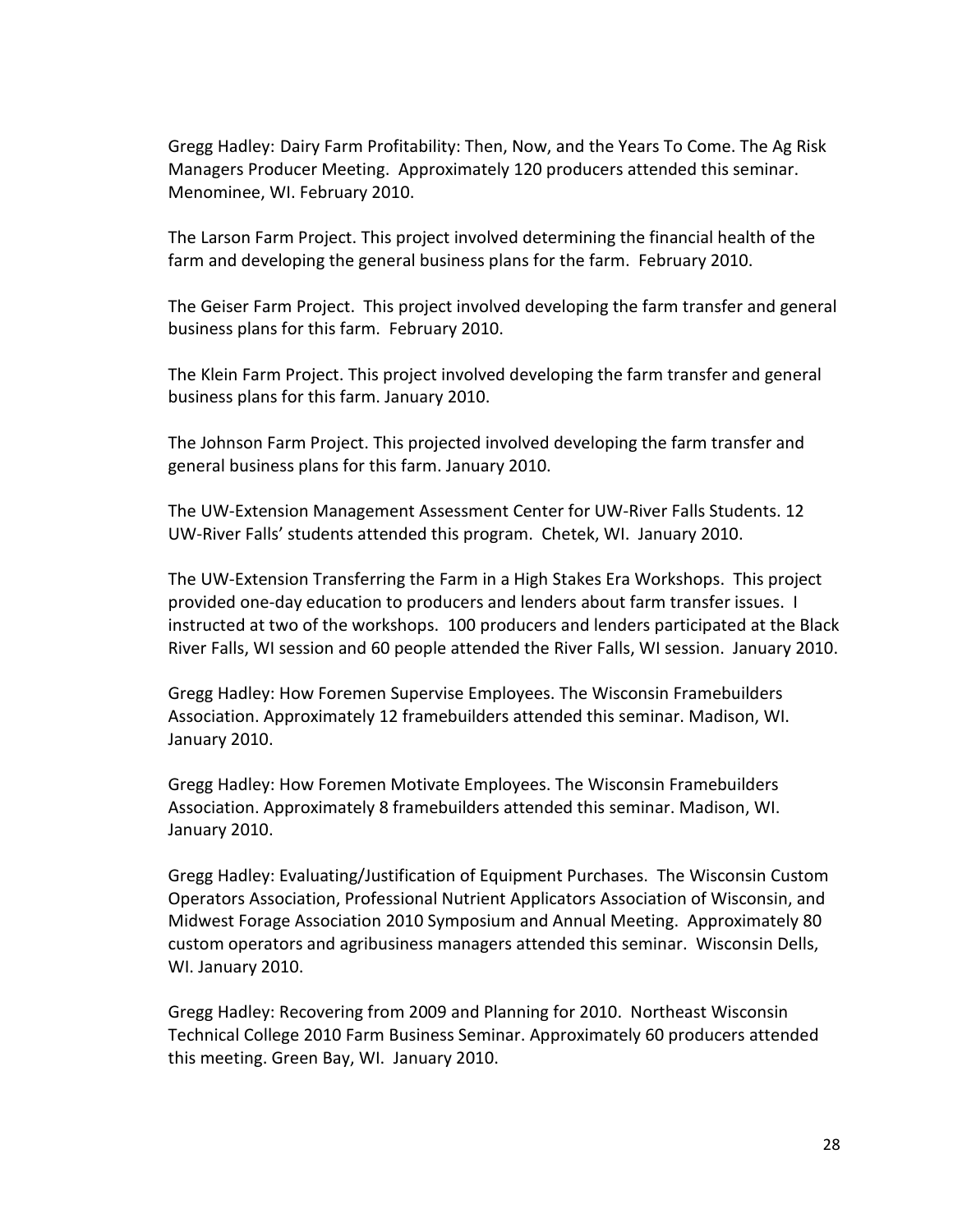2009: The Grow Wisconsin Dairy Management Team Program. This was a collaborative program offered by the Wisconsin Department of Agriculture, Trade and Consumer Protection, Department of Commerce, and the UW-Extension that provides funds to Wisconsin dairy farms to start management advisory teams. I was a Co-Leader of the program, and my responsibilities included the recruitment of facilitators and evaluating the results of the program. Multiple Sessions. 2009 – 2010.

The Wisconsin Dairy Business Initiative Taskforce. This was a collaborative effort between the Professional Dairy Producers of Wisconsin, UW-Extension, and lending and agricultural financial services firms. The purpose of this program was to achieve widespread acceptance of managerial accounting on Wisconsin dairy farms in 20 years. I was the Co-Leader of this endeavor. Multiple Sessions. 2009 – 2010.

The UW-Extension Deal or No Deal: Managing the Margin Workshops. This project involved making producers aware of the increased volatility in today's agricultural markets, how to assess risk, and how to make management decisions under increased uncertainty. I instructed at two of the workshops. 12 producers and lenders participated at the Curtiss, WI session and 60 producers and lenders participated in the Manawa, WI session. November 2009.

Gregg Hadley: Economic Considerations for Difficult Times. Countryside Cooperative Lenders Meeting. Approximately 30 lenders attended this meeting. Baldwin, WI. September 2009.

The Leonard Farm Project. Conducted on behalf of the proprietor, this project examined the financial competitiveness of farms that rent their facilities and purchase all of their feed vs. those that own their facilities and grow their forage and feed grains. July 2009.

The Steins Farm Project. Conducted with a UW-Extension county agent. This project estimated the financial implications of a newly installed but faulty robotic milking system on a 100-cow organic dairy farm. July 2009.

Gregg Hadley: Enhancing Team Performance. The UW-Extension ANRE Team Leadership Summit. Approximately 35 UW-Extension personnel attended this workshop. Wisconsin Dells, WI. June 2009.

2009 UW-Extension Agriculture and Natural Resources Conference Planning Committee. This committee was responsible for planning and implementing the UW-Extension Agriculture and Natural Resources Conference. June – October 2009.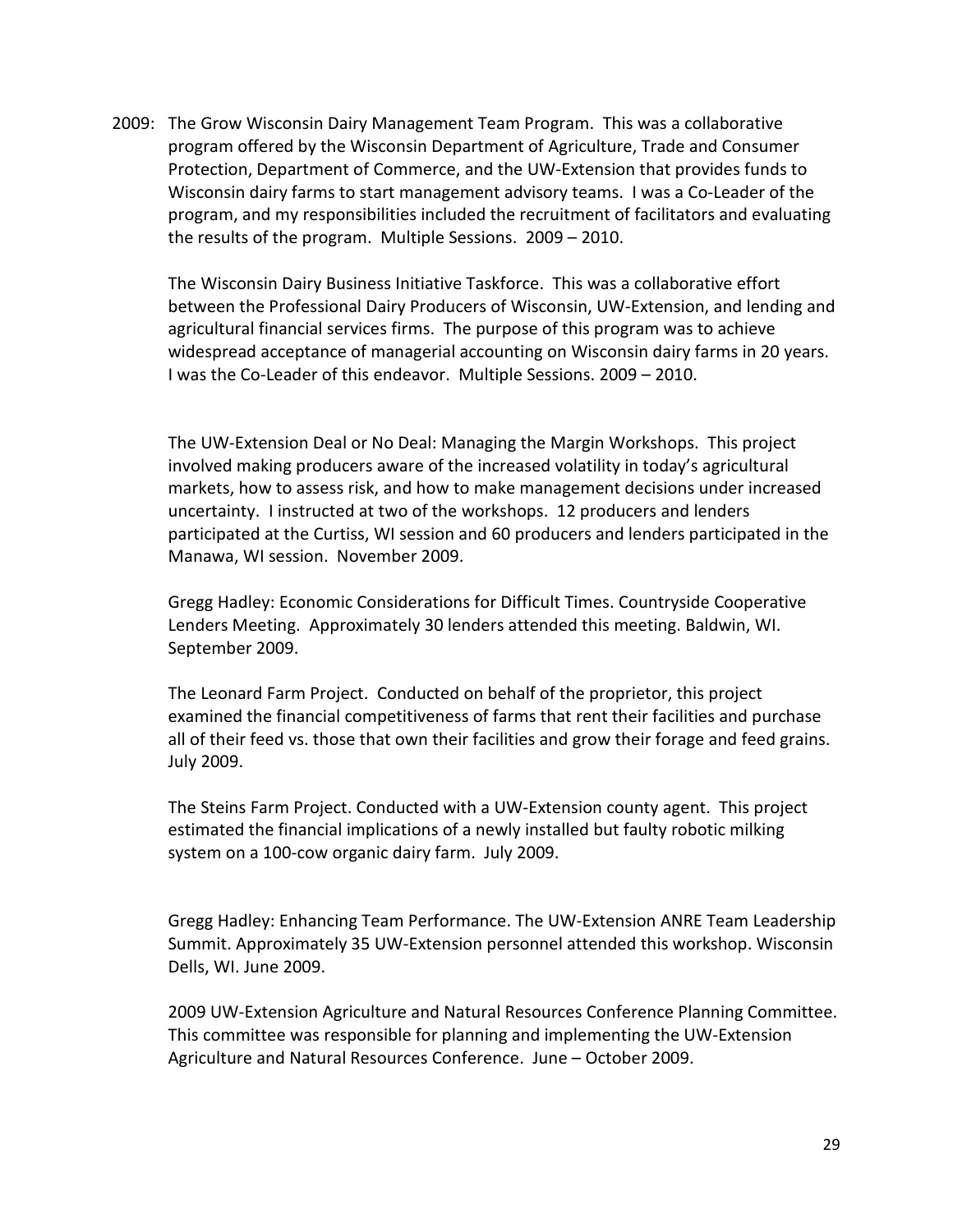The UW-Extension ANRE Team Leadership Summit. The UW-Extension ANRE Coaches Team developed, planned and put on this leadership workshop for UW-Extension personnel. Responsible for initially proposing the idea, taking the lead in developing the workshop, recruiting speakers and participants, hosting the workshop, and evaluating the workshop. 35 UW-Extension personnel attended this workshop. Wisconsin Dells, WI. June 2009.

Gregg Hadley: Economic Considerations in Grazing Systems 2009. The Wisconsin Grazing School. Approximately 40 producers and other stakeholders attended two sessions of this workshop. River Falls and Cable, WI. May and July 2009.

UW-Extension Farm Scale Biodiesel Plant Project. Conducted with a team of UW-Extension personnel. This project determined the cost of production of a low investment on-farm biodiesel plant piloted during 2008. May 2009.

The Bar Nor Farms Project. Conducted with a team of UW-Extension personnel. This project estimated the financial implications of a stray voltage problem on a 100-cow dairy that occurred from 1998-2008. May 2009.

The Schmitz Farm Project. Conducted with a UW-Extension county agent. This project examined the feasibility of expanding a 116-cow dairy farm by adopting a robotic milking system or through a lower investment method. May 2009.

The Schauf Farm Project. Conducted with a UW-Extension county agent. This project examined the financial feasibility of a 60-cow dairy farm adopting robotic milking technology and expanding to 120 cows. May 2009.

Countryside Cooperative Feed Division Strategic Planning Session. Facilitated a strategic planning session for the feed division of Countryside Cooperative. Approximately 18 Countryside Cooperative employees attended this event. Menomonie, WI. April 2009.

The UW-Extension Deal or No Deal: Managing the Margin Workshops. This project involved making producers aware of the increased volatility in today's agricultural markets, how to assess risk, and how to make management decisions under increased uncertainty. 4 workshops were held. Collectively, 75 producers and stakeholders were educated. Rice Lake, Marshfield, Monroe, and Durand, WI. March 2009.

Gregg Hadley: Keeping Heifer Raising Profit Margins Profitable. The UW-Extension Raising Quality Dairy Heifers Annual Seminar. Approximately 70 producers and agribusiness professionals attended this meeting. Kimberly, WI. February 2009.

Gregg Hadley: Recent Financial Trends in the Wisconsin Dairy Industry. Berlin National Bank Meeting. Approximately 15 lenders and members of the Board of Directors attended this meeting. Berlin, WI. February 2009.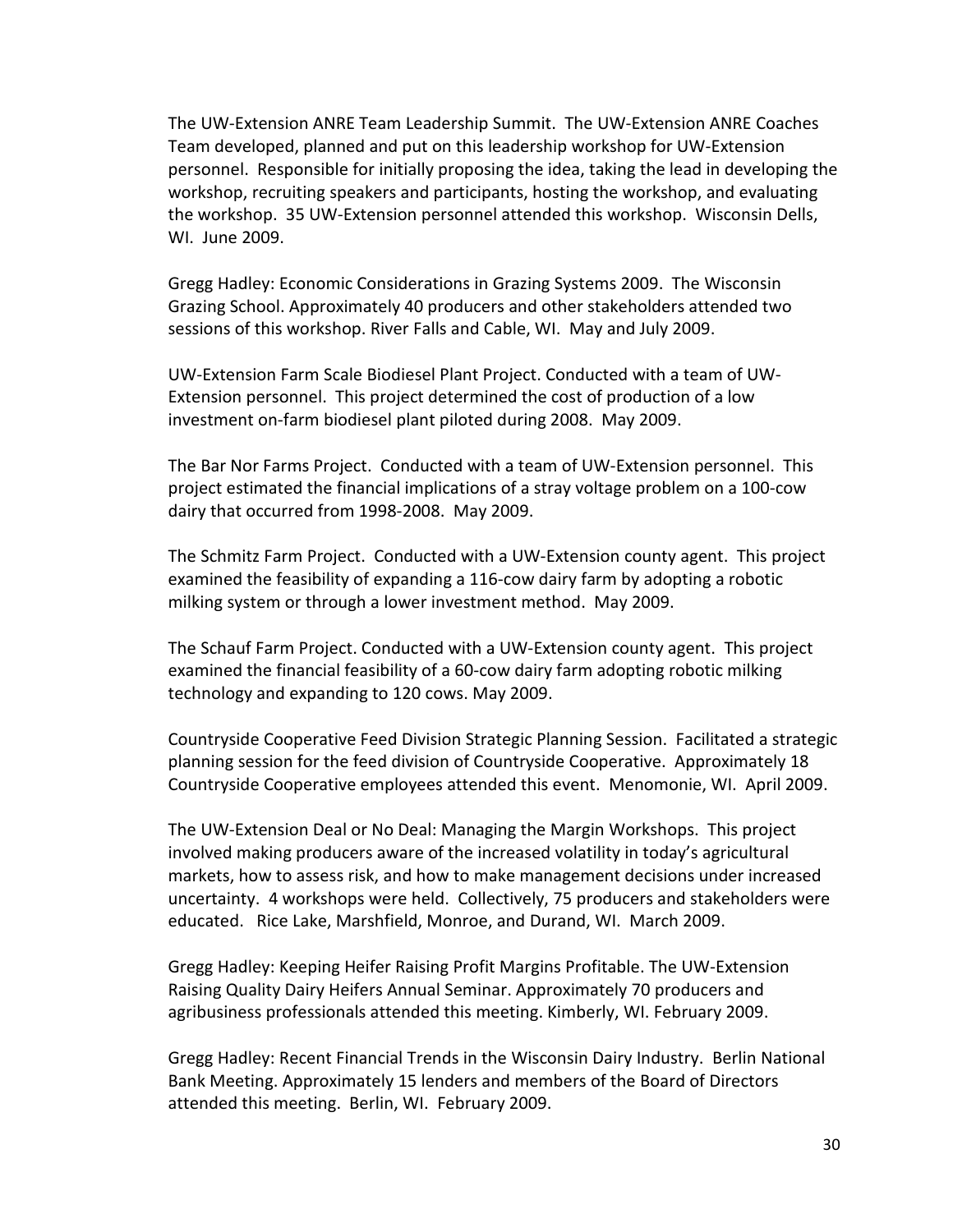The UW-Extension Management Assessment Center for Agribusiness Professionals. 12 agribusiness professionals attended this program. Chetek, WI. February 2009.

Gregg Hadley: The Profitability of Grazing Operations. Western Wisconsin Winter Grazing Meeting. Approximately 8 producers attended this meeting. Spring Valley, WI. January 2009.

Gregg Hadley: Supervisory Skills Training. Wisconsin Custom Operators, Professional Nutrient Applicators of Wisconsin, Midwest Forage Association Symposium and Annual Meeting. Approximately 50 agribusiness professionals attended this session. Wisconsin Dells, WI. January 2009.

Gregg Hadley: Farm Business Management Strategies for Uncertain Times. The UW-Extension Dairy Team Road Show. Approximately 195 producers and stakeholders attended the 13 seminars. Spring Green, Melrose, Baldwin, Amery, Chippewa Falls, Rice Lake, Owen, Gilman, Plover, Stratford, Antigo, Casco and Suring, WI. January 2009.

The UW-Extension Management Assessment Center for UW-River Falls Students. 12 UW-River Falls' students attended this program. Chetek, WI. January 2009.

2008: The Puentes/Bridges Guest Dairy Worker Entrepreneurship Training Program Pilot Project. Co-designed and implemented this program with representatives of the Puentes/Bridges organization. This program involved working with Wisconsin dairy farmers to provide monthly entrepreneurship training to guest dairy farm employees who desire to start businesses in their native countries. Waumandee, WI. Multiple Sessions. 2008 – 2009.

Gregg Hadley: Equipment, Buy, Sell or Custom Hire. The Central Wisconsin Agricultural Lenders Conference. Approximately 12 lenders and Extension educators attended. Wautoma, WI. December 2008.

2009 Western Wisconsin Ag Lenders Conference Planning Sessions. Participated with county-level extension personnel and agricultural lenders in the planning of the 2009 Western Wisconsin Agricultural Lender's Conference. November 2008.

2008 UW-Extension Agriculture and Natural Resources Conference Planning Committee. This committee was responsible for planning and implementing the UW-Extension Agriculture and Natural Resources Conference. Approximately 150 agents, specialists and other stakeholders received training at this conference. Wisconsin Dells, WI. August – October 2008.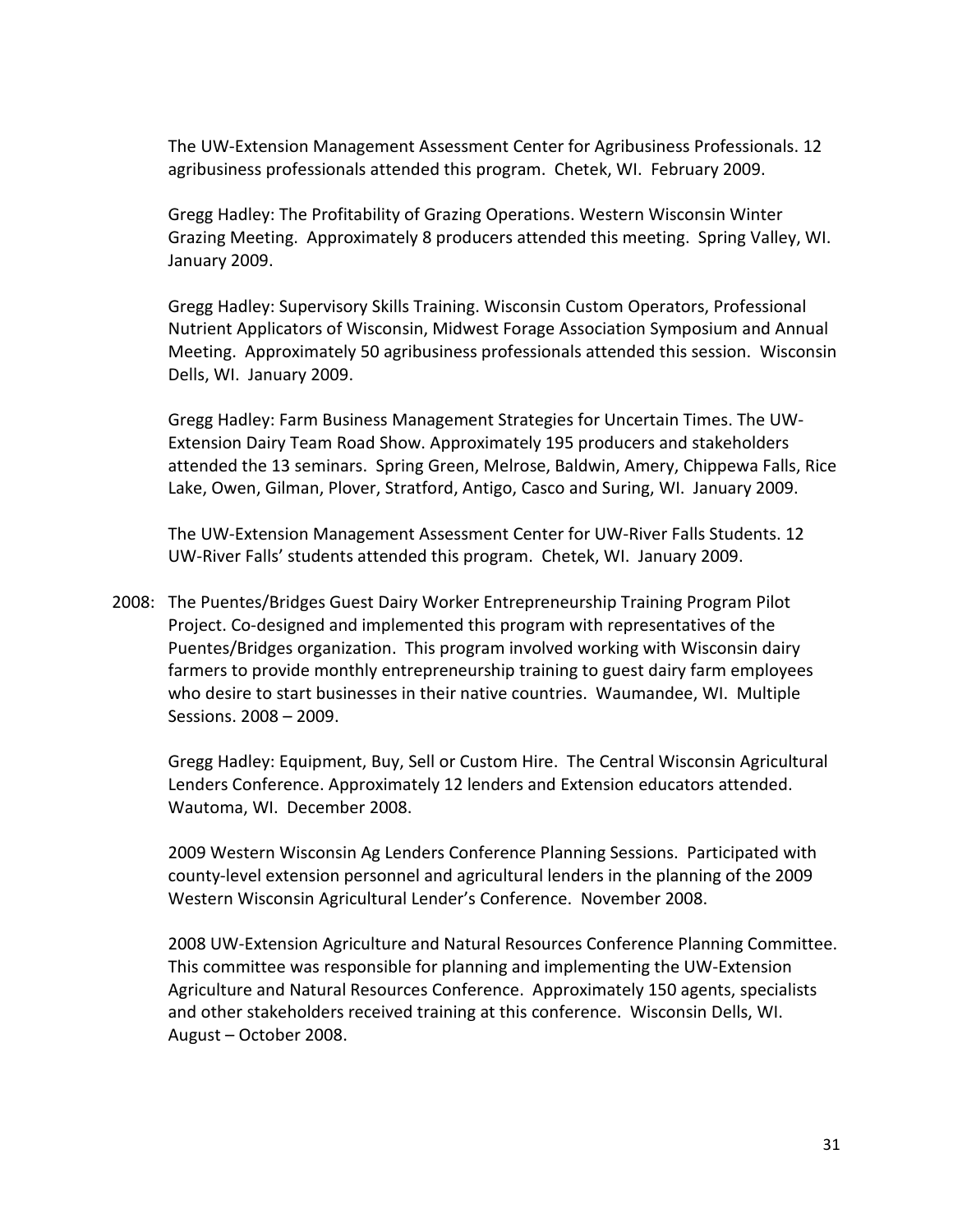Gregg Hadley: A Financial Analysis of Forage Harvesting, Storing, and Feeding Systems. The UW-Extension Forage Winter Meeting. Approximately 10 producers and agricultural stakeholders attended. Cadott, WI. March 2008.

Gregg Hadley: SART Team Building Program. The Sexual Abuse Response Team Board of Directors Retreat. New Richmond, WI. Approximately 12 SART Board members attended. New Richmond, WI. February 2008.

UW-Extension and UW-River Falls Returning to the Farm Program. Twelve families participated in the workshop. Secured funding and led the advertising, program development, facilitator recruitment, and implementation and evaluation efforts. Twelve families participated in the workshop. River Falls, WI. January and February 2008.

Gregg Hadley: Economic Considerations in Grazing Systems 2007. The UW-River Falls Sustainable Agriculture Conference. Approximately 150 producers, educators, and agricultural stakeholders attended. River Falls, WI. January 2008. Jerry Clark and Gregg Hadley: Attributes of a Successful Manager: Assessment Center for Agronomy Business Owners and Managers. The WFAPM Annual Meeting. Approximately 160 agronomy professionals attended. Madison, WI. January 2008.

2007: Gregg Hadley: Are Your Feed Costs Sucking the \$ Out of Dairying? UW-Extension Calumet County Cow College. Approximately 30 producers and agricultural stakeholders attended. Calumet, WI. December 2007.

Gregg Hadley: Financial Strategies/Competitiveness. UW-Extension Dairy Herd Management and Health Clinic. Collectively, approximately 50 producers and agriculture stakeholders attended. Bangor and Arcadia, WI. December 2007.

UW-Extension and Center for Dairy Profitability Financial Management Professional Development Series: Module 1: The Financial Statements. Approximately 15 UW-Extension and Wisconsin Technical College employees attended this workshop, which I designed. Wisconsin Rapids, WI. December 2007.

Leonard Farm Financial Performance Analysis Project. A financial performance analysis/business planning project for a south central Wisconsin dairy farm. November 2007.

Gregg Hadley: The Cost of Concrete Alternatives for Cow Traffic (An Economic Analysis of Rubberized Flooring for Dairy Cattle). Clark and Taylor County UW-Extension Hoof Care Meeting. Approximately 25 producers and agriculture stakeholders attended. Thorpe, WI. November 2007.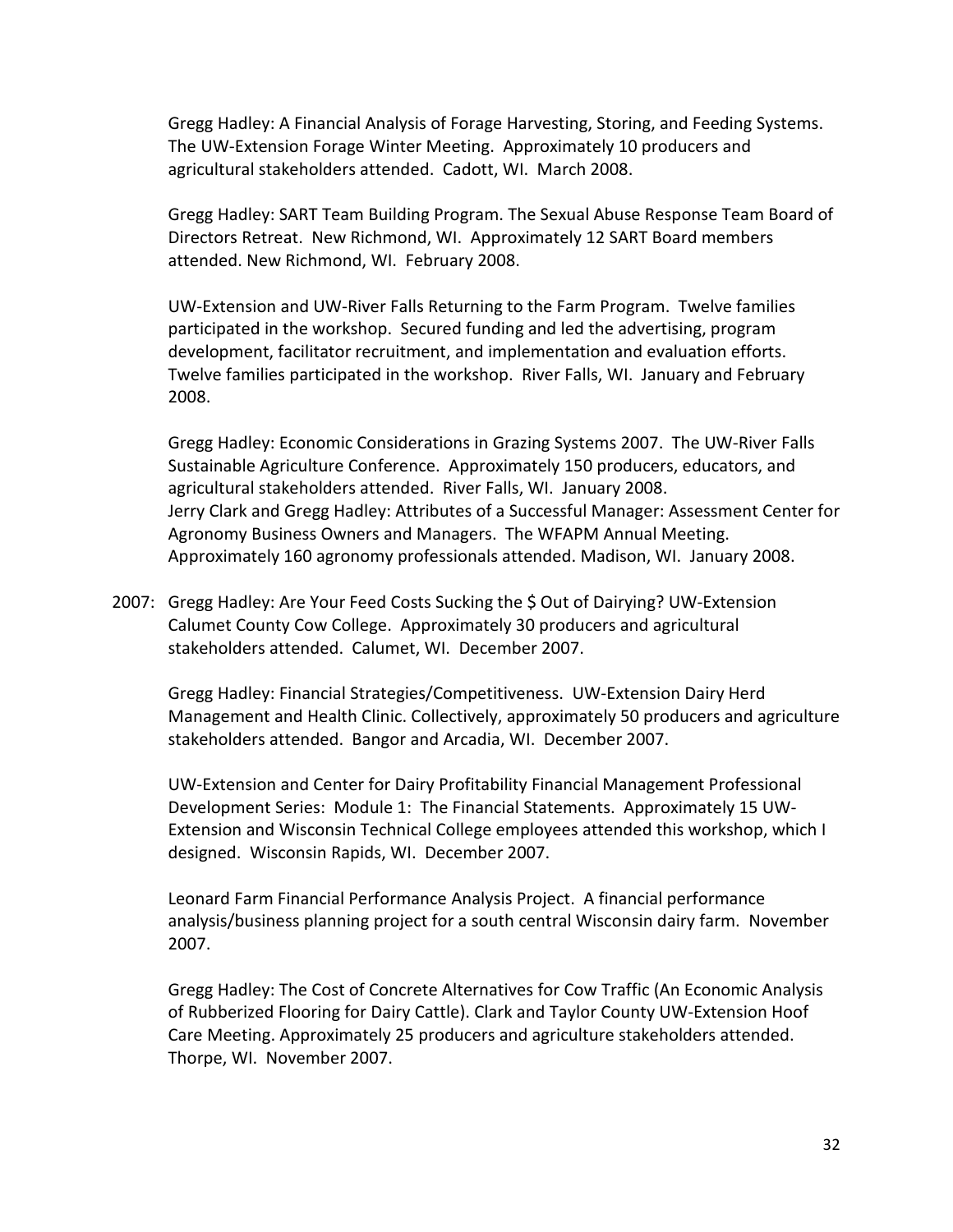Gregg Hadley and Jenny Vanderlin: The Financial Farm Management Literacy Quiz Bowl. 2007 UW-Extension Agriculture and Natural Resource Education Annual Meeting. Approximately 20 UW-Extension professionals attended. Wisconsin Dells, WI. October 2007.

2008 Western Wisconsin Ag Lenders Conference Planning Sessions. Participated with county-level extension personnel and agricultural lenders in the planning of the 2008 Western Wisconsin Agricultural Lender's Conference. October 2007.

Gregg Hadley: An Analysis of Single Emphasis Approaches Used to Become Profitable in the Dairy Industry. 2007 Farm Service Agency State Farm Loan Program Training Meeting. Approximately 70 Farm Service Agency employees attended. LaCrosse, WI. September 2007.

Gregg Hadley: Economic Considerations in Grazing Systems 2007. Wisconsin Grazing School. A total of approximately 70 producers, farm advisors, and other stakeholders attended these sessions. River Falls, Kiel, and Neillsville, WI. May, June, and July 2007.

Gregg Hadley: Wisconsin Agricultural Labor Issues. The 2007 Professional Development Conference of the Wisconsin Association of Agricultural Educators. Approximately 50 agricultural education professionals attended the presentation. Middleton, WI. June 2007.

Gregg Hadley - presented by Matt Glewen due to inclement weather: The Profitability of Dairy Farm Crop Enterprises. UW-Extension Management Update. Kiel, WI. March 2007.

Gregg Hadley: Ensuring a Financially Viable Future for the Wisconsin Dairy Farm Industry. UW-Extension Heart of the Farm Conference. Approximately 50 people attended. Eau Claire, WI. March 2007.

The UW-Extension Management Assessment Center for Dairy Farm Owners/Managers. 12 producers participated. Chetek, WI. February 2007.

UW-Extension and UW-River Falls Returning to the Farm Program. Co-responsibility for program co-development, participant recruitment, and implementation. Approximately 45 UW-River Falls' students and producers (15 families) attended this farm succession workshop. River Falls, WI. February 2007.

Gregg Hadley, Arlin Brannstrom, and Bruce Jones: Strategies to Improve Profitability. 2007 UW-Extension Dairy Road Show. I developed the presentation and presented at eight of the producer meetings. Approximately 260 producers and stakeholders attended the meetings on four dates. January 2007.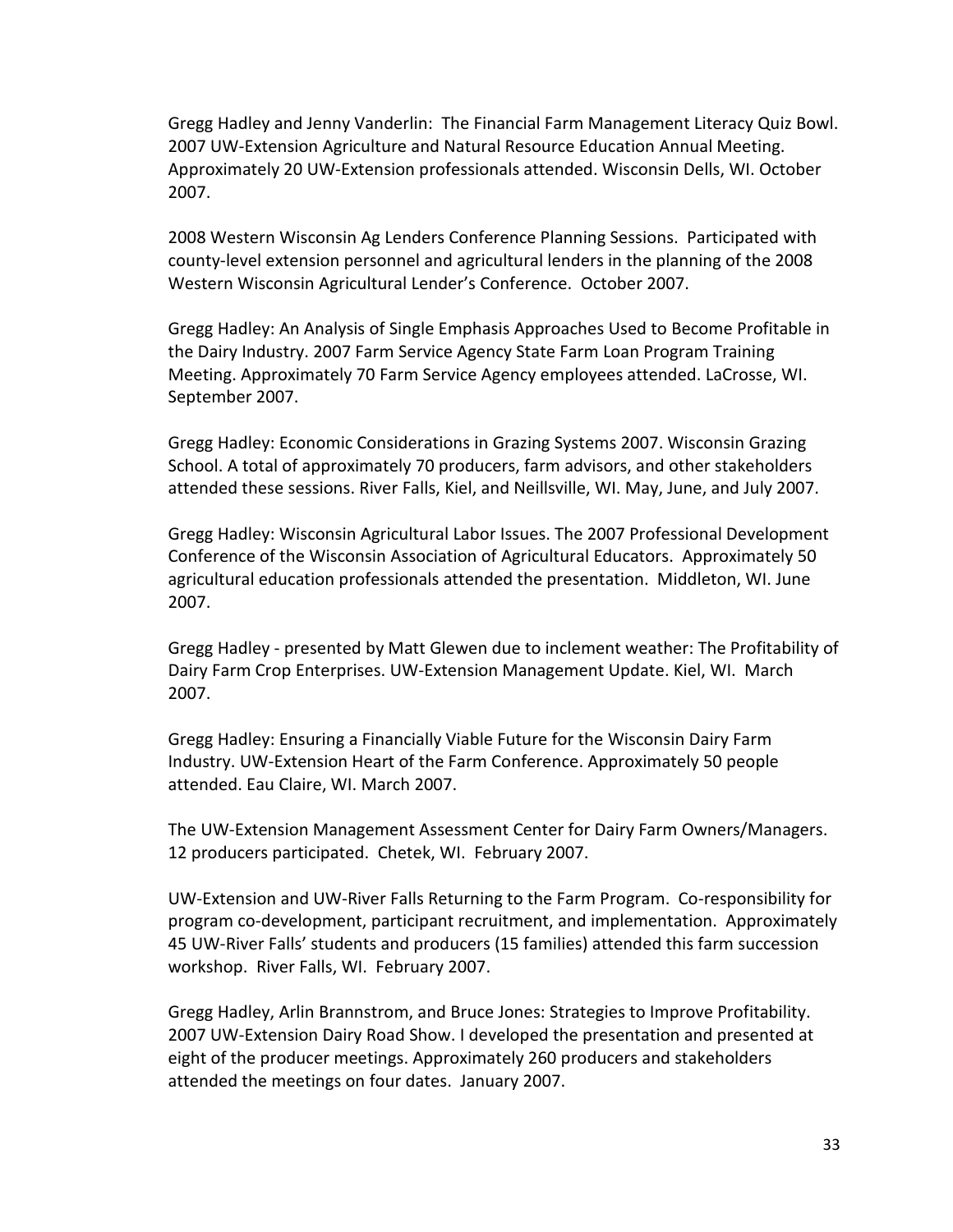2006: Gregg Hadley: Addressing the Main Issue of Managing People, Working Together, and Communications on the Unknown. 2006 UW-Extension and UW-River Falls Returning to the Farm Program. Approximately 45 producers and students attended. River Falls, WI. November 2006.

UW-Extension and UW-River Falls Returning to the Farm Program. Approximately 45 UW-River Falls' students and producers (15 families) attended this farm succession workshop. River Falls, WI. November 2006.

The UW-Extension Management Assessment Center for Dairy Farm Owners/Managers. Approximately 11 producers attended the assessment. Byron, WI. November 2006.

2006 Lauren Agrisystems and Lauren Dairy Research Farm Project. This project analyzed the profitability of Lauren Agrisystems Research Farm. August 2006. Gregg Hadley: Economic Considerations in Grazing Systems. 2006 Wisconsin Grazing School. Approximately 40 producers, farm advisors, and other stakeholders attended. June 2006.

Gregg Hadley: The Differences between Profitable and Less Profitable High Producing Dairy Farms. UW-Extension Agriculture Management Update. Kimberly, WI. March 2006.

Gregg Hadley: Midwest Dairy Profitability: Are We Even in the Same Ballpark? UW-Extension CWAS Dairy Series. Approximately 40 producers, lenders, and other stakeholders attended two presentations. Marshfield and Junction City, WI. This presentation was also presented by county agents in the Town of Springfield in Marquette County and in Elroy, WI. February 2006.

Gregg Hadley: Financial Fitness for Your Farm. UW-Extension Annie's Project II. Oshkosh, WI. January 2006.

2006 Western Wisconsin Agricultural Lenders Conference and Conference Planning Committee. Served as secretary of the planning committee. Involved in planning the conference, recruiting speakers, and coordinating travel and logistics. Approximately 80 lenders attended. Menomonie, WI. January 2006.

UW-Extension Annie's Project II. Five producers attended. Appleton, WI. January 2006.

2005: The UW-Extension Management Assessment Center for Dairy Farm Owners/Managers. Served as an assessor for both sessions of the "Assessment Center." The management skills of 17 farm managers and stakeholders were assessed. 11 producers and 1 lender attended. Chetek, WI. November 2005.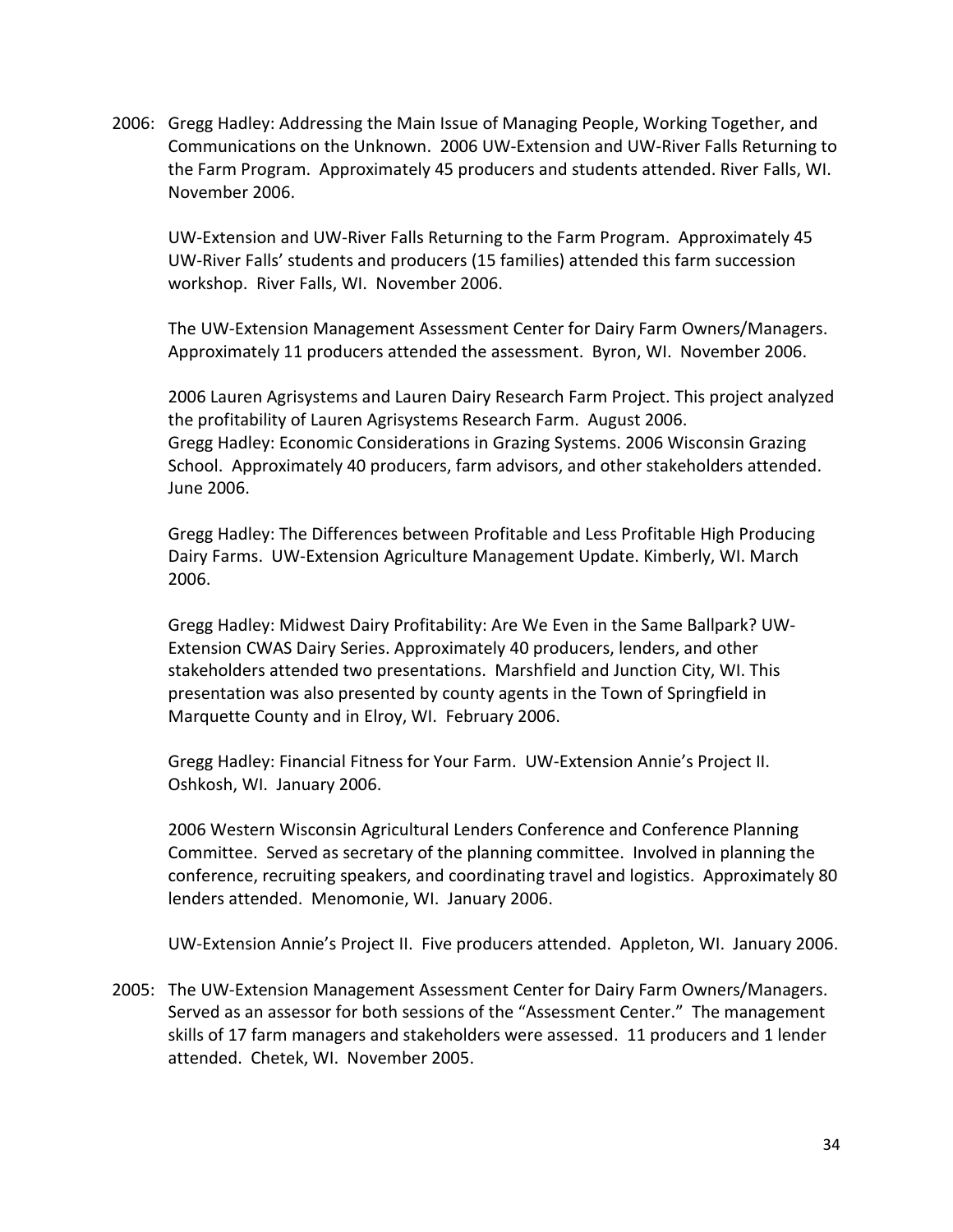Felix Farm Feasibility Study. Conducted a financial feasibility study of starting a 35-head management intensive rotational grazing stocker operation for this producer. This study resulted in obtaining a younger producer's loan from the Farm Service Agency to start a stocker enterprise. October 2005.

Robert K. Cropp, Gregg Hadley, Randy Knapp, Ryan Tichich, and Jenny Vanderlin: Assessment Center for Dairy Farm Owners and Managers. UW-Extension Cross-Division Conference. Approximately 40 UW-Extension personnel attended. Reedsburg, WI. September 2005.

Gregg Hadley: Economic Considerations in Grazing Systems. 2005 Wisconsin Grazing School. Approximately 75 producers, farm advisors, and other stakeholders attended. Various locations. June and September 2005.

Gregg Hadley: The Financial Competitiveness of Wisconsin Dairy Farms: Are We Even in the Same Ballpark? UW-Extension Dairy Team In-Service. Approximately 24 UW-Extension and University of Minnesota Extension agricultural agents and specialists attended. Baldwin, WI. April 2005.

Gregg Hadley: The Financial Competitiveness of Wisconsin Dairy Farms: Implications for Extension and Outreach. The Center for Dairy Profitability Brownbag Seminar Series. Approximately 10 researchers and other stakeholders attended. Madison, WI. February 2005.

Gregg Hadley: The Importance of Having and Using Financial Records. Badgerland Farm Credit Services Producer Meeting. Approximately 50 producers and 12 lenders attended. Antigo, WI. February 2005.

Gregg Hadley: The Financial Competitiveness of Wisconsin Dairy Farms: Pretenders or Contenders? The Chippewa Valley Technical College's Large Dairy Management Peer Group Class. Approximately 20 producers attended. Eau Claire, WI. February 2005.

Gregg Hadley: A Summary of the Results of the Western Wisconsin Agricultural Lenders Conference Lender Survey. Western Wisconsin Agricultural Lenders Conference. Approximately 80 lenders and other agricultural stakeholders attended. Menomonie, WI. January 2005.

2004: Gregg Hadley: What Do Profitable Dairy Farms Do? The Regional Dairy Modernization Task Force's Dairy Summit II. Approximately 120 farmers and agricultural stakeholders attended. Fennimore, WI. December 2004.

The UW-Extension Management Assessment Center for Dairy Farm Owners/Managers. I served as an assessor for the initial session of the "Assessment Center." The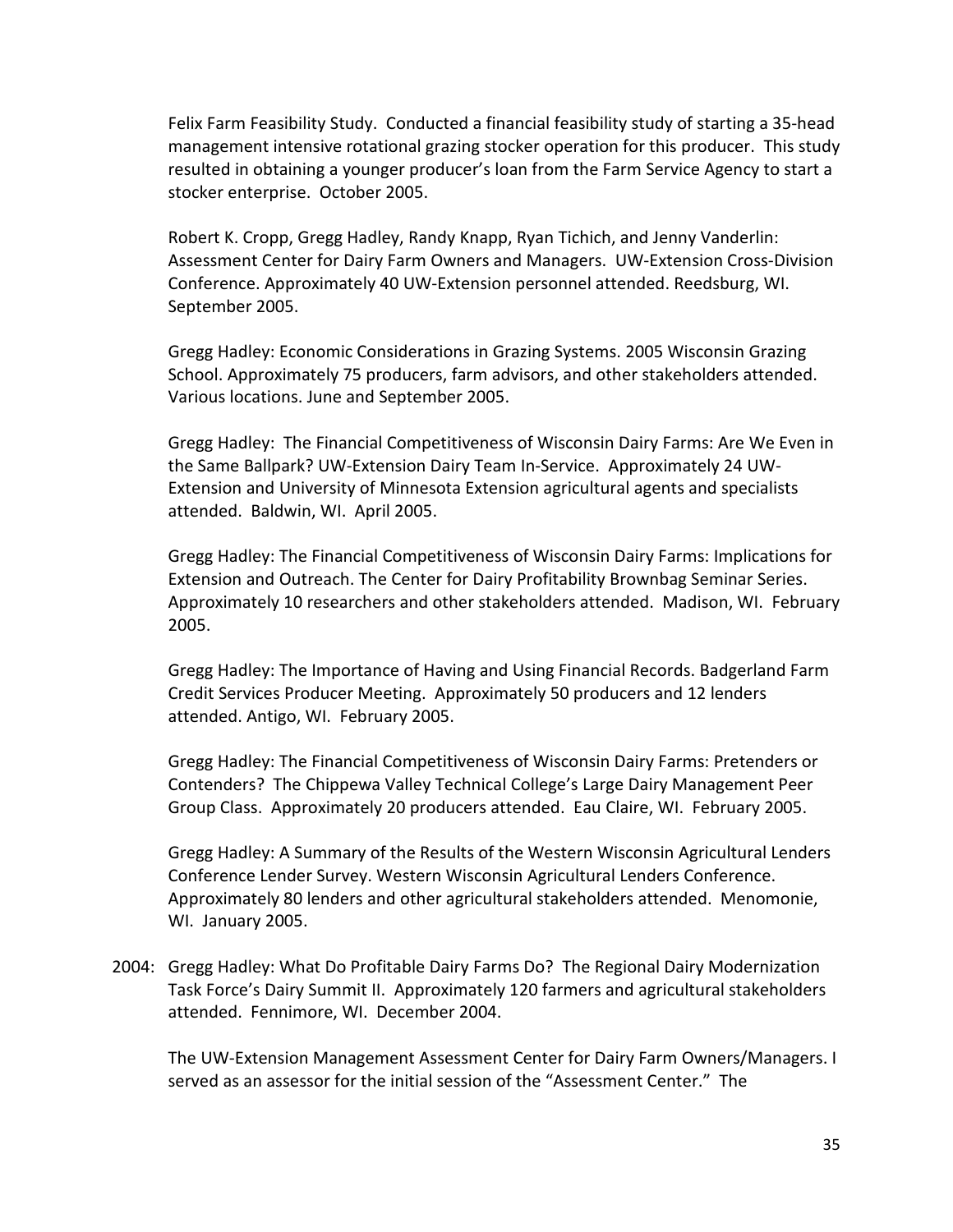management skills of 6 farm managers and stakeholders were assessed. Chetek, WI. November 2004.

2005 Western Wisconsin Agricultural Lenders Conference and Conference Planning Committee. Served as secretary of this committee. Involved in planning the conference, recruiting speakers, and coordinating travel and logistics. Menomonie, WI. October 2004.

Gregg Hadley: Culling Decisions That Make Economic Sense. The 2004 Agriculture Management Update Seminar. Approximately 50 agricultural lenders and other farm financial management professionals attended. Kimberly, WI. September 2004.

Gregg Hadley: Wisconsin Dairy Farms vs. California Dairy Farms: Can Wisconsin Compete? The 2004 UW-Extension Monroe County Agricultural Lenders Meeting. Approximately 12 agricultural lenders attended. Sparta, WI. July 2004.

Gregg Hadley: Wisconsin vs. California Dairying: Maybe It's Not the Weather. The 2004 Dairy Cooperative Field Representative Leadership Conference. Approximately 60 milk processing professionals attended. LaCrosse, WI. June 2004.

Gregg Hadley: Wisconsin vs. California Dairying: Let's Not Run Up The White Flag Just Yet! Invited presentation at the 2004 Wisconsin Bankers Association Agricultural Lenders Conference. Approximately 160 agricultural lenders and other agricultural stakeholders attended. Wisconsin Dells, WI. April 2004.

Gregg Hadley: What Wisconsin Dairy Producers Tell Us About Hispanic Employee Relations. The University of Wisconsin – Extension Hispanic Labor Conference. Approximately 40 dairy farm managers attended. Kaukauna, WI. April 2004.

Gregg Hadley: Financial Records, Recordkeeping and Analysis: Why Bother? The University of Wisconsin Center for Cooperatives and Wisconsin Federation of Cooperatives Young Producers Conference. Approximately 40 dairy farm managers attended. LaCrosse, WI. February 2004.

AgVentures: Building a Vision. Helped plan and conduct two train-the-trainer workshops for this financial management and business planning producer education module. January 2004.

Bruce Jones, Gregg Hadley, and Arlin Brannstrom: Producers' Perspectives on What They Can Do To Stay Competitive. The UW-Extension 2004 Dairy Road Show. I presented at four of the events. There were approximately 210 dairy farm managers and other agricultural stakeholders at the four presentations. Various locations. January 2004.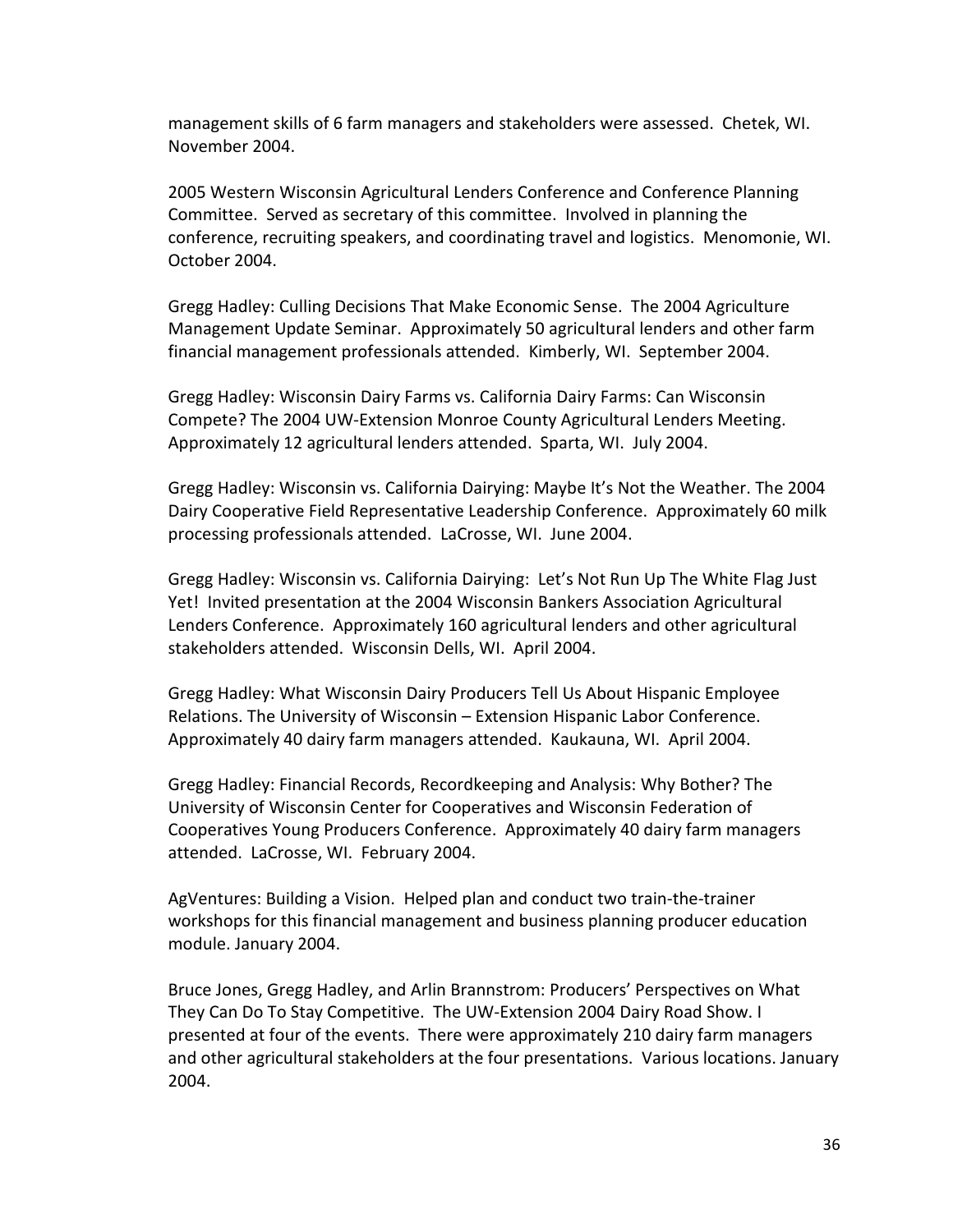2003: AgVentures: Building a Vision. Helped plan and conduct two train-the-trainer workshops for this financial management and business planning producer education module. November 2003.

Co-developed and implemented with the Center for Dairy Profitability colleagues, a twoday agricultural finance workshop for UW-Extension and Wisconsin Technical College faculty. Responsibilities included preparing and presenting the basic financial statement analysis and co-preparing the capital budgeting portion of the workshop. October 2003

2004 Western Wisconsin Agricultural Lenders Conference and Conference Planning Committee. Involved in the planning the conference, recruiting speakers, and coordinating travel and logistics. Menomonie, WI. October 2003.

Gregg Hadley: Overview of Financial Planning and Analysis. The Center for Dairy Profitability Financial Management Workshop for UWEX and Wisconsin Technical College System Faculty and Staff. Approximately 20 people attended each session. Reedsburg, Menomonie, and Green Bay, WI. March 2003.

Gregg Hadley: Retention: Evaluating and Compensating Key Employees. The Hispanic Labor Conference. Approximately 40 producers, agribusiness, and extension professionals attended. Kaukauna, WI. March 2003.

Gregg Hadley: Creative Farm Management. Bremer Bank Agricultural Producer Appreciation Meeting. Amery, WI. Approximately 20 producers and agricultural lenders attended. February 2003.

At the request of a Chippewa Valley Technical College agricultural instructor, I developed a spreadsheet-based decision aid to help producers determine the breakeven rental rate for irrigated and non-irrigated farmland. February 2003.

Gregg Hadley: Upper Midwest Dairy Expansion: Improved Competitiveness. This was part of a keynote address delivered in conjunction with two presentations by Normand St-Pierre of The Ohio State University. The Western Wisconsin Agricultural Lenders Conference. Approximately 120 agricultural lenders attended. Menomonie, WI. January 2003.

Gregg Hadley: Upper Midwest Dairy Expansion: Improved Competitiveness. This was part of a keynote address delivered in conjunction with two presentations by Normand St-Pierre of The Ohio State University. The Tri-State Agricultural Lenders Conference. Approximately 30 agricultural lenders attended. LaCrosse, WI. January 2003.

2002: Gregg Hadley: The Cost of Concrete Alternatives for Cow Traffic. The University of Wisconsin-Extension's Regional Hoof Care Program. Approximately 75 dairy farm,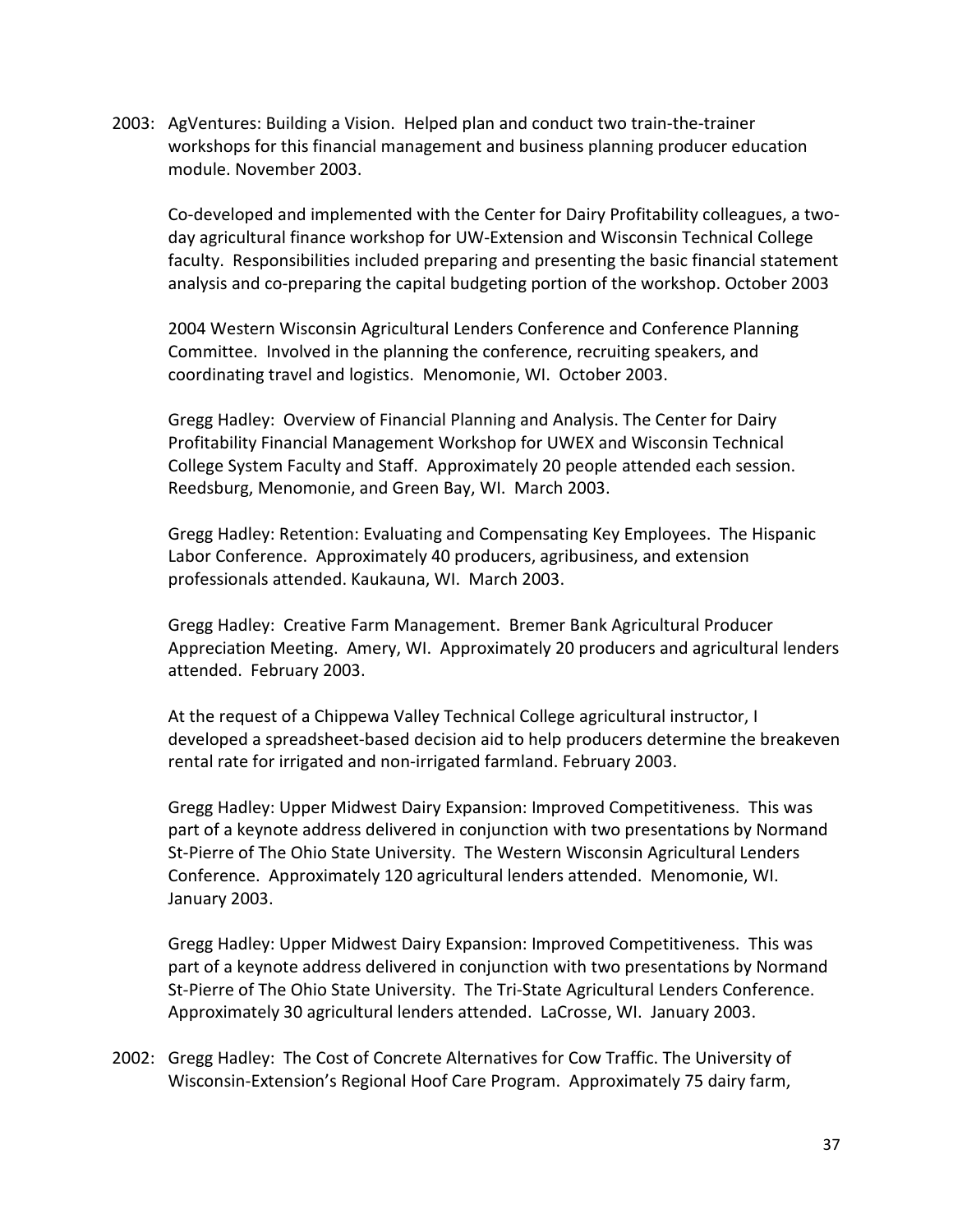veterinary, hoof trimming and agribusiness professionals attended the conference. Kaukauna, WI. December 2002.

Gregg Hadley: How Does Longevity Affect Your Bottom Line? The 2002 Midwest Dairy Herd Conference. Approximately 200 people attended this conference. Middleton, WI. November 2002.

2003 Western Wisconsin Agricultural Lenders Conference and Conference Planning Committee. Involved in the planning the conference, recruiting speakers, and coordinating travel and logistics. Menomonie, WI. October 2002.

Gregg Hadley: Low Milk Prices: Where Can I Cut Costs? The Chippewa Valley Technical College's Large Dairy Herd Management Class Meeting. Approximately 20 managers attended the meeting. Eau Claire, WI. October 2002.

Gregg Hadley: Dairy Provisions of the New Federal Farm Bill and Their Impact on Upper Midwest Dairying. The 2002 Fall Meeting of the Wisconsin Chapter of the American Society of Farm Manager and Rural Appraisers. Approximately 75 people attended this meeting. Wisconsin Dells, WI. October 2002.

Gregg Hadley: Creative Dairy Management: The Vita Plus – Loyal Feed Company. Approximately 10 feed sales professionals attended the meeting. Loyal, WI. May 2002.

Gregg Hadley: Employee Evaluation and Compensation. The Chippewa Valley Technical College's Large Dairy Herd Management class meeting. Approximately 20 farm managers attended the class. Eau Claire, WI. February 2002.

Assisted an entrepreneur in determining whether she could profitably lease a property to start an equine boarding, trail riding and dog mushing business. The entrepreneur was able to secure funding and started her own business as a result of our financial feasibility study. February 2002.

Gregg Hadley: Lessons Learned from Upper Midwest Dairy Expansions. The Outagamie, Shawano, and Waupaca County UW-Extension Cow College. Approximately 50 farm managers and agribusiness professionals attended this meeting. Clintonville, WI. January 2002.

Assisted in the planning and delivery of the Center for Dairy Profitability's Spring Financial Workshops. Three workshops were designed to provide financial theory and financial software training for UW-Extension and Wisconsin Technical College's faculty and staff. January 2002.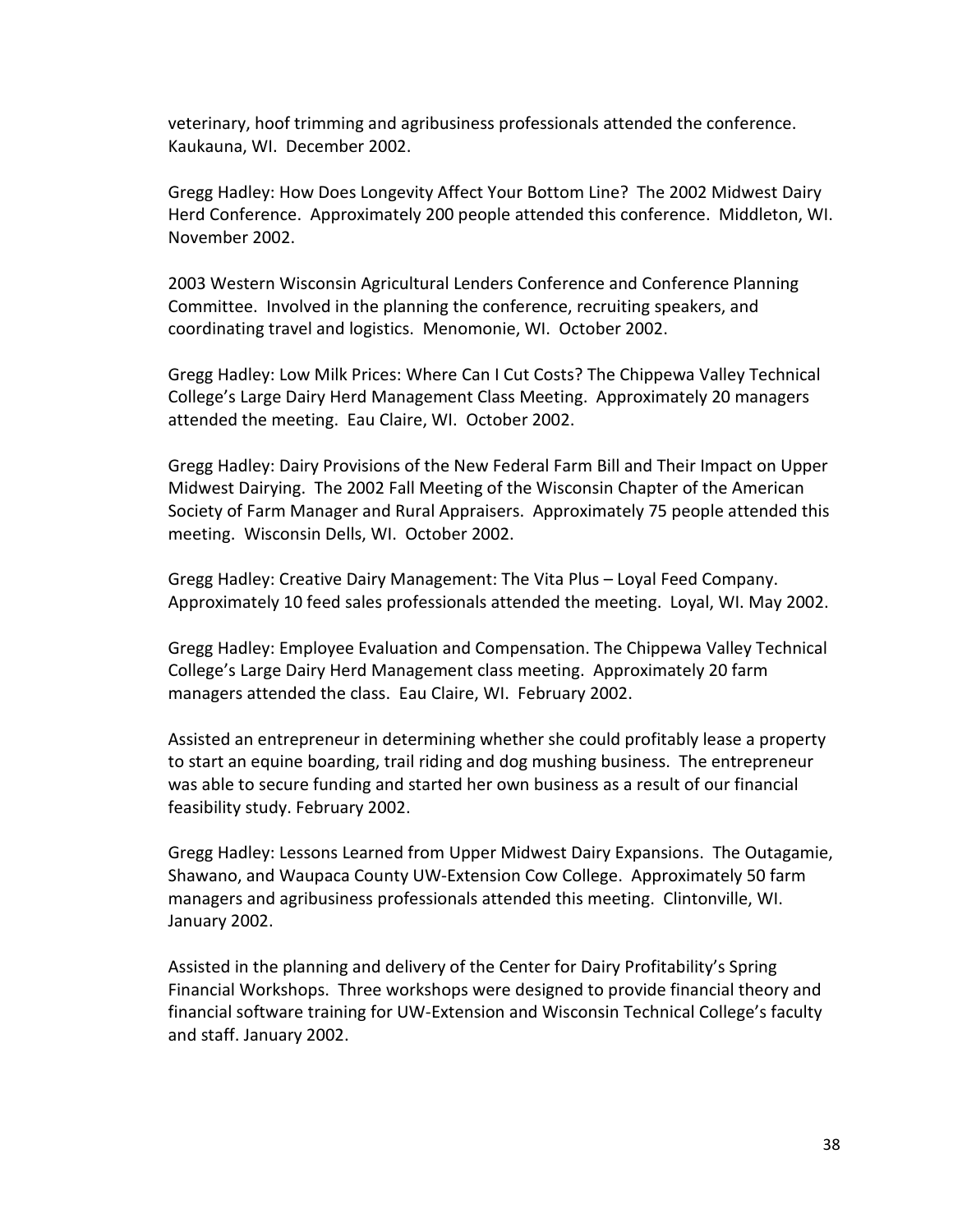Provided a producer with DHIA-based information concerning the relative merits of Jersey cattle vs. Holstein cattle to be used in a breakeven analysis to determine if the producer should incorporate Jersey's into their herd. January 2002.

### **SCHOLARLY ACTIVITES**

### **Scholarly Activities: Professional, Invited and International Conference Presentations**

2013: Gregg Hadley: Losses in Human Resource Management. Expo Leche San Marcos. Approximately 250 dairy producers and industry representatives attended. Aguascaliente, Mexico. April 2013.

Gregg Hadley: K-State Research and Extension: A Model to Address Local Agricultural Issues Through University Education and Research Programs. The 2013 Philippine-American Academy of Science & Engineering Conference. Approximately 200 educators and researchers attended. Laoag, Ilocos Norte, Philippines. January-February 2013.

2008: Presented by Gregg Hadley and written by Bill Campbell: Winning Grants. The ITCA-UWRF Partnership for Producer Education's "Taller Sobre Desarrollo Professional en Extensionismo." 20 educators attended. The Institute of Technology of the City of Altamirano Ciudad Altamirano, Guerrero, Mexico. June 2008.

Gregg Hadley: Using Business Marketing Principles in Adult Learning Program Development. The ITCA-UWRF Partnership for Producer Education's "Taller Sobre Desarrollo Professional en Extensionismo." 20 educators and 20 students attended. The Institute of Technology of the City of Altamirano Ciudad Altamirano, Guerrero, Mexico. June 2008.

Bob Cropp and Gregg Hadley: The Importance of Teamwork in Business and Education. The ITCA-UWRF Partnership for Producer Education's "Taller Sobre Desarrollo Professional en Extensionismo." 20 educators and 20 students attended. The Institute of Technology of the City of Altamirano Ciudad Altamirano, Guerrero, Mexico. June 2008.

Gregg Hadley: Motivating and Retaining Dairy Farm Employees. The Fort Dodge Animal Health Herdsman Focus Conference. Approximately 50 producers and agribusiness professionals attended. Lake Elmo, MN. February 2008.

2007: Robert K. Cropp and Gregg Hadley: Management Assessment Center for Dairy Farm Managers. The Farm Management Educators Conference. Approximately 30 agricultural educators and researchers attended. Rochester, MN. June 2007.

Gregg Hadley: Characteristics of the Top 100 Most Profitable Wisconsin Dairy Farms in the Past 4 Years. Ninth Annual MAC Regional Dairy Extension In-Service Training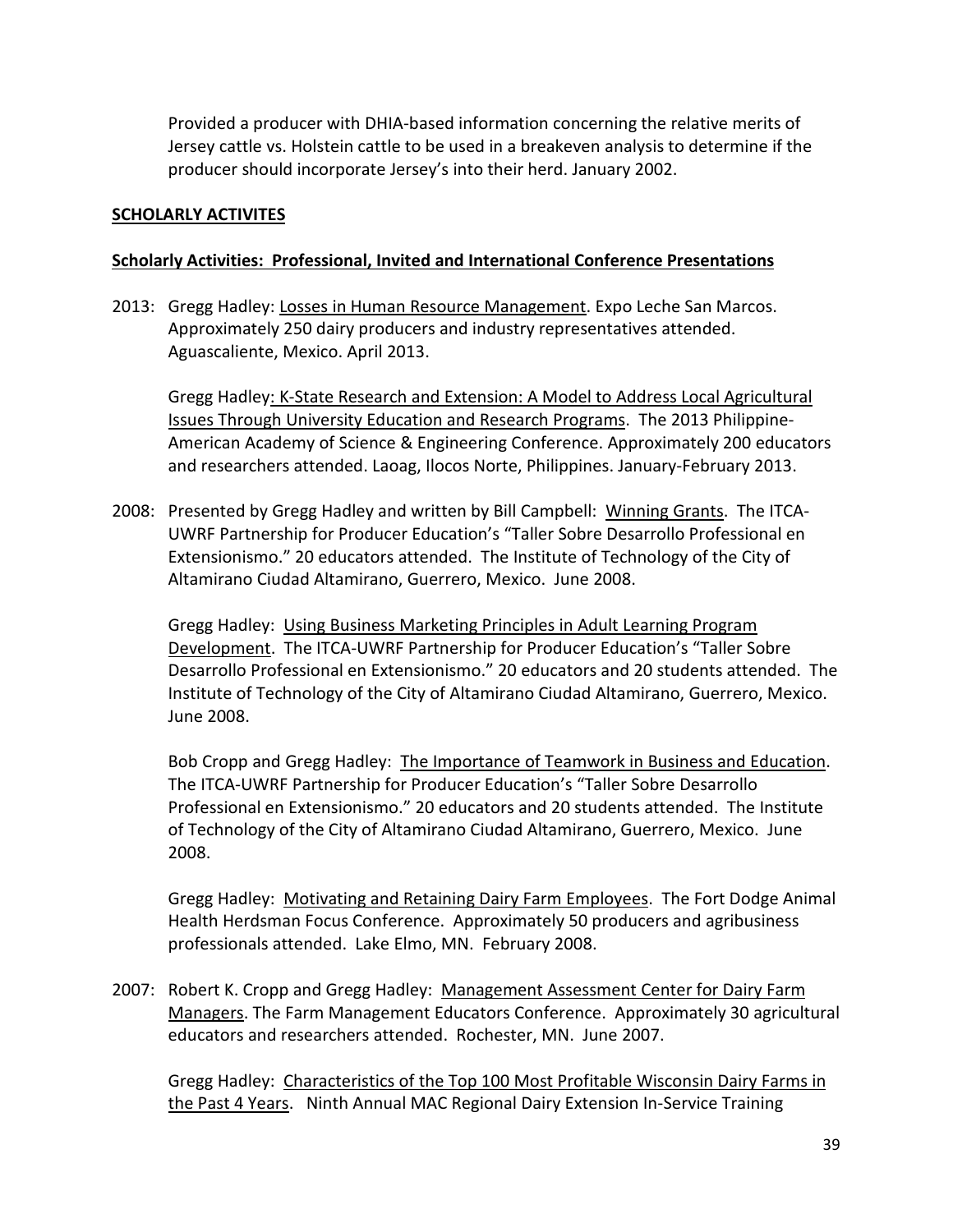Program. Approximately 50 extension educators attended this workshop. Wilkes-Barre, PA. May 2007.

2006: Gregg Hadley and Cristina Albarron: The UW-River Falls and ITCA Partnership for Producer Education. USAID/HED Annual Meetings. Approximately 150 academics, government officials, and international development professionals attended the seminar. Washington, DC. August 2006.

Gregg Hadley: The Financial Aspects of Modernization and Expansion. The Professional Dairy Producers Seminars. Approximately 120 producers attended the seminar. Quito, Ecuador. July 2006.

Gregg Hadley: Assessing the Profitability of the Dairy Farm. The Professional Dairy Producers Seminars. Approximately 120 producers attended this seminar. Quito, Ecuador. July 2006.

Gregg Hadley: What Financial and Production Records Should Managers Be Using. The Professional Dairy Producers Seminars. Approximately 120 producers attended this seminar. Quito, Ecuador. July 2006.

Gregg Hadley: Outlook for Dairy Farm Financial Performance. The Professional Dairy Producers Seminars. Approximately 120 producers attended this seminar. Quito, Ecuador. July 2006.

- 2005: Gregg Hadley: Undergraduate Research Opportunities: The Benefits for the Students, Their Advisor, UWRF, UWEX, and the Upper Midwest Dairy Industry. UW-River Falls College of Agriculture, Food and Environmental Sciences Brownbag Series. Four UW-River Falls' faculty and staff attended. River Falls, WI. December 2005.
- 2004: Gregg Hadley: Is Expansion The Key to Becoming More Competitive? Invited presentation at the Ohio Dairy Management Conference. Approximately 140 dairy farm managers and other agricultural stakeholders attended. Columbus, OH. December 2004.
- 2002: Gregg Hadley, Christopher Wolf, and Stephen Harsh: Explanations Associated with Non-Optimal Culling Rates. Selected presentation for the 2002 Joint Meeting of the American Dairy Science Association, American Society of Animal Science and the Canadian Society of Animal Science. Quebec, Quebec. July 2002.

Gregg Hadley, Christopher Wolf, and Stephen Harsh: Issues Initial Expanders Should Consider Before Expanding a Dairy Farm. Selected presentation for the 2002 Joint Meeting of the American Dairy Science Association, American Society of Animal Science and the Canadian Society of Animal Science. Quebec, Quebec. July 2002.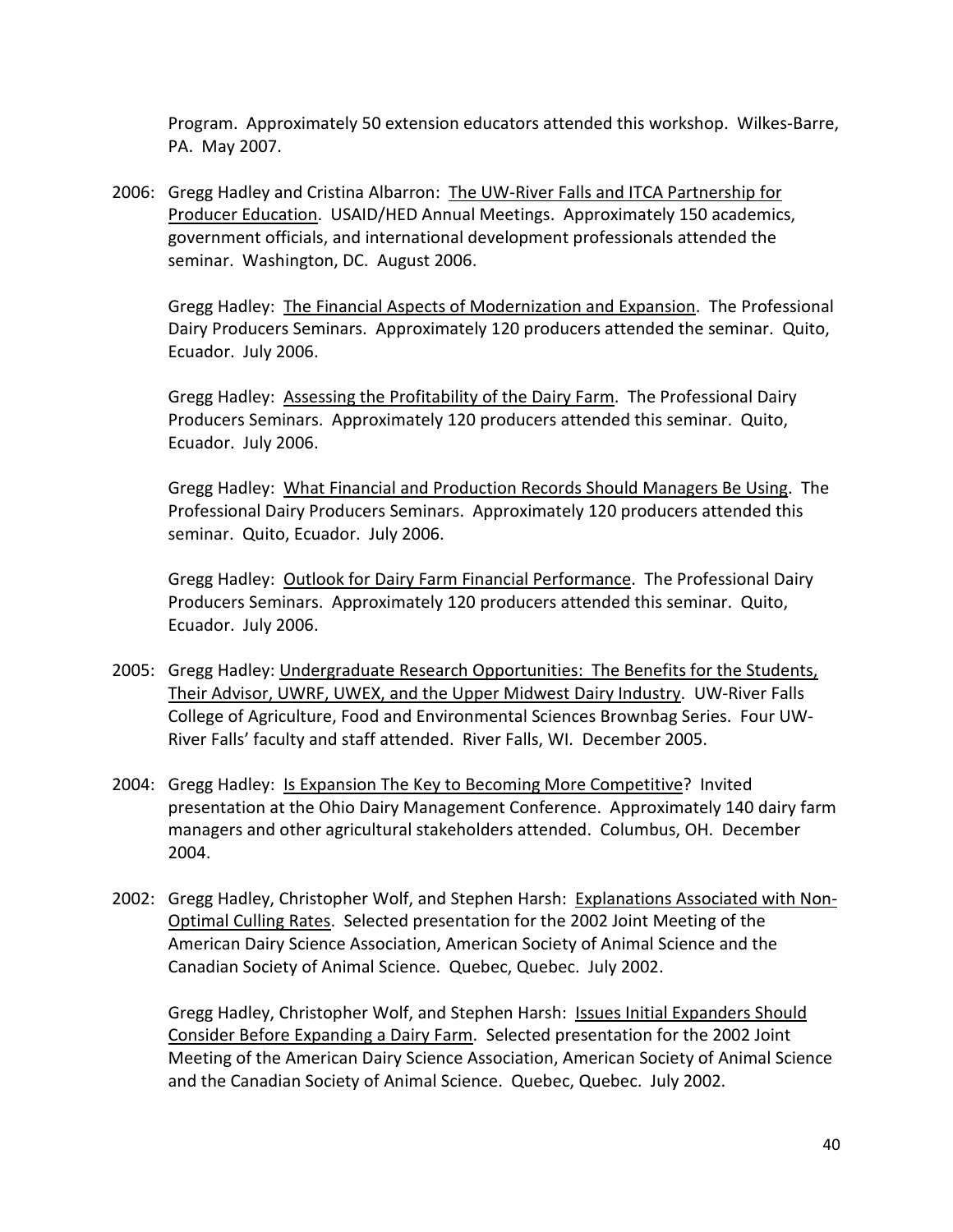2000: Gregg Hadley: The Economics and Risks of Dairy Farm Expansion on Large Commercial Units: Reporting on U.S. Experiences. Symposium Presentation for the XXIV International Conference of Agricultural Economists. Berlin, Germany. 2000.

Gregg Hadley, Stephen Harsh, and Christopher Wolf: Dairy Farm Expansion Conventional Wisdoms: Myths and Misinformation. Selected paper presentation for the 2000 American Agricultural Economics Association Annual Meeting. Tampa, FL. August 2000.

Gregg Hadley, Stephen Harsh, and Christopher Wolf: The Impact of Dairy Farm Expansion on Human Resource Management. Selected paper presentation for the 2000 American Agricultural Economics Association Annual Meeting. Tampa, FL. August 2000.

- 1999: Gregg Hadley, Stephen Harsh, and Christopher Wolf: Using a Multiple Product/Multiple Input Approach for Dairy Profit Maximization. Selected paper presentation for the 1999 American Agricultural Economics Association Annual Meeting. Nashville, TN. August 1999.
- 1997: Stephen Harsh and Gregg Hadley: Allocating Income and Expenses to Dairy Farm Enterprises. Invited presentation at the 1997 Michigan Dairy Industry Meeting. Lansing, MI. March 1997.

### **Scholarly Activities: Publications**

### *Peer Reviewed*

- 2014: L. Baker and G. Hadley. New Agent New Model: A Qualitative Study to Strategically Adapt New Agent Professional Development. Journal of Extension. October 2014.
- 2009: G.R. Sanford, J.L. Posner and G.L. Hadley. Economics of Hauling Dairy Slurry in Wisconsin Corn (Zea Mays L.) Grain Systems. Journal of Agriculture, Food and Environmental Sciences. Volume 3. Issue 1. 2009.
- 2006: G.L. Hadley, C.A. Wolf, and S.B. Harsh. Dairy Cattle Culling Patterns, Explanations, and Implications. Journal of Dairy Science 89:2286 – 2296. June 2006.
- 2005: Elsa Arnold and Gregg Hadley. The Differences in Profitability among Higher Dept. AgFA Dairy Farms 2003. Endeavor - The University of Wisconsin-River Falls Undergraduate Research, Scholarly, and Creative Activities Journal. January 2006.
- 2002: G.L. Hadley, S.B. Harsh, and C.A. Wolf. Managerial and Financial Implications of Major Dairy Farm Expansion in Michigan and Wisconsin. Journal of Dairy Science 85:2053 – 2064. August 2002.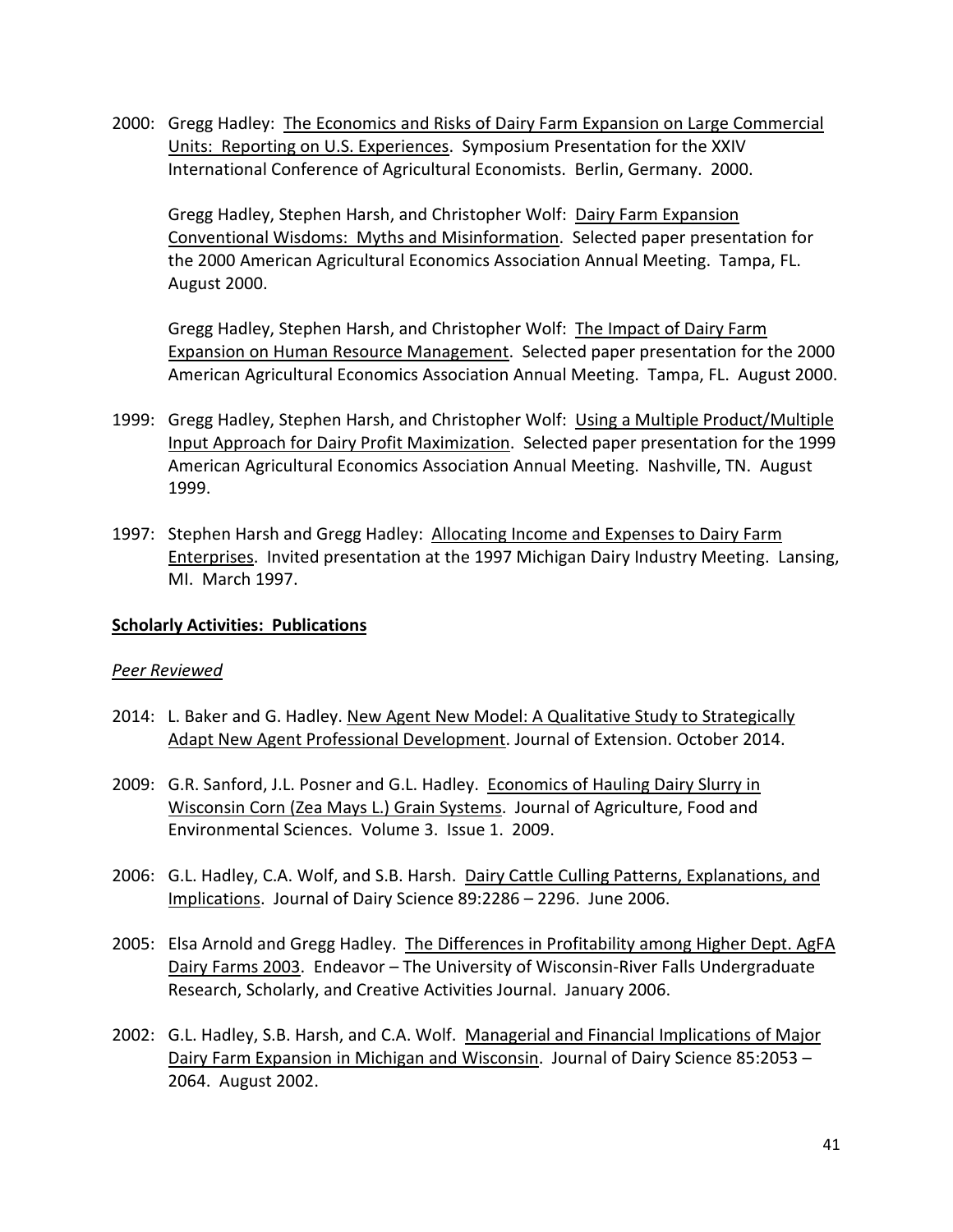### *Other Publications*

*Note: I have included trade journal articles that involved significant collaboration on my part but were attributed to only the lead author in the actual trade journal article.*

2010: Gregg Hadley. The Replacement Decision Conundrum. The Forage Focus. Midwest Forage Association. p 9. August 2010.

Gregg Hadley. Risk Management and Knowing Your Cost of Production. The Farm Management Review. Issue 1. January 2010.

Gregg Hadley. The SWOT Analysis. The Farm Management Review. Issue 1. January 2010.

2009: Dave Natzke et al. Stay Loose: Decision Agility Requires Strategy, Open Mind. Eastern Dairy Business. pp. 24-26. December 2009.

Laurie Potter and Gregg Hadley. The Incredible Shrinking Labor Pool? Successful Farming. September 2009.

Fae Holins and Gregg Hadley. Making Good Matches. Hay and Forage Grower. April 2009.

Fae Holins and Gregg Hadley. What Employees Like about Their Bosses. Hay and Forage Grower. April 2009.

Rayleen Nichols and Gregg Hadley. What's Your Style? Successful Farming. April 2009.

Rayleen Nichols and Gregg Hadley. Bring Out the Best. Successful Farming. March 2009.

- 2008: Gregg Hadley: Creating Healthy Working Environments When Working With Family Members. Horizons. A Genex Cooperative, Inc. Publication. February 2008.
- 2007: Gregg Hadley: Transitioning to Team Management. Progressive Dairyman. p 18. September 2007.

Gregg Hadley: The DuPont Analysis: Making Benchmarking Easier and More Meaningful. The eXtension website. August 2007.

Gregg Hadley: An Analysis of How Wisconsin AgFA Dairy Farms Responded to the Lower Milk Price of 2006. The eXtension website. August 2007.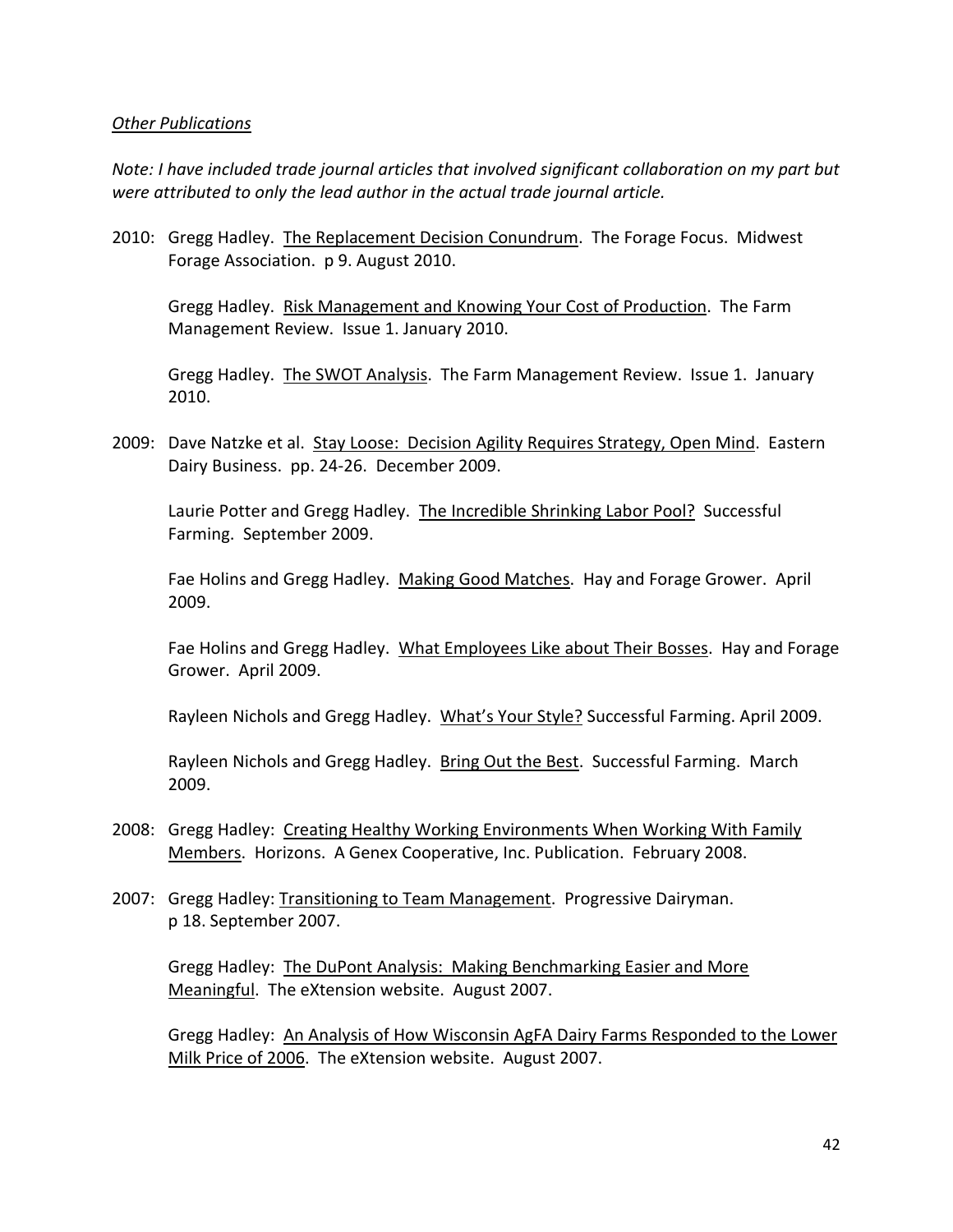Gregg Hadley: Transitioning to Team Management. Horizons. A Genex Cooperative, Inc. Publication. P 7. February 2007.

Gregg Hadley: A Bad Year/Good Year Series Report: An Analysis of Common Single Emphasis Approaches Used to Become Profitable in the Wisconsin Dairy Farm Industry. UWRF website. February 2007.

2006: Gregg Hadley: Powerful Questions. Farm and Risk Management Focus. Volume 2, Issue 2. pp. 10-11. May-September 2006.

Cory Salzl and Gregg Hadley. A Bad Year/Good Year Series Report: A Financial Performance Comparison of Tie Stall Dairy Farms and Free Stall Dairy Farms in 2003 and 2004. Farm and Risk Management Focus. Volume 2, Issue 2. pp. 7-9. May-September 2006.

Gregg Hadley. The Assessment Center for Dairy Farm Owner/Managers. Farm and Risk Management Focus. Volume 2, Issue 2. p. 6. May-September 2006.

Gregg Hadley. Philosophical Differences. Midwest Dairy Business. August 2006. pp. 16-18.

Gregg Hadley. The Attributes of Successful Dairy Owners and Managers:  $#1 -$ Leadership. Midwest Dairy Business. July 2006. p. 38.

Nathan Wilber, Gregg Hadley, Greg Blonde and Tom Anderson. Producer Perceptions: Diverse Workforce Acceptance on Wisconsin Dairy Farms and in Farming Communities: Shawano and Waupaca Counties. Extension publication. June 2006.

Dave Natzke, Elsa Arnold, and Gregg Hadley. Is There Profitability in Debt? Midwest Dairy Business. pp. 29-31. January 2006.

2005: Dave Natzke, Amber Horn-Leiterman and Gregg Hadley. Production and Profitability. Midwest Dairy Business. October 2005. pp. 26-28.

Nathan Wilber, Gregg Hadley, and Zen Miller. Producer Perceptions: Diverse Workforce Acceptance on Wisconsin Dairy Farms and in Farming Communities. Extension publication. November 2005.

Elsa Arnold and Gregg Hadley. The Differences in Profitability among Higher Debt AgFA Farms. Extension Publication. October 2005.

Gregg Hadley. Government Income Payments and Wisconsin Dairy Farm Financial Performance. 2002-2004. The UW-Extension FARM Program Team's Farm and Risk Management FOCUS. October 2005.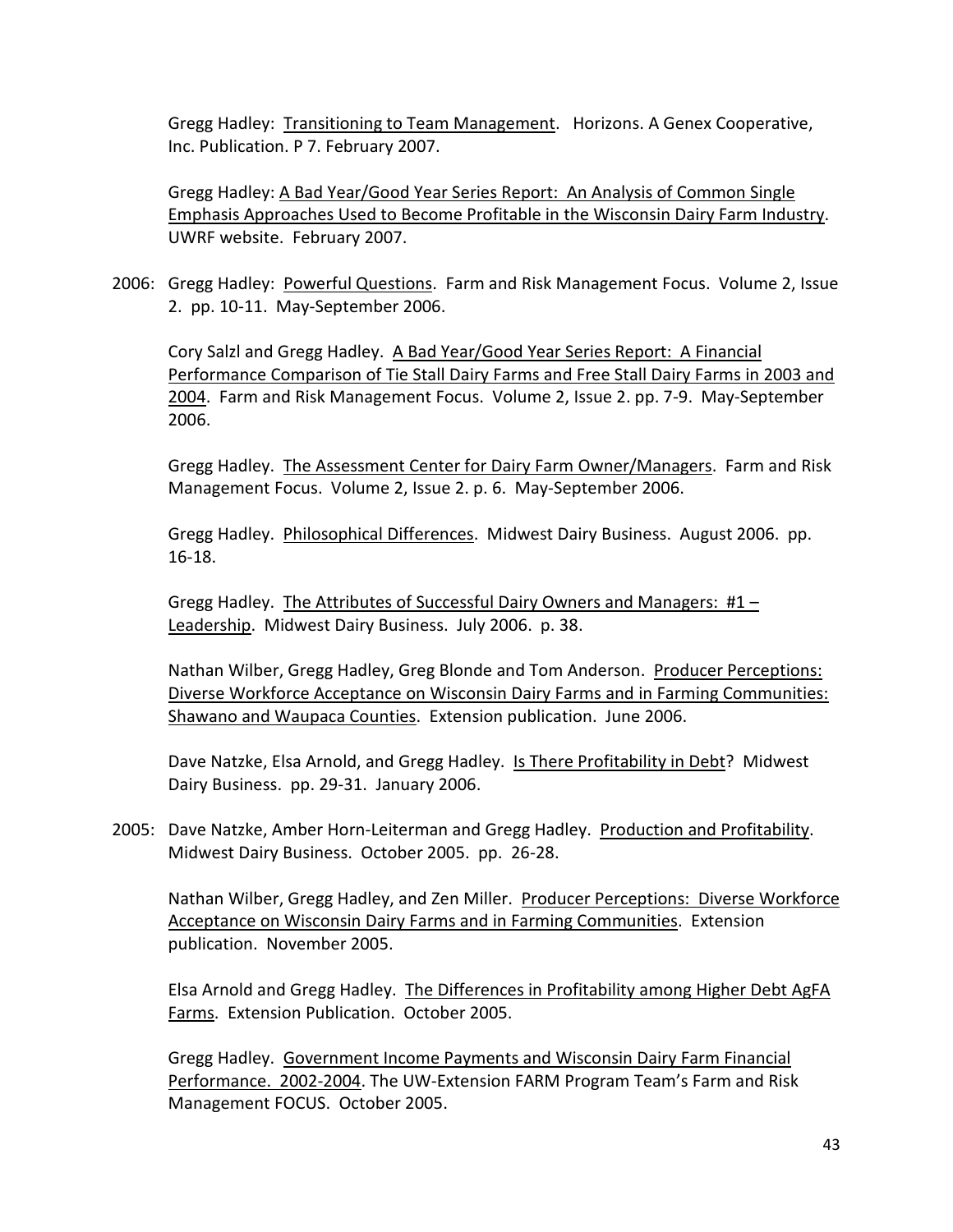Gregg Hadley. Comparing High Profit, Medium Profit, and Low Profit 2003 Wisconsin AgFA Dairy Farms. Extension Publication. June 2005.

Amber Horn-Leiterman and Gregg Hadley. 2003 High Yielding Dairy Farms Compared by Profitability. Extension Publication. June 2005.

- 2004: Carl Duley, Jonathon Zander, Robert K. Cropp, Randy Knapp, Jenny Vanderlin, Gregg Hadley, Gail Gunderson, and Bill Haynes: Assessment Center for Dairy Farm Owners/Managers. (*This serves as both the participant's and the educator's manual for the University of Wisconsin – Extension Assessment Center for Dairy Farm Owners/Managers program. I had primary responsibility in developing the financial management case study and directly contributed to the development of the human resource management and public relations case studies. I assisted in the editing of the entire contents with the other authors).* Fall 2004.
- 2003: Lee Milligan, Carl Duley, Robert K. Cropp, Jonathon Zander, Jenny Vanderlin, Gary Frank, Nate Splett, and Gregg Hadley: Ag-Ventures: Building a Vision. (*This document serves as the participant's and the educator's manual for the financial management/strategic management/business planning module. All authors contributed to the planning, writing and/or editing of the materials. I had primary responsibility for developing a liquidity exercise and for developing a table displaying various topics concerning the "Sweet 16 Financial Ratios.")* Fall 2003.
- 2002: Gregg Hadley: How Does Longevity Affect Your Bottom Line? Manuscript submission for the 2002 Midwest Dairy Herd Health Conference. November 2002.

Gregg Hadley: A Breakeven Analysis of Alternative Floor Surfaces for Dairy Cattle. Manuscript submission for the 2002 University of Wisconsin – Extension's Regional Hoof Care Program. December 2002.

2000: Gregg Hadley: The Economics and Risks of Dairy Farm Expansion on Large Commercial Units: Reporting on U.S. Experiences. Symposium Presentation for the XXIV International Conference of Agricultural Economists. 2000.

Gregg Hadley, Stephen Harsh, and Christopher Wolf: Dairy Farm Expansion Conventional Wisdoms: Myths and Misinformation. Selected paper presentation for the 2000 American Agricultural Economics Association Annual Meeting. August 2000.

Gregg Hadley, Stephen Harsh, and Christopher Wolf: The Impact of Dairy Farm Expansion on Human Resource Management. Selected paper presentation for the 2000 American Agricultural Economics Association Annual Meeting. August 2000.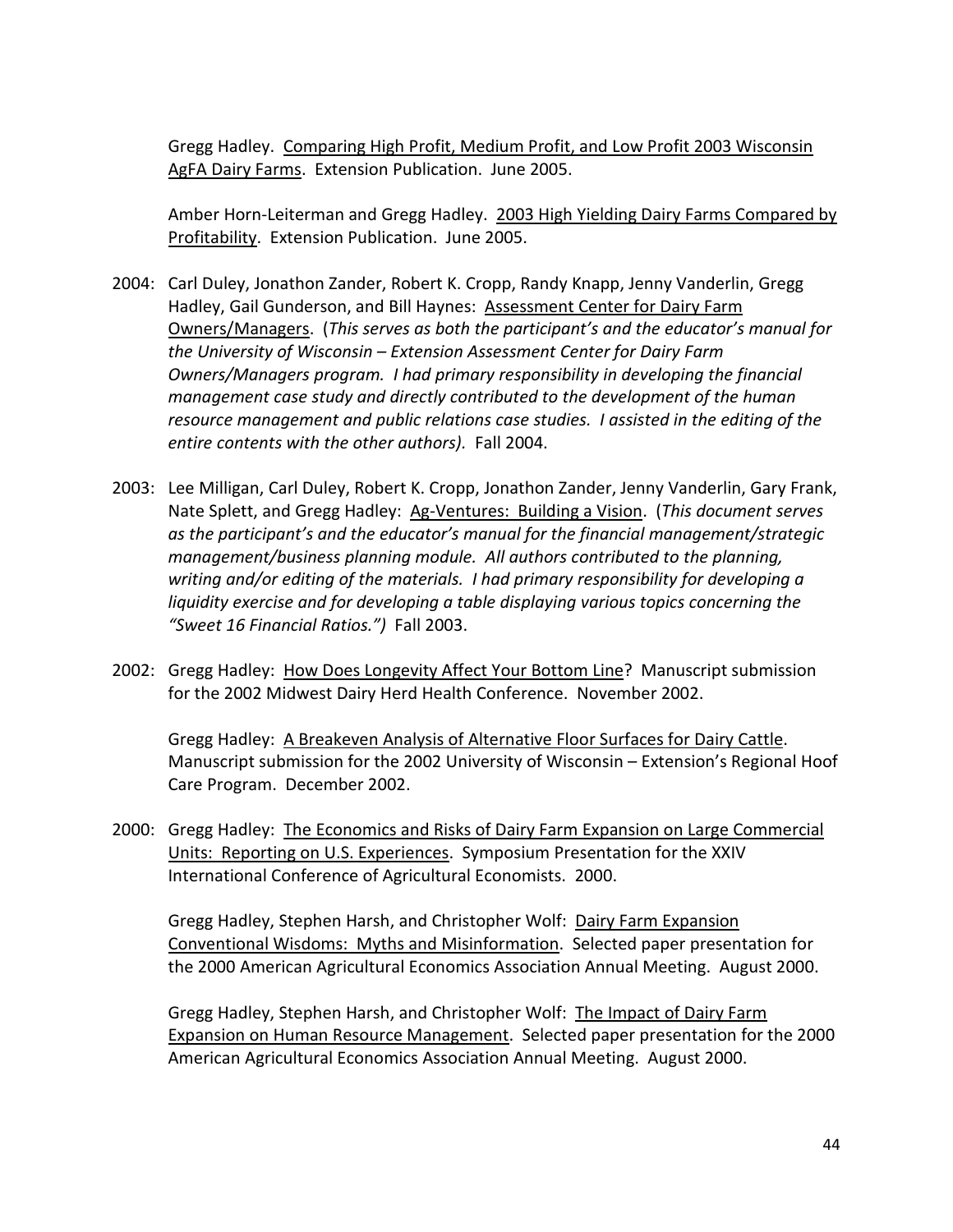- 1999: Gregg Hadley, Stephen Harsh, and Christopher Wolf: Using a Multiple Product/Multiple Input Approach for Dairy Profit Maximization. Selected paper presentation for the 1999 American Agricultural Economics Association Annual Meeting. August 1999.
- 1997: Gregg Hadley: The Dairy Genetics Industry from an Institutional Economics Perspective. Selected paper for the electronic publication in "*Institutional and Behavior Economics*."

Gregg Hadley and Sherrill Nott: Corn, Soybean and Wheat Enterprise Allocation Study of 21 Michigan Farms and Enterprise Allocation Methodology Demonstration. Staff Paper: No. 97-11. Department of Agricultural Economics, Michigan State University. February 1997.

Sherrill Nott and Gregg Hadley: Allocating Incomes and Expenses to Dairy Farm Enterprises. Staff Paper: No. 97-12. Department of Agricultural Economics, Michigan State University. February 1997.

## **Scholarly Activities: Fundraising**

Total Grants/Donations Received (not including USDA funding for KSRE KAMS, KSRE SARE, UW-River Falls Undergraduate RSCA and UW-River Falls AgStar Scholars funds) through either program participation or directly writing a grant proposal:

### \$495,003

- 2016: Received a North Central Risk Management Education Center Grant for \$50,000 to conduct the K-State Research & Extension Successful Farm & Ranch Successions program in Kansas 2016-2017.
- 2014: Received a North Central Risk Management Education Center Grant for \$49,824 to conduct the K-State Research & Extension Successful Farm & Ranch Successions program in Kansas 2014-2015.
- 2007: Received \$15,000 from the USDA-ARMS through their Data Enclave Pilot Program to conduct farm financial management research using USDA data.

Received a North Central Risk Management Education Center Grant for \$20,853 to conduct the *Returning to the Farm* farm succession program at UW-River Falls in 2007- 2008.

2006: The UW-River Falls AFES 492 Student Puentes program team received a \$2,000 donation from Rosenholm-Wolfe Dairy.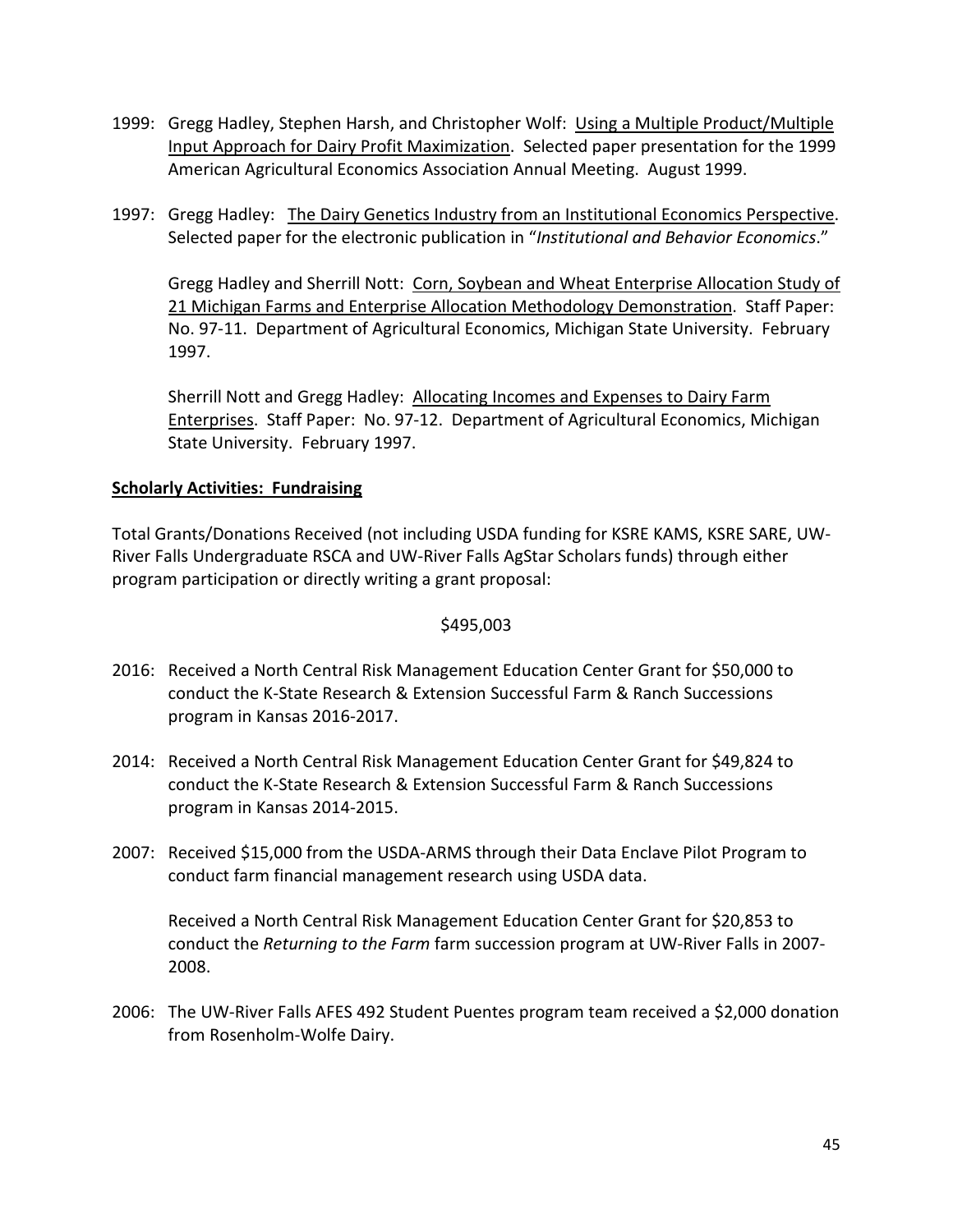2005: Co-wrote a \$40,598 2005 Grazing Lands Conservation Initiative Research Grant to compare the cost of production and financial performance of grazing and confined beef stocker/finisher operations.

The UW-River Falls AFES 492 Student Puentes program team asked for and received a \$1,000 donation from AgStar, Badgerland, and Monsanto.

Badgerland Farm Credit Services donated \$200 to the UW-River Falls Foundation Agricultural Economics Account for a presentation made to their clientele.

A committee of which I was a member, the Management Assessment Project Committee, applied to and received a \$22,000 UWEX Dairy Modernization Grant.

- 2004: Applied for and received a \$237,000 USAID-ALO TIES grant titled, "The Partnership for Producer Education." This grant provided funding to help develop the producer education and agribusiness management skills of seven faculty members at the Instituto Technologico Agropecuario (ITA) – now the Instituto Technologico de Ciudad Altamirano (ITCA) – of Altamirano, Guerrero, Mexico. It also provided funding to establish a school for producers and entrepreneurs at ITCA.
- 2003: A committee of which I was a member, the Management Assessment Project Committee, applied to and received a \$15,000 UWEX Dairy Modernization Grant.

A committee of which I was a member, the CAFES Puentes/Bridges Committee, applied to and received an \$8,500 Wisconsin Milk Marketing Board Grant. I was named principal investigator of the grant.

2002: Co-wrote and co-edited an accepted UW-Extension Cross Divisional Program Innovation Fund Awards grant proposal that provided #31,928 for the UW-River Falls Work Place ESL-English as a Second Language Tutor Training program.

Applied for and received a \$1,100 Professional Development Grant. The funds were used to cover conference fees and travel expenses to the 2002 Joint Meeting of the American Dairy Science Association, the American Society of Animal Science, and the Canadian Society of Animal Science held in Quebec, Quebec.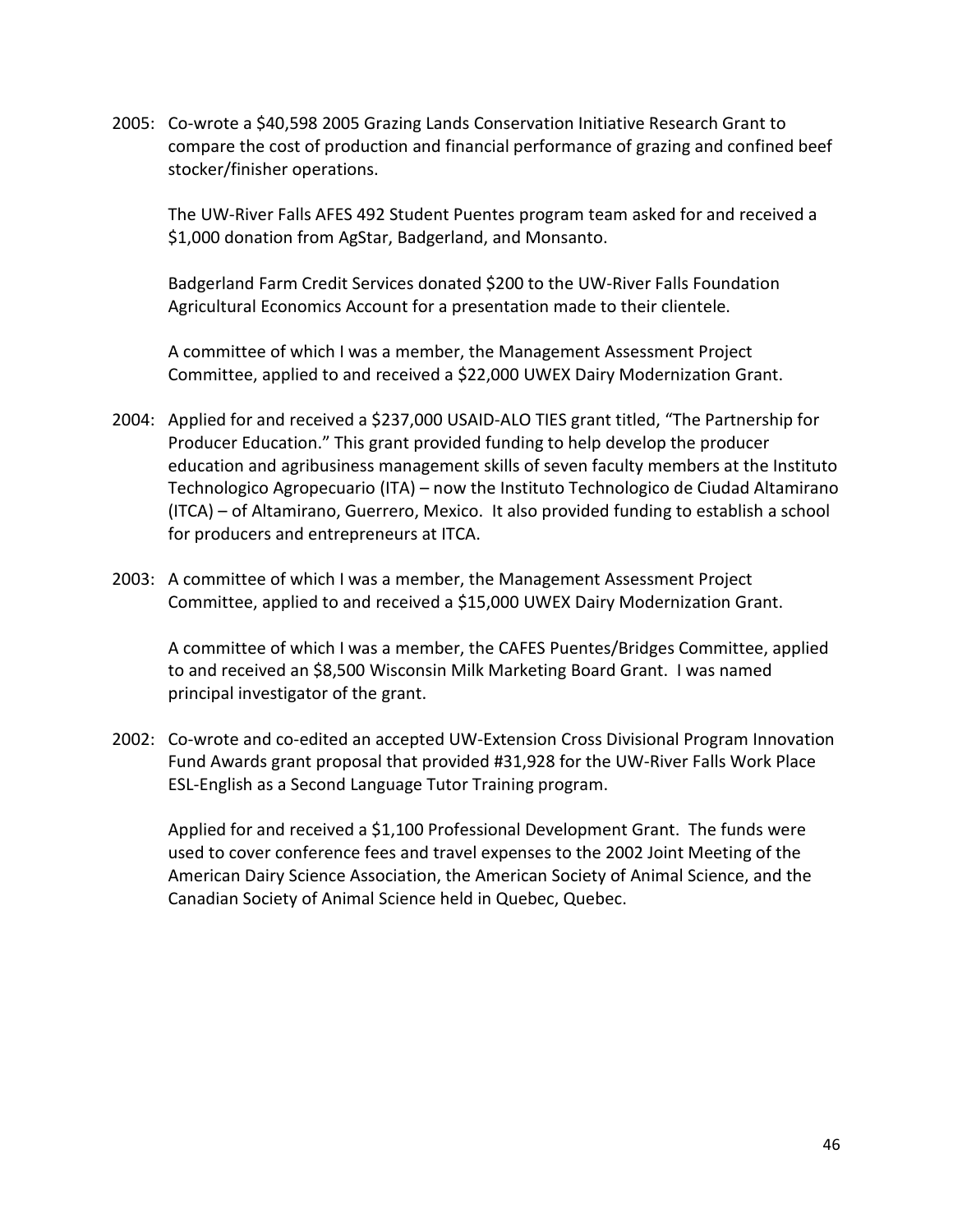#### **TEACHING AND ADVISING ACTIVITIES**

### **Teaching and Advising Activities: Teaching Effectiveness[2](#page-46-0)**

#### **Teaching Evaluation Results: AGEC 365 Agricultural Finance**

|                                            | <b>Average Response to</b> |                |                |      |      |                |           |           |
|--------------------------------------------|----------------------------|----------------|----------------|------|------|----------------|-----------|-----------|
| <b>Course</b>                              | Q1                         | Q <sub>2</sub> | Q <sub>3</sub> | Q4   | Q5   | Q <sub>6</sub> | Q7        | Q8        |
| AGEC 365 Agricultural Finance Fall 2010-11 | 5.80                       | 5.50           | 5.50           | 5.80 | 5.50 | 5.40           | 5.50      | 5.70      |
| AGEC 365 Agricultural Finance Spring 09-10 | 5.90                       | 5.60           | 5.60           | 5.90 | 5.70 | 5.60           | 5.40      | 5.90      |
| AGEC 365 Agricultural Finance Fall 09-10   | 5.80                       | 5.50           | 5.50           | 5.80 | 5.50 | 5.40           | 5.50      | 5.70      |
| AGEC 365 Agricultural Finance Spring 08-09 | 5.60                       | 5.10           | 5.10           | 5.80 | 5.30 | 5.20           | 5.30      | 5.80      |
| AGEC 365 Agricultural Finance Fall 08-09   | 5.50                       | 5.20           | 5.40           | 5.70 | 5.30 | 5.00           | 5.10      | 5.60      |
| AGEC 365 Agricultural Finance Spring 07-08 | 5.70                       | 5.50           | 5.30           | 5.80 | 5.50 | 5.60           | 5.60      | 5.80      |
| AGEC 365 Agricultural Finance Fall 07-08   | 5.80                       | 5.20           | 4.80           | 5.90 | 5.20 | 5.20           | 5.50      | 6.00      |
| AGEC 365 Agricultural Finance Spring 06-07 | 5.72                       | 5.24           | 5.17           | 5.69 | 5.31 | 5.10           | 5.21      | 5.72      |
| AGEC 365 Agricultural Finance Fall 06-07   | 5.80                       | 5.00           | 5.20           | 5.50 | 5.50 | 4.50           | 4.90      | 5.80      |
| AGEC 365 Agricultural Finance Spring 05-06 | 5.70                       | 5.60           | 5.50           | 5.70 | 5.50 | 5.50           | 5.70      | 5.70      |
| AGEC 365 Agricultural Finance Fall 05-06   | 5.80                       | 5.20           | 5.40           | 5.90 | 5.50 | 5.60           | 5.50      | 5.80      |
| AGEC 365 Agricultural Finance Spring 04-05 | 5.80                       | 5.20           | 4.90           | 5.80 | 4.90 | 5.50           | 5.60      | 5.80      |
| AGEC 365 Agricultural Finance Fall 04-05   | 5.80                       | 5.50           | 5.20           | 5.80 | 5.30 | 5.50           | 5.50      | 5.50      |
| AGEC 365 Agricultural Finance Spring 03-04 | 5.60                       | 5.00           | 4.90           | 5.80 | 5.00 | 5.00           | 5.20      | 5.60      |
| AGEC 365 Agricultural Finance Fall 03-04   | 5.70                       | 4.90           | 4.70           | 5.70 | 5.00 | 5.00           | 5.30      | 5.60      |
| AGEC 365 Agricultural Finance Fall 02-03   | 3.81                       | 4.25           | 4.19           | 3.88 | 4.00 | <b>NA</b>      | <b>NA</b> | <b>NA</b> |
| AGEC 365 Agricultural Finance Spring 01-02 | 4.25                       | 4.38           | 3.63           | 4.00 | 4.00 | <b>NA</b>      | <b>NA</b> | <b>NA</b> |

#### **Teaching Evaluation Results: AFES 310 Agricultural Human Resource Management**

|                                            | <b>Average Response to</b> |                |      |      |      |                |      |      |
|--------------------------------------------|----------------------------|----------------|------|------|------|----------------|------|------|
| <b>Course</b>                              |                            | Q <sub>2</sub> | Q3   | Q4   | Q5   | Q <sub>6</sub> | Q7   | Q8   |
| AFES 310 Agricultural HR MGMT Fall 2009-10 | 5.80                       | 5.70           | 5.70 | 5.80 | 5.70 | 5.60           | 5.70 | 5.90 |
| AFES 310 Agricultural HR MGMT Spring 08-09 | 5.80                       | 5.40           | 5.40 | 5.70 | 5.40 | 5.40           | 5.10 | 5.80 |
| AFES 310 Agricultural HR MGMT Spring 07-08 | 5.60                       | 5.40           | 5.40 | 5.70 | 5.40 | 5.30           | 5.20 | 5.70 |

<span id="page-46-0"></span> <sup>2</sup> The scale/ratings for **December 2003 to Fall 2010-11** are Strongly Disagree (1) to Strongly Agree (6). The scale/ratings for December 2003 to Fall 2010-11 correspond to the following evaluations: (Q1) The instructor displayed thorough knowledge about the material being taught; (Q2) The instructor presented the course material in an organized manner; (Q3) The instructor explained concepts clearly; (Q4) The instructor demonstrated interest and enthusiasm about the course content; (Q5) The instructor made presentations that enhanced learning; (Q6) The instructor clearly communicated expectations for course work; (Q7) The instructor provided effective feedback regarding exams and/or assignments; and, (Q8) The instructor treated students fairly and with respect.

The scale/ratings for the first three evaluation questions for **Spring 2002 and Fall 2002** are Strongly Disagree (1) to Strongly Agree (5). Ratings for the last two questions are Poor (1) to Excellent (5). The ratings for Spring 2002 and Fall 2002 correspond to the following evaluations: (Q1) The overall structure (organization) of the course was clear; (Q2) The instructor was effective in helping me learn; (Q3) I would recommend this instructor to other students;  $(Q4)$  I would rate this instructor's overall teaching as  $\_\_$ ; and,  $(Q5)$  I would rate this course as  $\_\_$ .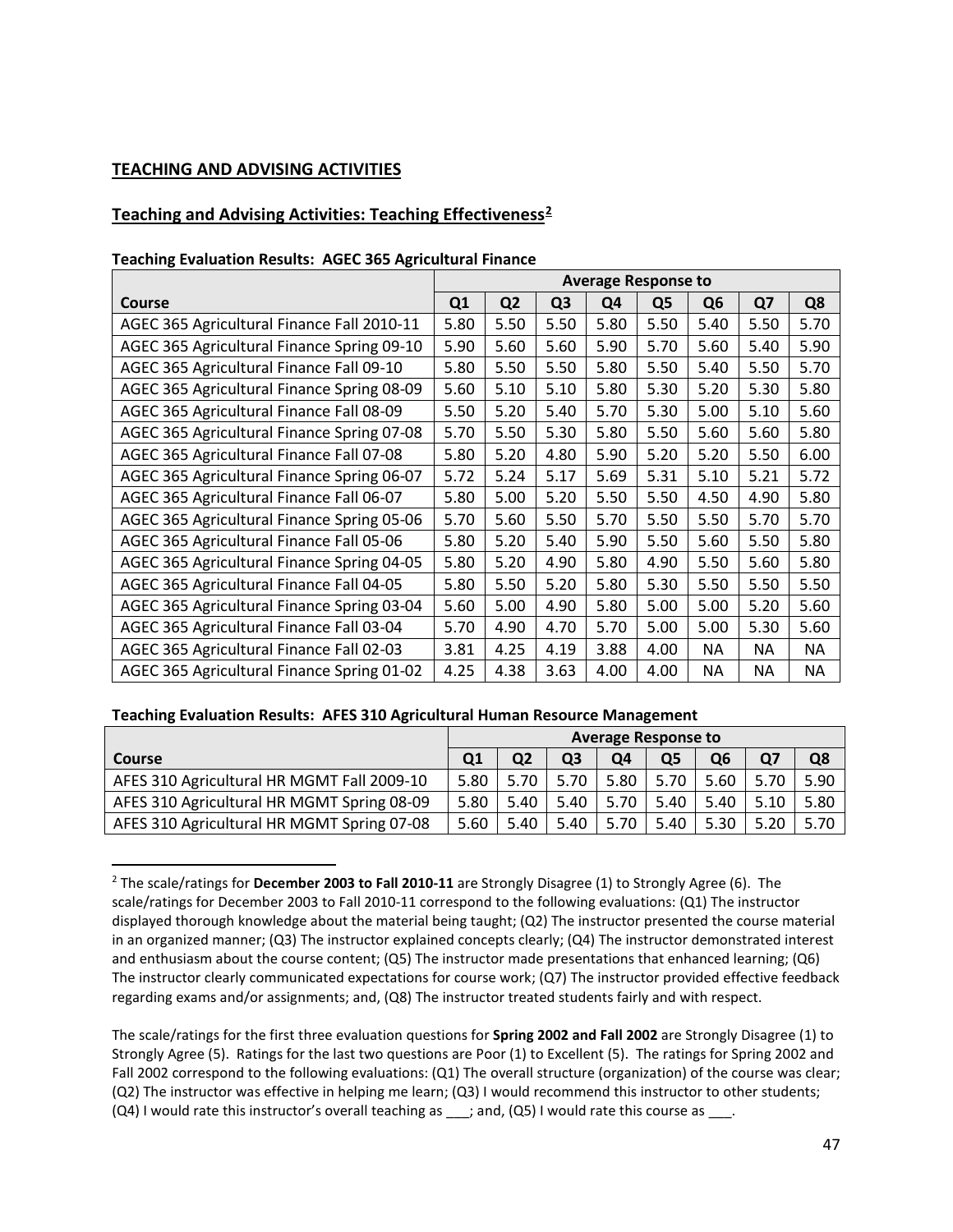|                                             | <b>Average Response to</b> |                |      |      |      |                |      |      |
|---------------------------------------------|----------------------------|----------------|------|------|------|----------------|------|------|
| <b>Course</b>                               |                            | Q <sub>2</sub> | Q3   | Q4   | Q5   | Q <sub>6</sub> |      | Q8   |
| AGEC 361 Hort Business Mgmt. Spring 2009-10 | 5.50                       | 5.40           | 5.30 | 5.80 | 5.50 | 5.20           | 5.40 | 5.70 |
| AGEC 361 Hort Business Mgmt. Spring 2007-08 | 5.70                       | 5.50           | 5.30 | 5.80 | 5.50 | 5.60           | 5.60 | 5.80 |
| AGEC 361 Hort Business Mgmt. Spring 2005-06 | 5.80                       | 5.70           | 5.50 | 6.00 | 5.50 | 5.50           | 5.80 | 6.00 |

#### **Teaching Evaluation Results: AGEC 361 Horticultural Business Management**

#### **Teaching Evaluation Results: AGEC 442 Agricultural Production Economics and AGEC 330 Agricultural Production Economics and Operations Research**

|                                                           | <b>Average Response to</b> |                |      |      |      |           |           |           |
|-----------------------------------------------------------|----------------------------|----------------|------|------|------|-----------|-----------|-----------|
| Course                                                    | Q1                         | Q <sub>2</sub> | Q3   | Q4   | Q5   | Q6        | Q7        | Q8        |
| AGEC 330 Ag Prod Econ/Operations Research<br>Fall 2006-07 | 5.60                       | 5.30           | 5.30 | 5.70 | 5.40 | 5.40      | 5.50      | 5.70      |
| AGEC 330 Ag Prod Econ/Operations Research<br>Fall 2005-06 | 5.50                       | 5.10           | 5.30 | 5.50 | 5.00 | 5.00      | 5.30      | 5.70      |
| AGEC 442 Agricultural Prod Econ and Fall 04-05            | 5.70                       | 5.30           | 5.30 | 5.70 | 5.40 | 5.50      | 5.50      | 5.70      |
| AGEC 442 Agricultural Prod Econ and Fall 03-04            | 5.67                       | 5.53           | 5.13 | 5.73 | 5.47 | 5.53      | 5.47      | 5.60      |
| AGEC 442 Agricultural Prod Econ and Fall 02-03            | 3.67                       | 4.67           | 4.78 | 4.33 | 4.44 | <b>NA</b> | <b>NA</b> | <b>NA</b> |

## **Teaching and Advising Activities: Advising and Other Teaching Activities**

- 2018: Graduate Research Supervision: Graduate Research Supervision: Master of Agribusiness thesis committee chair and lead advisor for a Masters of Agribusiness candidate researching farm succession. Defended November 2017.
- 2017: Graduate Research Supervision:

Master of Agribusiness thesis committee chair and lead advisor for a Masters of Agribusiness candidate researching farm succession. Defended November 2017.

2011: Undergraduate Research Supervision:

UW-River Falls AgStar Scholars Program Coordinator. Supervised the research activities of 4 AgStar Scholars and one Independent Study research project. Research topics included determining the optimal exit strategy for retiring dairy farmers, a study of Upper Midwest land values, land value decision tools, a beef markets and prices study, and the development of a horticultural business plan.

2010: Course Development:

Developed an online course, *SMGT 331 – Sustainable Organizational Finance*, for the Sustainable Management online degree program offered by UW-Extension and several of its UW-System partner institutions. Completed summer 2010.

Graduate Student Supervision: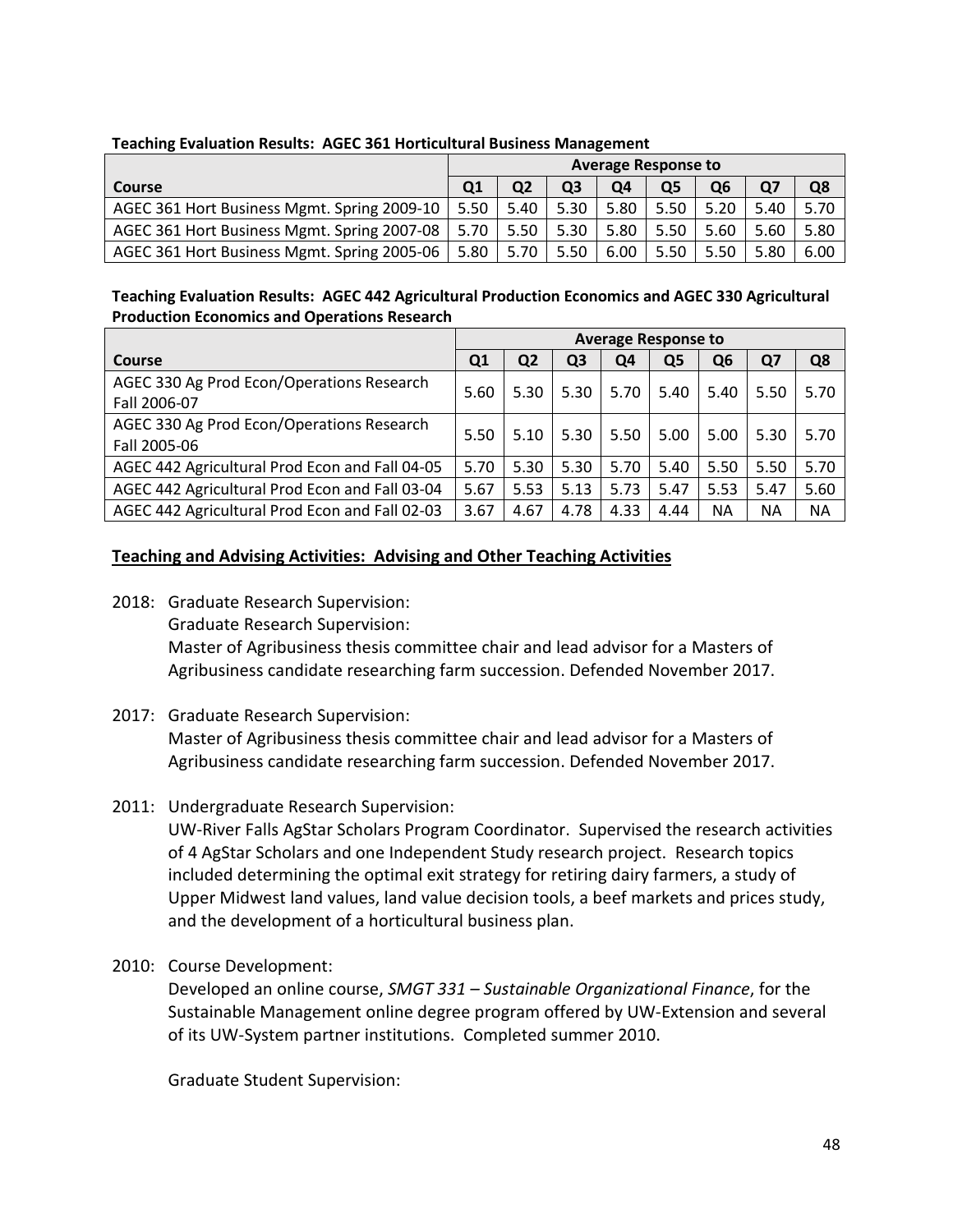Served as a member of a UW-River Falls graduate student's Masters oral examination committee (UW-River Falls College of Education and Professional Studies). Defended February 2010.

### Undergraduate Research Supervision:

UW-River Falls AgStar Scholars Program Coordinator. Supervised the research activities of 4 AgStar Scholars and two Independent Study research projects. Research topics included determining the managerial implications of using robotic parlors on Upper Midwest dairy farms, the financial competitiveness of non-Holstein Wisconsin dairy farms, how agriculture is portrayed in the media, and the financial performance of Wisconsin dairy farms.

Undergraduate Student Organization Advising and Activities: Co-advisor of the UW-River Falls Agricultural Business and Marketing Society (ABMS) Co-advisor of the UW-River Falls Dairy Club Finance and economics coach of the UW-River Falls Dairy Challenge Team

#### 2009: Graduate Student Supervision:

Served as a member of a UW-River Falls graduate student's Master program committee (UW-River Falls Department of Agricultural Education). Defended May 2009.

#### Undergraduate Research Supervision:

UW-River Falls AgStar Scholars Program Coordinator. Supervised the research activities of 5 AgStar Scholars and two Independent Study research projects. Research topics included determining the optimal crop plan and feed procurement for a Wisconsin dairy farm, a Monte Carlo simulation to determine the optimal price risk management strategy for corn, an analysis of Wisconsin dairy farm financial performance of 2007, estimating the economic benefits of select corn silage hybrids, developing a summary of crop insurance programs, and determining the feasibility of two farm succession plans.

Undergraduate Student Organization Advising and Activities: Co-advisor of the UW-River Falls Agricultural Business and Marketing Society Co-advisor of the UW-River Falls Dairy Club Finance and economics coach of the UW-River Falls Dairy Challenge Team

#### 2008: Undergraduate Research Supervision:

UW-River Falls AgStar Scholars Program Coordinator. Supervised the research activities of 7 AgStar Scholars and two Independent Study research projects. Research topics included farm decision making under uncertainty, diverse workforce issues on Western Wisconsin dairy farms, the feasibility of utilizing robotic milking machines on Upper Midwest dairy farms, determining the optimal crop plan and feed procurement for a Wisconsin dairy farm, a Monte Carlo simulation to determine the optimal price risk management strategy for corn, estimating the economic benefits of select corn silage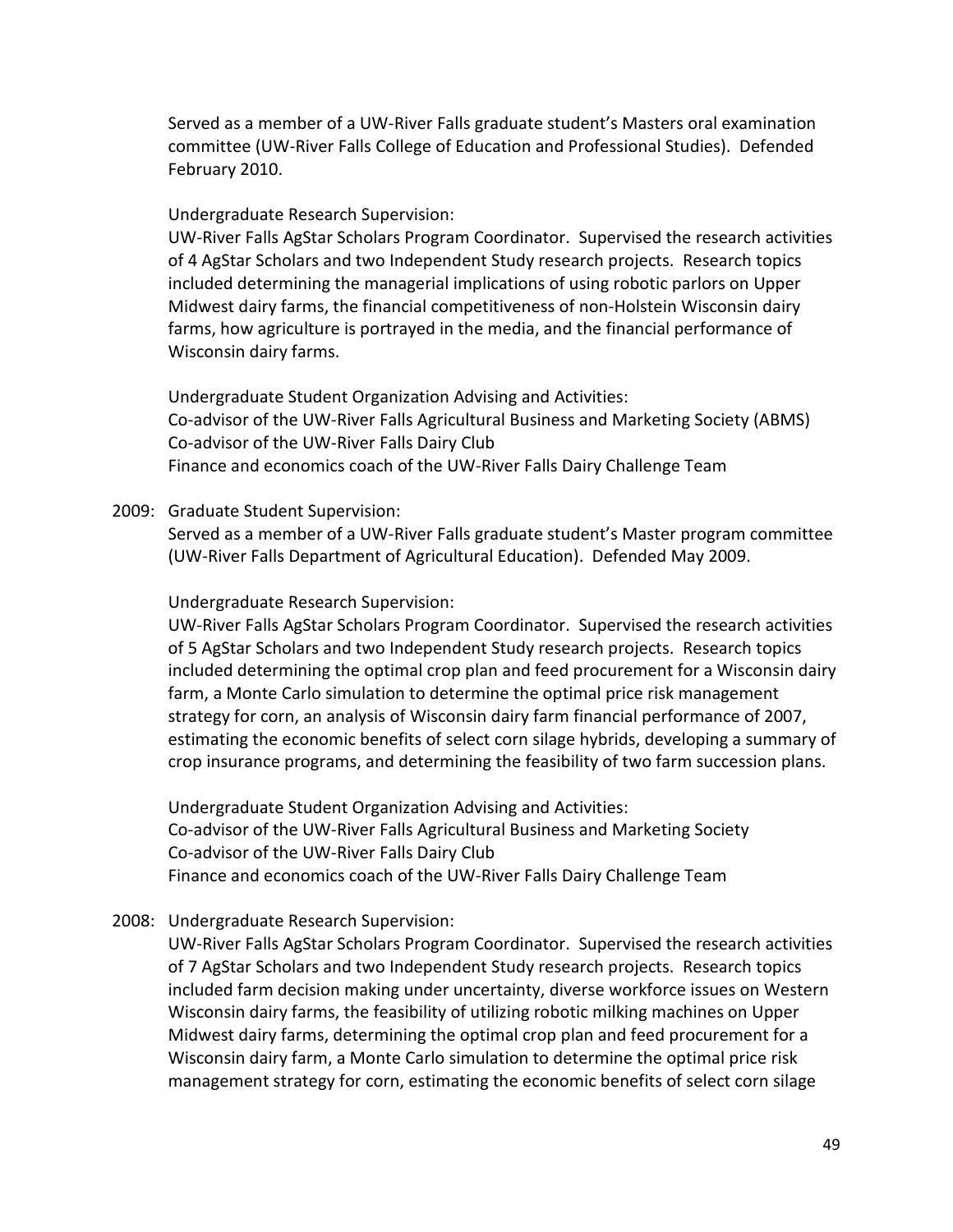hybrids, developing a summary of crop insurance programs, and determining the feasibility of two farm succession plans.

Undergraduate Student Organization Advising and Activities: Co-advisor of the UW-River Falls Agricultural Business and Marketing Society Co-advisor of the UW-River Falls Dairy Club Finance and economics coach of the UW-River Falls Dairy Challenge Team

Major Course Development and/or Revision: Piloted a new interdisciplinary course entitled *Agricultural Human Resource Management*

2007: Undergraduate Research Supervision:

UW-River Falls AgStar Scholars Program Coordinator. Supervised the research activities of 2 AgStar Scholars and two Independent Study research projects. Research topics included diverse workforce issues on Western Wisconsin dairy farms, the feasibility of utilizing robotic milking machines on Upper Midwest dairy farms, the role cooperatives play in modern agriculture, and determining if Minnesota corn producers are becoming more or less cost efficient.

Undergraduate Student Organization Advising and Activities: Co-advisor of the UW-River Falls Agricultural Business and Marketing Society Co-advisor of the UW-River Falls Dairy Club Finance and economics coach of the UW-River Falls Dairy Challenge Team

Major Course Development and/or Revision: Co-developed a new interdisciplinary course entitled *Agricultural Human Resource Management*

Student Recruitment:

Assisted in the recruitment of students by staffing the UW-River Falls College of Agriculture, Food and Environmental Sciences (CAFES) information booth at the 2007 World Dairy Expo.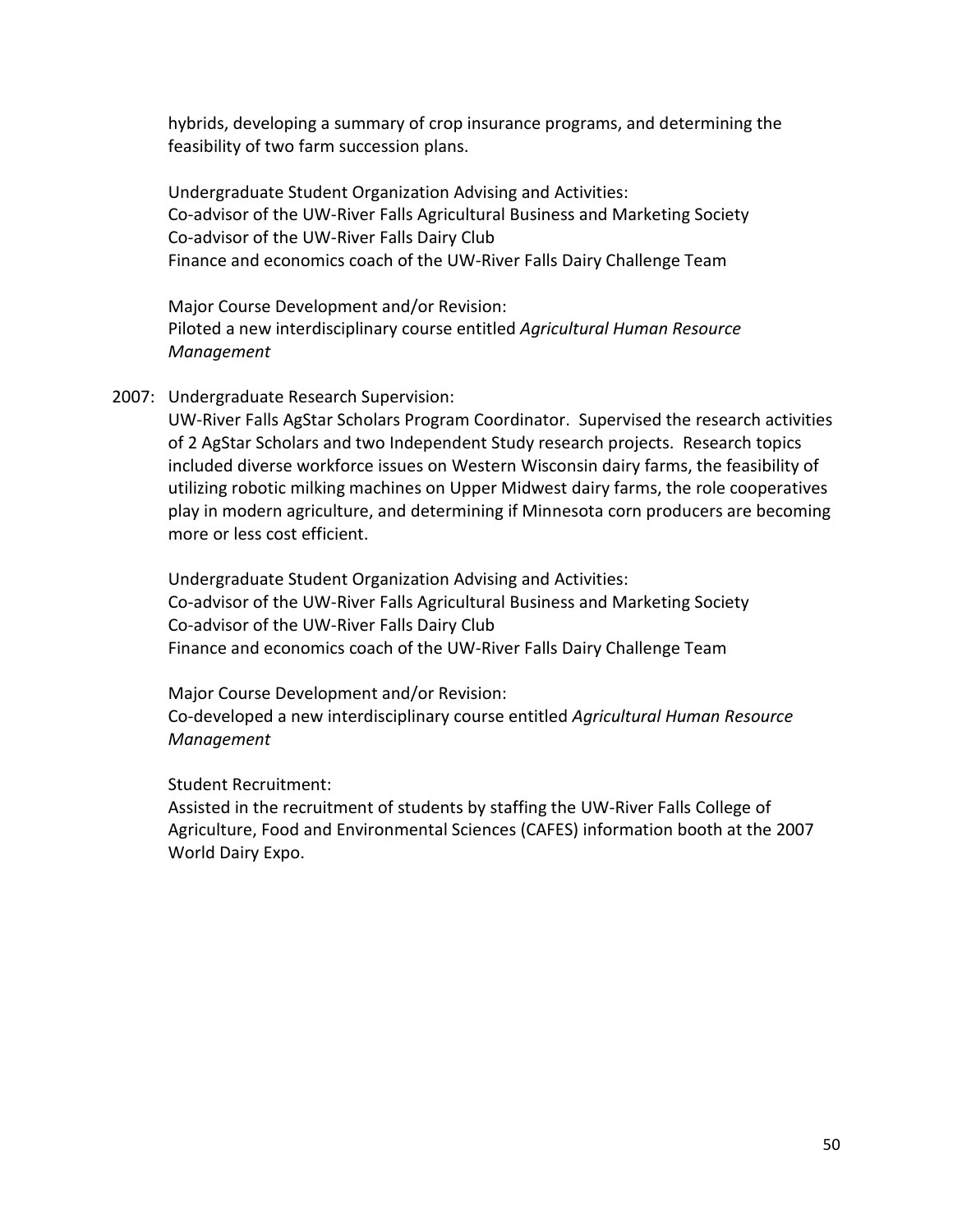2006: Graduate Student Supervision:

Served as a member of a UW-Madison graduate student's Master's Thesis committee (UW-River Falls Department of Agronomy). Defended December 2006.

Undergraduate Research Supervision:

UW-River Falls AgStar Scholars Program Coordinator. Supervised the research activities of 3 AgStar Scholars, two UW-River Falls RSCA Scholars, and one Honor Studies project. Research topics included farm financial performance, farm enterprise profitability, diverse agricultural workforce acceptance, horticulture industry lender needs, and manure management issues.

Undergraduate Student Organization Advising and Activities: Co-advisor of the UW-River Falls Agricultural Business and Marketing Society Co-advisor of the UW-River Falls Dairy Club Finance and economics coach of the UW-River Falls Dairy Challenge Team

Major Course Development and/or Revision:

Added a service-learning component to *AGEC 365 Agricultural Finance* in the Fall 2006- 07 semester.

Restructured AGEC *361 Horticultural Business Management* to emphasize a more comprehensive business management approach.

Added a module to *AGEC 330 Applied Production Economics and Operations Research* that allowed students to build production functions using actual farm data.

Student Recruitment:

Assisted in the recruitment of students by staffing the UW-River Falls College of Agriculture, Food and Environmental Sciences (CAFES) information booth at the 2006 World Dairy Expo.

2005: Graduate Student Supervision:

Served as a member of a UW-Madison graduate student's Master's Thesis committee (UW-River Falls Department of Agronomy).

Served as a member of two UW-River Falls graduate students' Master's program committees (UW-River Falls Agricultural Education Department).

Undergraduate Research Supervision:

UW-River Falls AgStar Scholars Program Coordinator. Supervised the research activities of 5 AgStar Scholars, and two UW-River Falls RSCA Scholars undergraduate research projects. Research topics included farm financial performance, farm enterprise profitability, diverse agricultural workforce acceptance, horticulture industry lender needs, and manure management issues. These projects resulted in four seminars and one UW-Extension publication.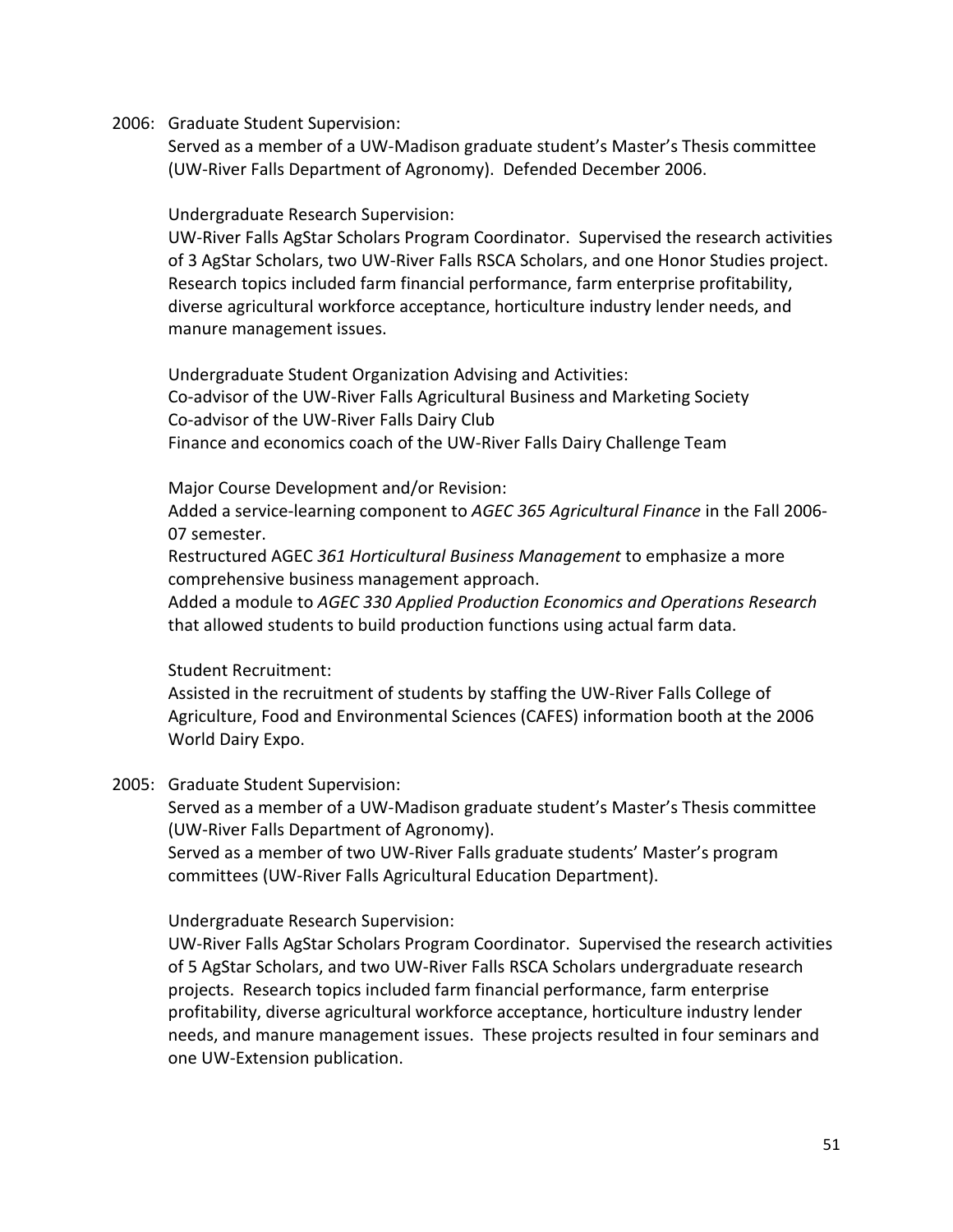Undergraduate Student Organization Advising and Activities: Advisor of the Little Sisters of Delta Theta Sigma Co-advisor of the UW-River Falls Dairy Club Finance and economics coach of the UW-River Falls Dairy Challenge Team

#### Major Course Development and/or Revision:

Implemented a section in *AGEC 330 Applied Production Economics and Operations Research* designed to enable students to better understand the use of statistics in production decision making. This section's content included a review of statistics, understanding the coefficient of variance and stochastic dominance, statistical process control, MOTAD, six sigma, and total quality management.

#### Student Recruitment:

Assisted in the recruitment of students by staffing the UW-River Falls College of Agriculture, Food and Environmental Sciences (CAFES) information booth at the 2005 World Dairy Expo.

#### 2004: Undergraduate Research Supervision:

UW-River Falls AgStar Scholars Program Coordinator. Supervised the research activities of 2 AgStar Scholars, one UW-River Falls RSCA Scholar, and one Independent Study undergraduate research project. Research topics were related to dairy farm financial performance.

#### Major Course Development and/or Revision:

Collaborated with a colleague and two industry representatives to develop *AGES 492 Student Puentes*. This J-Term study abroad course delves into the issues relating to managing a diverse, in this case Hispanic, workforce. The students learn about human resource management, Mexican culture and the Spanish language. My responsibilities included program design and course administration. Eleven students enrolled in this course.

Applied for and received permission from the University Curriculum Committee to change *Agricultural Economics 442 Production Economics* to *Agricultural Economics 330 Agricultural Economics and Operations Research*.

#### Student Recruitment:

Assisted in the recruitment of students by staffing the UW-River Falls College of Agriculture, Food and Environmental Sciences (CAFES) information booth at the 2004 World Dairy Expo.

#### 2003: Undergraduate Research Supervision:

Co-developed an accepted proposal to start a UW-River Falls AgStar Scholars Program. This program provides up to ten \$2,000 scholarships for CAFES seniors who are interested in agricultural financial management careers. Each scholar is responsible for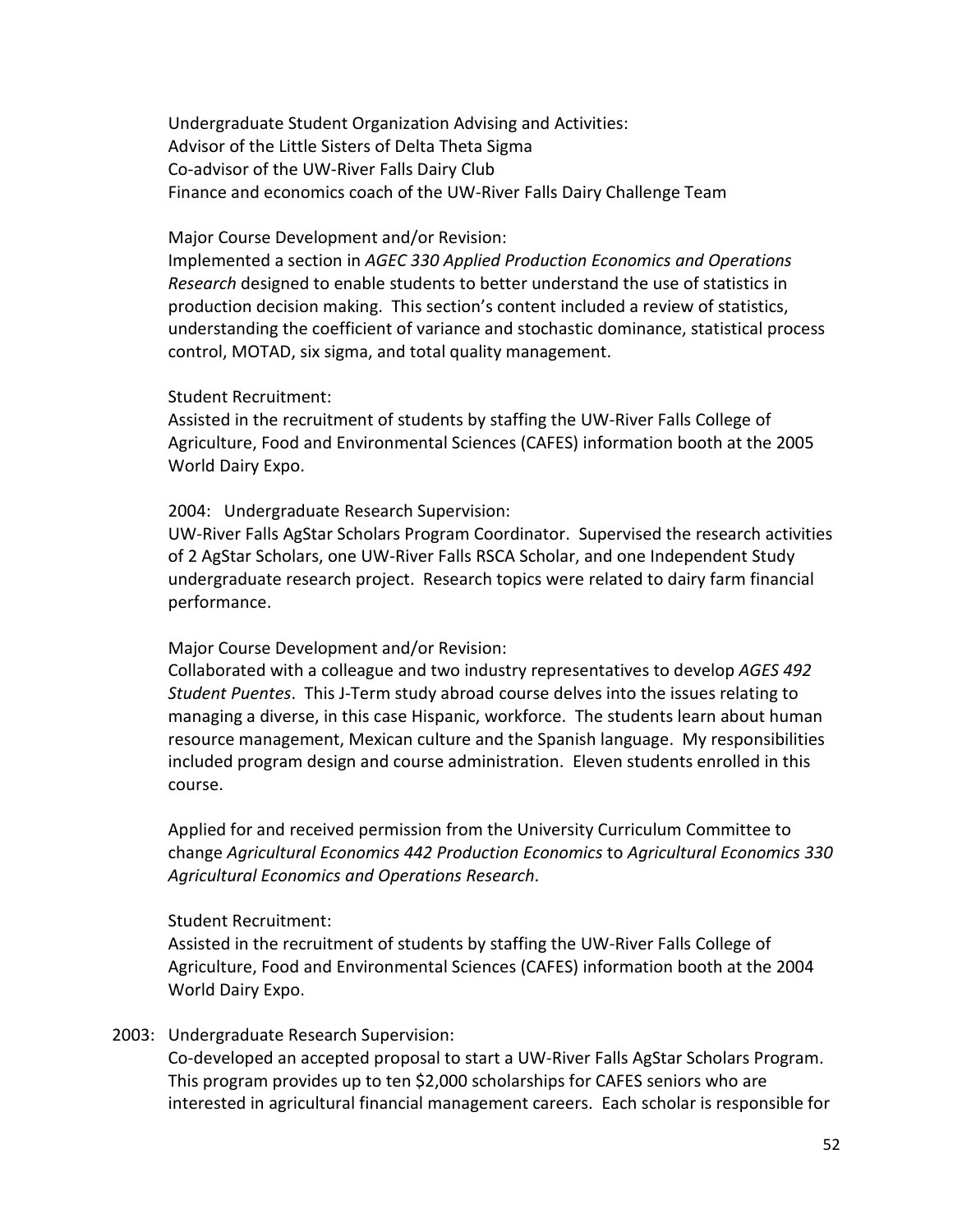conducting a research project concerning farm management topics, and to publish and presents its results.

Served as the advisor to two independent undergraduate research projects. The projects concerned farm labor allocation and optimal dairy calving intervals.

Major Course Development and/or Revision:

Developed and utilized a capital budgeting spreadsheet for *AGEC 365 Agricultural Finance* that students use in conjunction with their group projects. Developed and implemented a module on spreadsheet design.

Student Recruitment:

Assisted in the recruitment of students by staffing the UW-River Falls College of Agriculture, Food and Environmental Sciences (CAFES) information booth at the 2003 World Dairy Expo.

2002: Undergraduate Student Organization Advising and Activities: Keynote speaker for the 23<sup>rd</sup> Annual Spring Banquet for the UW-River Falls Dairy Club

Major Course Development and/or Revision:

Developed a group term project in *AGEC 365 Agricultural Finance* that required students to work in teams with students of similar career interests to analyze an agribusiness's or farm's financial performance history to determine the financial feasibility of this firm pursuing a capital investment project. The students submitted a report and made a defense presentation to a committee made up of agricultural finance professionals, county extension agents, and other UW-River Falls faculty members. Incorporated operations research methods in *AGEC 442 Agricultural Production Economics* to allow students to apply production economic theory to practical agricultural problems and initiated a term project that required students to analyze a specific agricultural problem. At the end of the semester, the students presented and defended the team project results.

### **SERVICE**

### **University Service**

Kansas State University College of Agriculture Curriculum Committee; Member (2012 - 2014).

UW-River Falls College of Agriculture, Food and Environmental Sciences Curriculum Committee; Member (2011).

University of Wisconsin – River Falls Department of Agricultural Economics Search and Screen Committee; Member (2011).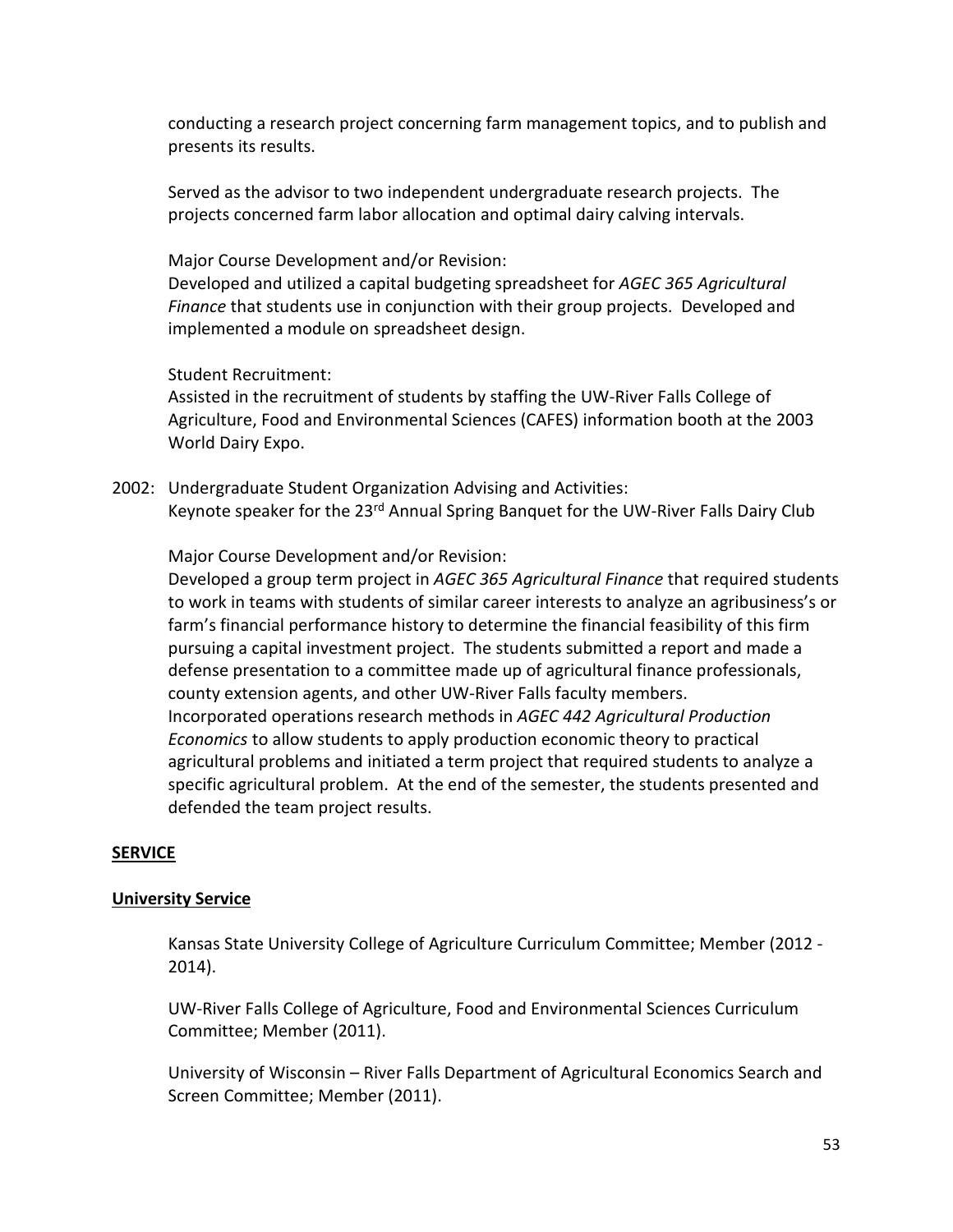UW-Extension Council for Strategic Change; Member (2009-2011).

UW-River Falls Advising Committee; Member (2009-2011).

UW-River Falls Assessment Coordinator Search and Screen Committee; Member (2009).

Department of Agricultural Economics Search and Screen Committee; Chair (2009-10).

UW-Extension Agriculture and Natural Resources Consultative Committee; Member (2009-2011).

UW-River Falls Committee on Leadership Development; Member (2008-2011).

UW-River Falls Chancellor Search and Screen Committee; Member (2008).

UW-Extension ANRE Coaches Team; Member (2008-2011).

UW-Extension Farm and Risk Management Program Team; Member (2003-2011); Co-Leader (Fall 2003-04 – 2006-07).

UW-River Falls Visiting Professor Committee; Member (2006-2011).

Assessment Coordinator – Department of Agricultural Economics (2005-2011).

University Assessment Committee; Member (2005-2011).

College of Agriculture, Food and Environmental Science Farm Advisory Committee; Member (2005-2010); Chair (Fall 2007-08-Spring 2009-10).

Department of Animal Science, Food Science, and Dairy Science Faculty Search Committee; Member (2005-06).

University Recruitment/Retention Committee; Member (Fall 2003-04–Spring 2005-06).

Chancellor's Award Selection Committee; Member (2003-2011).

Dean of Students Campus Diversity Climate Committee; Member (Spring 2004-05).

Human Resource Director Search Committee; Member (Spring 2003-04 – Fall 2004-05).

Leadership Center Student Organizations Coordinator Search and Screen Committee; Member (Fall 2004-05).

Leadership Center Intramural and Outdoor Recreation Search and Screen Committee; Member (Spring 2003-04 – Fall 2004-05).